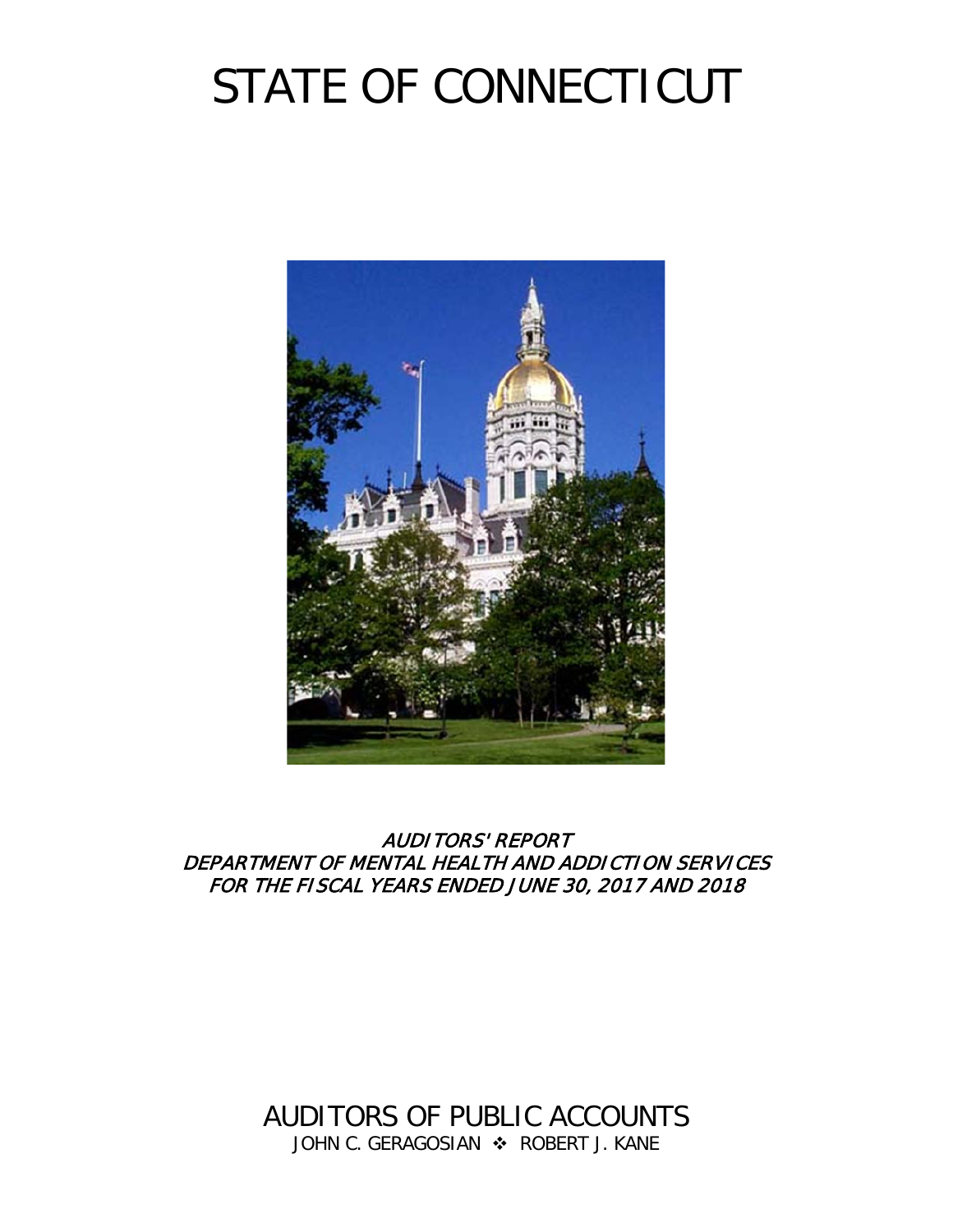| Inadequate Description of Services in Young Adult Services Contracts  23<br>Weaknesses in the Administration of Young Adult Services Client Support Funds 33<br>Lack of an Overtime Process for Timekeepers at Whiting Forensic Hospital  36 |  |
|----------------------------------------------------------------------------------------------------------------------------------------------------------------------------------------------------------------------------------------------|--|
|                                                                                                                                                                                                                                              |  |
|                                                                                                                                                                                                                                              |  |
|                                                                                                                                                                                                                                              |  |
|                                                                                                                                                                                                                                              |  |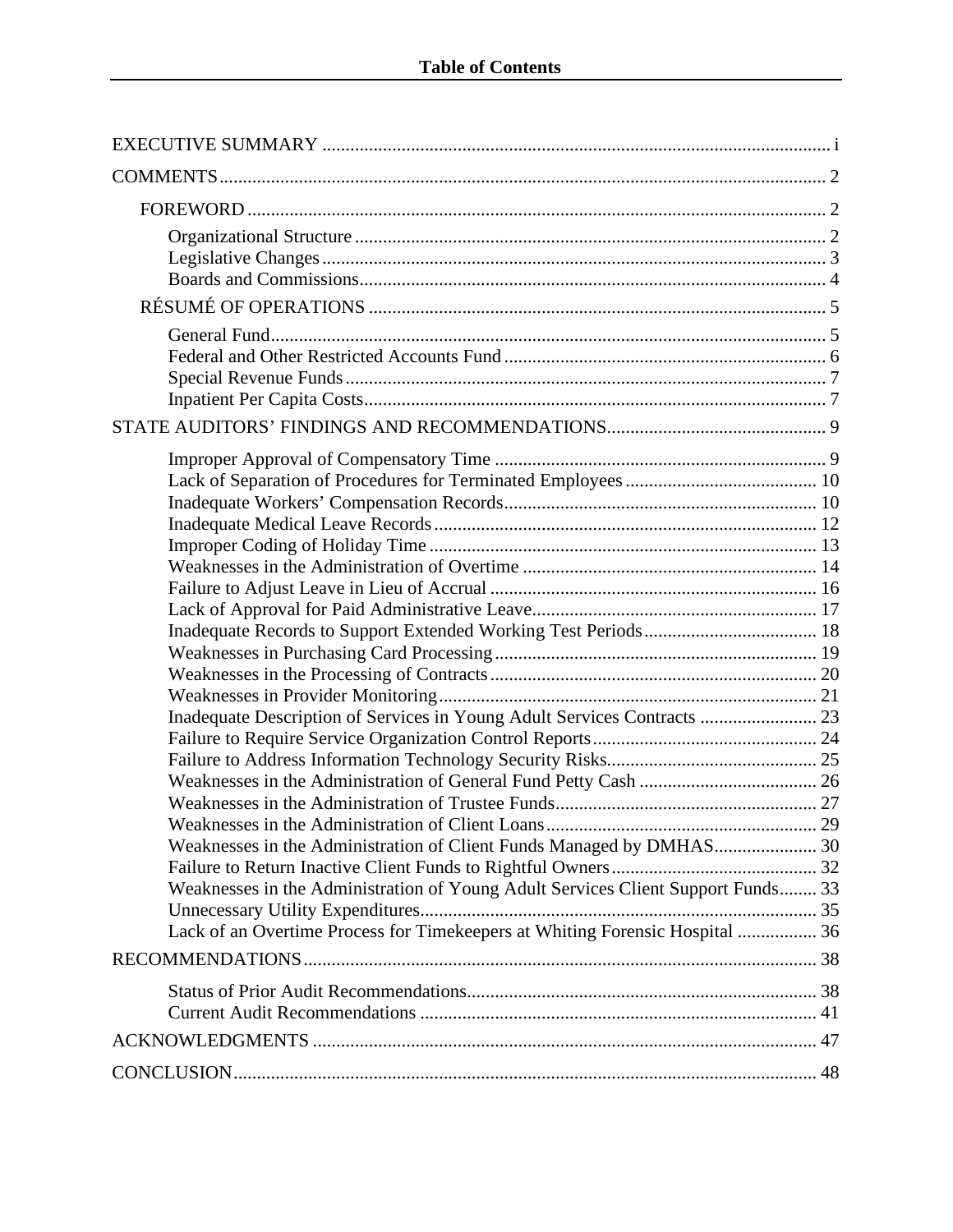# **August 6, 2020**

# **EXECUTIVE SUMMARY**

<span id="page-2-0"></span>In accordance with the provisions of Section 2-90 of the Connecticut General Statutes, we have audited certain operations of the Department of Mental Health and Addiction Services (DMHAS). The objectives of this review were to evaluate the department's internal controls, compliance with policies and procedures, as well as certain legal provisions, and management practices and operations for the fiscal years ended June 30, 2017 and 2018.

The key findings are presented below:

| Page 21 | There are weaknesses in the systematic process and fiscal monitoring of programs<br>administered by private providers. The Department of Mental Health and Addiction<br>Services (DMHAS) should strengthen internal controls over its monitoring of private<br>providers. The department should ensure that it has formal procedures in place, and<br>document its monitoring efforts. (Recommendation 12.) |
|---------|-------------------------------------------------------------------------------------------------------------------------------------------------------------------------------------------------------------------------------------------------------------------------------------------------------------------------------------------------------------------------------------------------------------|
| Page 14 | Overtime is excessive and inadequately tracked and monitored. The Department of<br>Mental Health and Addiction Services should strengthen internal controls over<br>overtime to ensure compliance with policies and procedures. The department should<br>adequately track and monitor overtime. (Recommendation 6.)                                                                                         |
| Page 35 | There was no evidence that 2,307 hours of time keeper overtime were properly<br>requested, approved, and justified. The Department of Mental Health and Addiction<br>Services should create a system to document its timekeeper overtime requests,<br>approvals, and equalization efforts. (Recommendation 23.)                                                                                             |
| Page 35 | The department paid \$37,728 for 8 months of electricity at a building that a local<br>mental health authority no longer leased. The Department of Mental Health and<br>Addiction Services should ensure that local mental health authorities promptly notify<br>all appropriate parties of location changes. (Recommendation 22.)                                                                          |
| Page 32 | The department has \$48,825 in client funds that have been inactive since at least 2013.<br>The Department of Mental Health and Addiction Services should make every effort to<br>return unspent client funds to the rightful owners and escheat unclaimed funds to the<br>Office of the State Treasurer. (Recommendation 20.)                                                                              |
| Page 33 | There are weaknesses in the administration of client support funds. The Department<br>of Mental Health and Addiction Services should strengthen internal controls over<br>Young Adult Services client support funds to ensure compliance with established<br>policies and procedures. (Recommendation 21.)                                                                                                  |
| Page 30 | There are weaknesses in the management of client funds. The Department of Mental<br>Health and Addiction Services should strengthen internal controls over client funds to<br>ensure compliance with established policies and procedures. (Recommendation 19.)                                                                                                                                              |
| Page 27 | There are weaknesses in the administration of trustee accounts. The Department of<br>Mental Health and Addiction Services should strengthen internal controls over trustee<br>accounts to ensure compliance with established policies and procedures.<br>(Recommendation 17.)                                                                                                                               |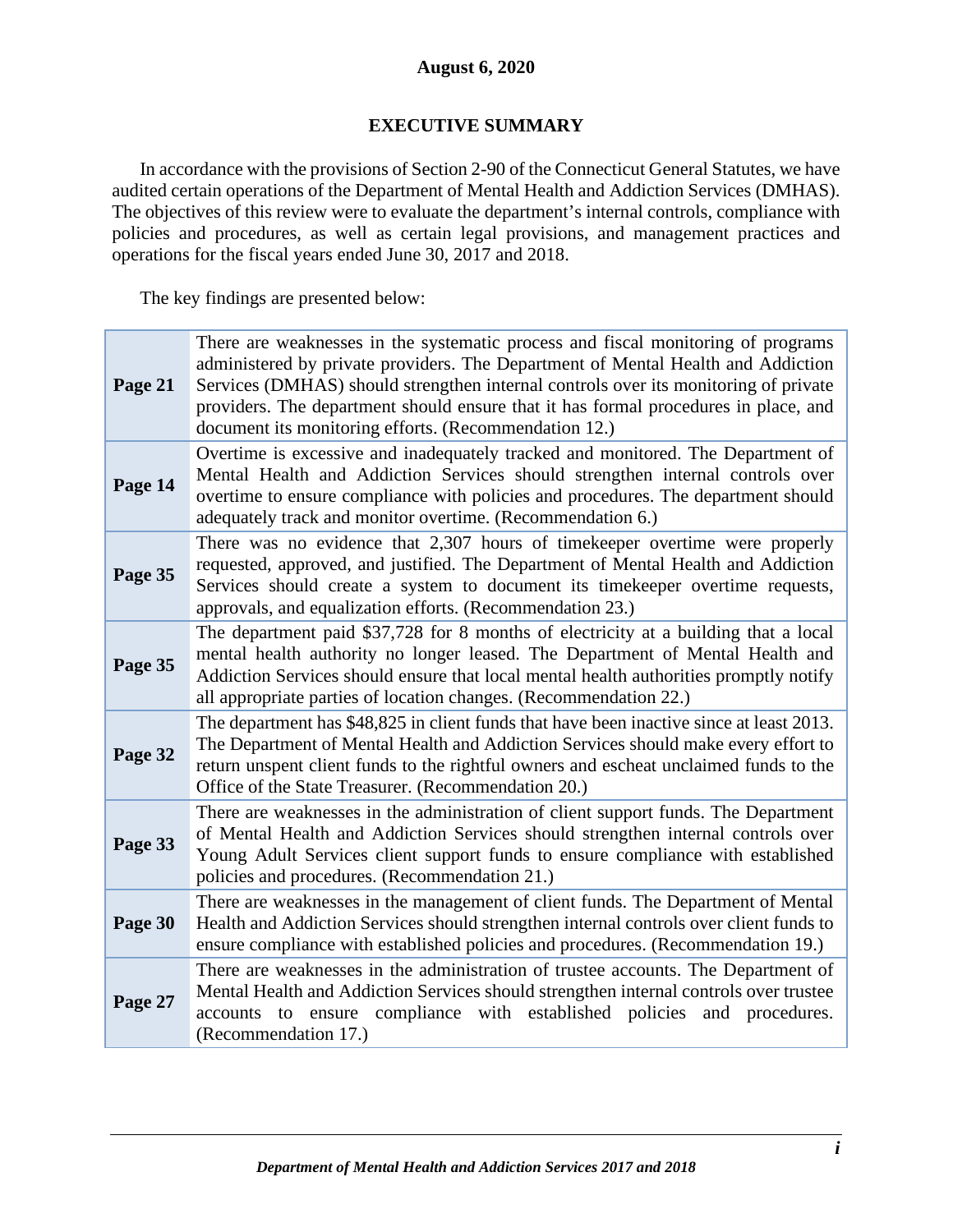# STATE OF CONNECTICUT



AUDITORS OF PUBLIC ACCOUNTS **State Capitol** JOHN C. GERAGOSIAN 210 Capitol Avenue ROBERT J. KANE Hartford, Connecticut 06106-1559

August 6, 2020

# **AUDITORS' REPORT DEPARTMENT OF MENTAL HEALTH AND ADDICTION SERVICES FOR THE FISCAL YEARS ENDED JUNE 30, 2017 AND 2018**

We have audited certain operations of the Department of Mental Health and Addiction Services in fulfillment of our duties under Section 2-90 of the Connecticut General Statutes. The scope of our audit included, but was not necessarily limited to, the years ended June 30, 2017 and 2018. The objectives of our audit were to:

- 1. Evaluate the department's internal controls over significant management and financial functions;
- 2. Evaluate the department's compliance with policies and procedures internal to the department or promulgated by other state agencies, as well as certain legal provisions; and
- 3. Evaluate the effectiveness, economy, and efficiency of certain management practices and operations, including certain financial transactions.

Our methodology included reviewing written policies and procedures, financial records, minutes of meetings, and other pertinent documents; interviewing various personnel of the department, as well as certain external parties; and testing selected transactions. We obtained an understanding of internal controls that we deemed significant within the context of the audit objectives and assessed whether such controls have been properly designed and placed in operation. We tested certain of those controls to obtain evidence regarding the effectiveness of their design and operation. We also obtained an understanding of legal provisions that are significant within the context of the audit objectives, and we assessed the risk that illegal acts, including fraud, and violations of contracts, grant agreements, or other legal provisions could occur. Based on that risk assessment, we designed and performed procedures to provide reasonable assurance of detecting instances of noncompliance significant to those provisions.

We conducted our audit in accordance with the standards applicable to performance audits contained in Government Auditing Standards, issued by the Comptroller General of the United States. Those standards require that we plan and perform our audit to obtain sufficient, appropriate evidence to provide a reasonable basis for our findings and conclusions based on our audit objectives. We believe that the evidence obtained provides such a basis.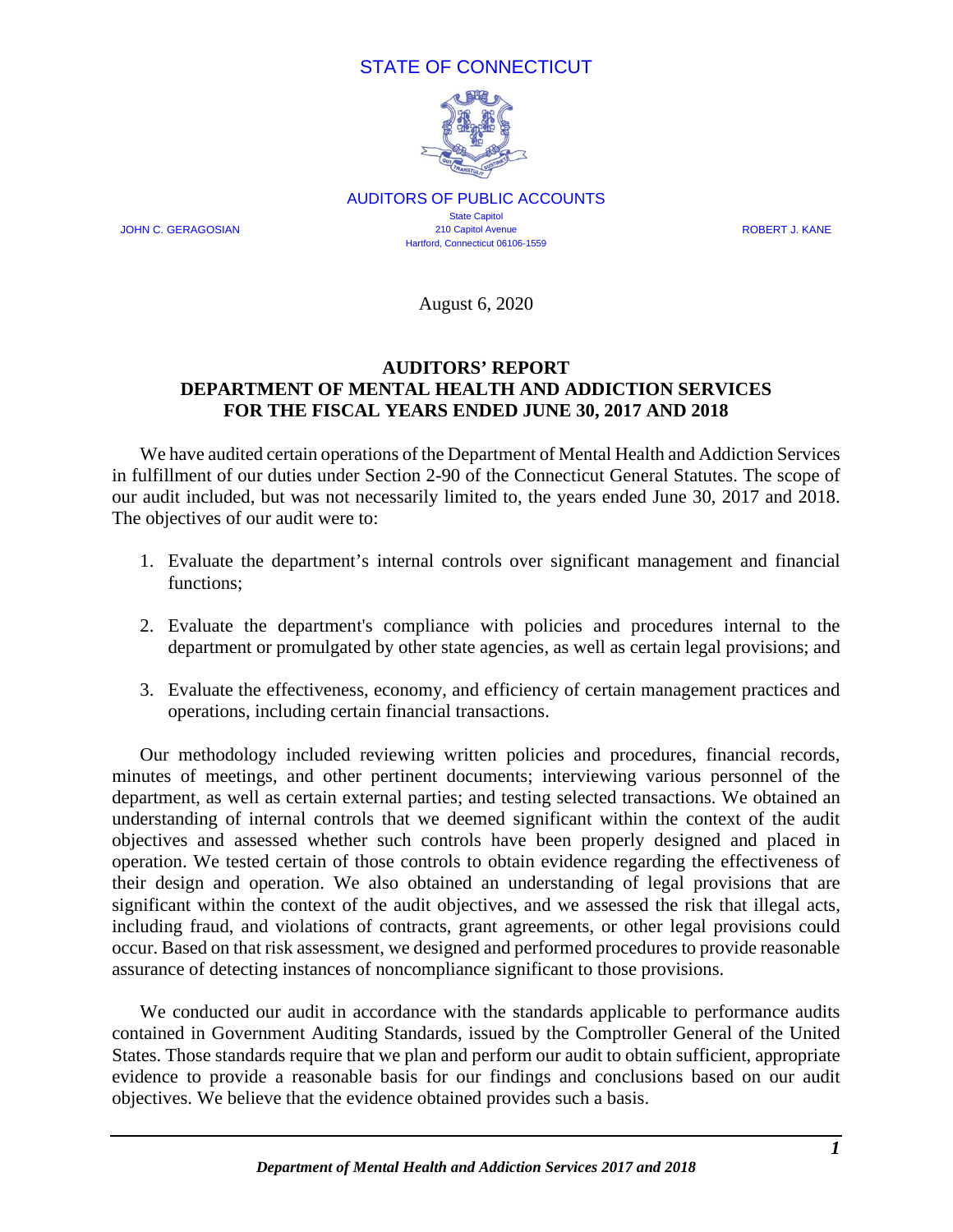The accompanying Résumé of Operations is presented for informational purposes. This information was obtained from various available sources, including but not limited to, the department's management and the state's information systems, and was not subjected to the procedures applied in our audit of the department. For the areas audited, we identified:

- 1. Deficiencies in internal controls.
- 2. Apparent noncompliance with policies and procedures or legal provisions; and
- 3. Need for improvement in management practices and procedures that we deemed to be reportable.

<span id="page-4-0"></span>The State Auditors' Findings and Recommendations in the accompanying report presents any findings arising from our audit of the Department of Mental Health and Addiction Services.

# **COMMENTS**

# <span id="page-4-1"></span>**FOREWORD**

The Department of Mental Health and Addiction Services (DMHAS) operates under the provisions of Title 17a, Chapters 319i and 319j and Sections 17a-450 through 17a-715 of the General Statutes. The department's mission is to promote recovery from psychiatric and substance use disorders by providing an integrated network of comprehensive, effective, and efficient mental health and addiction services that foster self-sufficiency, dignity, and respect. The department's mandate is to serve adults older than 18 years of age with psychiatric or substance use disorders who lack the financial means to obtain services on their own. In addition to its mandate, the department provides collaborative treatment programs to Connecticut residents with co-occurring mental health and substance use disorders, individuals in the criminal justice system, persons with traumatic brain injury, and young adult populations transitioning out of the Department of Children and Families. DMHAS is designated as the lead state agency for substance abuse prevention and treatment, and as such, is designated as the state methadone authority.

#### <span id="page-4-2"></span>**Organizational Structure**

During the audited period, the commissioner of DMHAS managed the department's operations through 4 major divisions: Agency Management, Clinical Support, Community Treatment and Prevention, and Health Promotion. The Agency Management Division conducts comprehensive statewide planning, data collection, policy analysis, and provides administrative and financial management. The Clinical Support Division manages inpatient services and recovery support services. The Community Treatment Division focuses on outpatient programs, emergency crisis services, residential treatments, and housing assistance programs. The Prevention and Health Promotion Division provides advocacy services, education, training, and research.

DMHAS has divided the state into regions and catchment areas to deliver mental health and substance abuse treatment services. There are 5 regions containing 23 catchment areas. Each catchment area, which is a defined geographic area based on population, receives mental health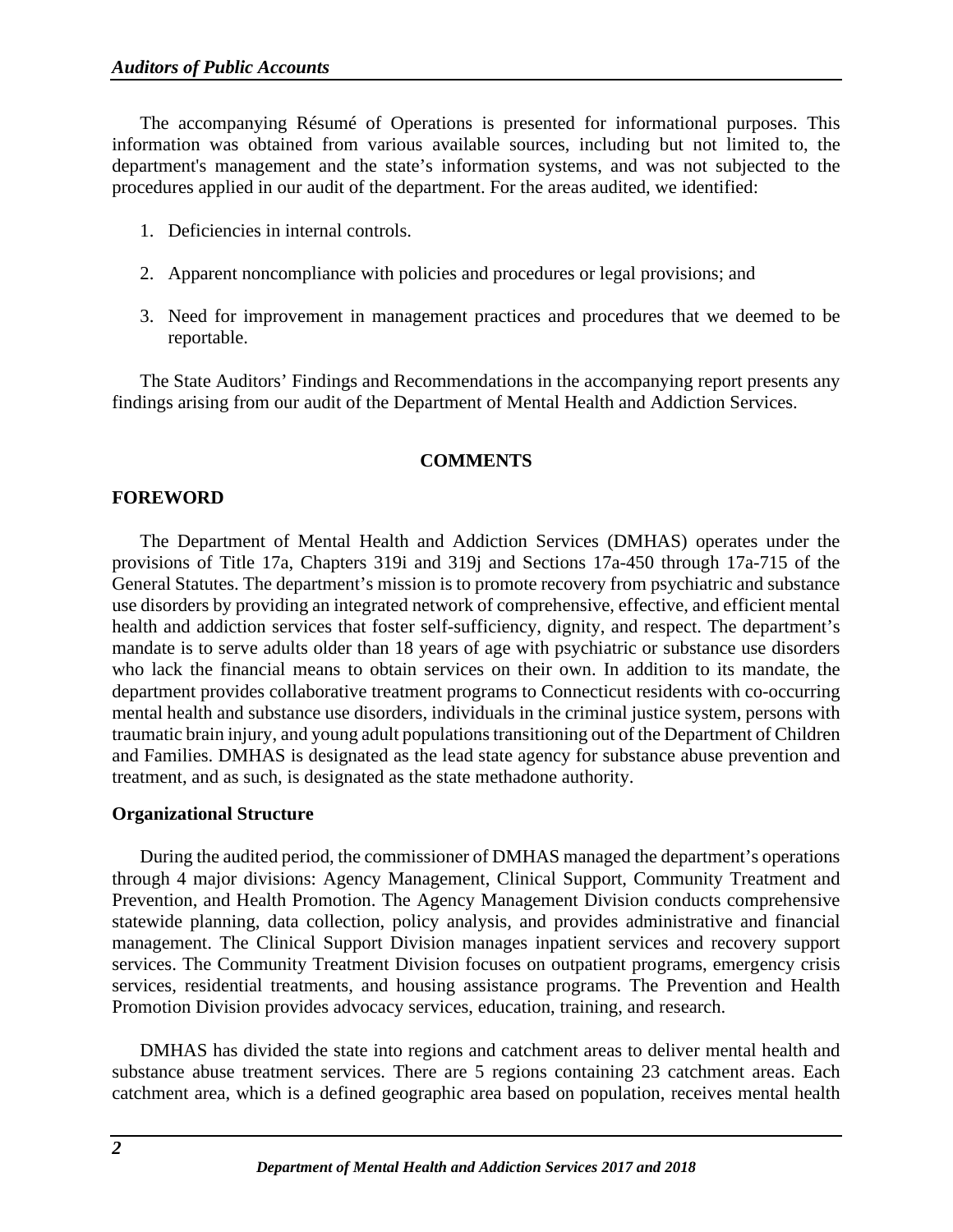services as a unit, and is assigned to a local mental health authority (LMHA). As of June 30, 2018, there were 13 local mental health authorities in effect, 6 state-operated and 7 private nonprofit organizations. The 6 state-operated LMHAs provide mental health services as well as manage and fund a network of private nonprofit agencies in their respective geographic regions. The five regions are:

- **Region 1** Southwest Connecticut Mental Health System (SWCMHS), including the F.S. DuBois Center and the Greater Bridgeport Community Mental Health Center, which serves lower Fairfield County.
- **Region 2** Connecticut Mental Health Center (CMHC), which serves the New Haven area. River Valley Services (RVS), which serves Middlesex County.
- **Region 3 –** Southeastern Mental Health Authority (SMHA), which serves New London County.
- **Region 4 –** Capitol Region Mental Health Center (CRMHC), which serves the Hartford area.
- **Region 5 –** Western Connecticut Mental Health Network (WCMHN) an umbrella unit that oversees the (1) Waterbury Mental Health Authority, which serves Northern New Haven County, (2) Danbury Mental Health Authority, which serves Northern Fairfield County, and (3) Torrington Mental Health Authority, which serves Litchfield County.

The 7 local mental health authorities operated by private nonprofit organizations are funded through DMHAS grants. They maintain community-based network systems for mental health and addiction services in areas not covered by state-operated facilities.

DMHAS also operates 5 treatment facilities that provide inpatient psychiatric and/or substance abuse treatment services:

- Connecticut Valley Hospital in Middletown
- Whiting Forensic Hospital in Middletown
- Connecticut Mental Health Center in New Haven
- Greater Bridgeport Community Mental Health Center in Bridgeport
- Capitol Region Mental Health Center in Hartford

Commissioner Miriam E. Delphin-Rittmon was appointed by Governor Dannel P. Malloy on March 30, 2015, and continues to serve in that capacity.

# <span id="page-5-0"></span>**Legislative Changes**

Governor Dannel P. Malloy's Executive Order No. 63, signed December 29, 2017, instructed DMHAS to separate the Whiting Forensic Division and the Dutcher Enhanced Security Building from Connecticut Valley Hospital (CVH) and form Whiting Forensic Hospital (WFH). Whiting Forensic Hospital was officially established as an independent division on May 1, 2018, and is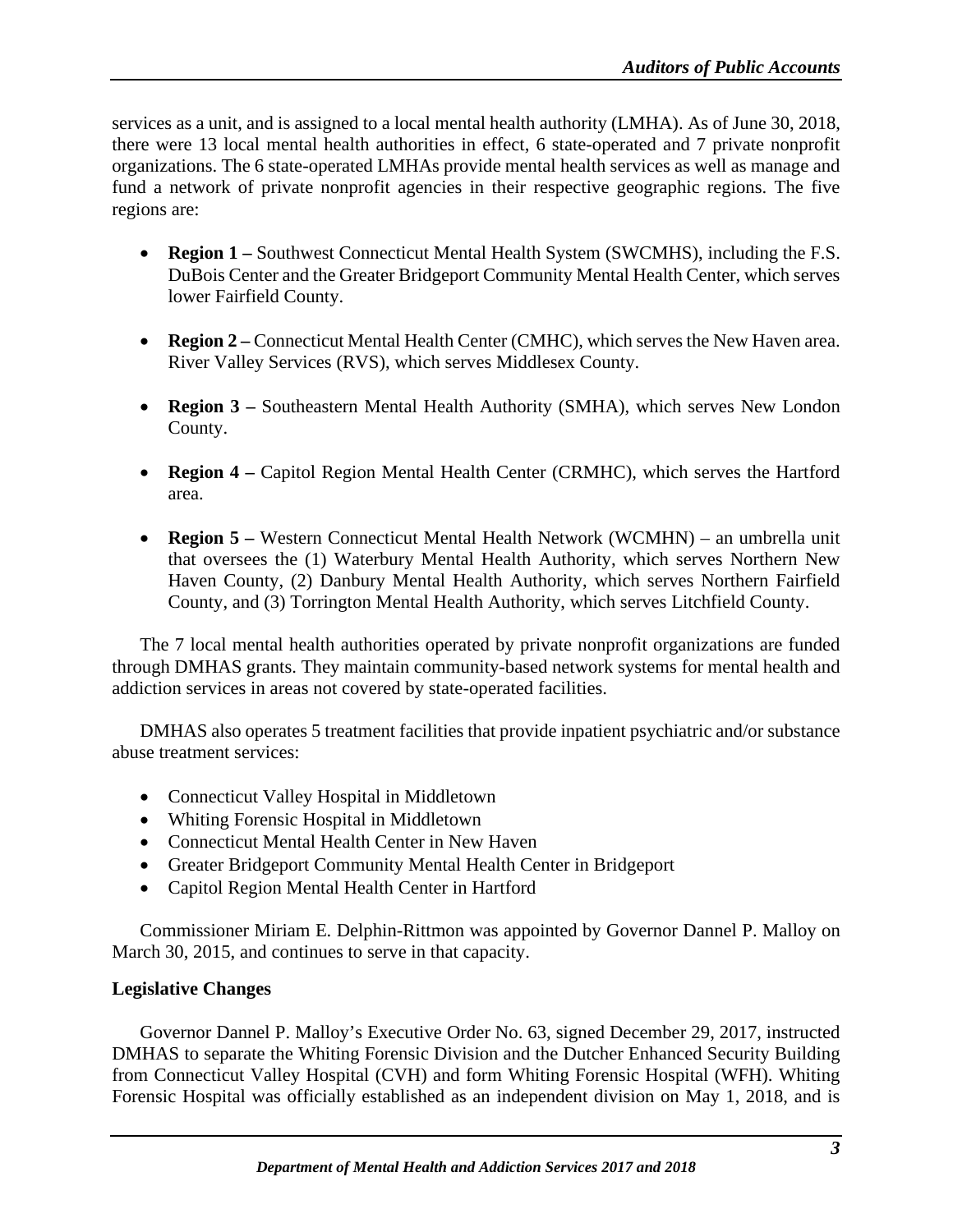comprised of 91 maximum-security beds at Whiting Service and 138 enhanced security beds at Dutcher Service.

**Public Act 18-86**, effective June 4, 2018, made various changes to the General Statutes related to DMHAS facilities, primarily Connecticut Valley Hospital and Whiting Forensic Hospital. Specifically, it:

- Established an 8-member task force to, among other things, review and evaluate DMHAS facility operations and conditions;
- Established mandatory reporting of suspected patient abuse, and related reporting requirements and penalties;
- Required the commissioner of DMHAS to investigate reports of suspected abuse and establish related requirements, such as disclosure of, and access to, patient abuse reports and investigations;
- Required the Department of Public Health (DPH) to conduct an on-site inspection and records review of Whiting Forensic Hospital and report the outcome to the Public Health Committee and DMHAS task force; and
- Subjected Whiting Forensic Hospital to DPH licensure and regulation, which it was previously exempt from, and made minor technical changes to reflect the hospital's separation from Connecticut Valley Hospital pursuant to Executive Order No. 63.

#### <span id="page-6-0"></span>**Boards and Commissions**

#### *Board of Mental Health and Addiction Services:*

Pursuant to Sections 17a-456 and 17a-457 of the General Statutes, the Board of Mental Health and Addition Services consists of members appointed by the Governor, Regional Mental Health Board chairs and their designees, and designees from the Regional Action Councils for substance abuse. The board meets monthly with the commissioner of DMHAS and advises the commissioner on programs, policies, and plans for the department.

# *Psychiatric Security Review Board:*

Pursuant to Sections 17a-580 through 17a-603 of the General Statutes, the Psychiatric Security Review Board is an autonomous body within DMHAS for administrative purposes only. The board is composed of 6 members appointed by the Governor and confirmed by either house of the General Assembly. The board's mission is to protect the safety of Connecticut citizens by ordering treatment, confinement, or conditional release of persons acquitted of a crime by reason of mental disease or defect.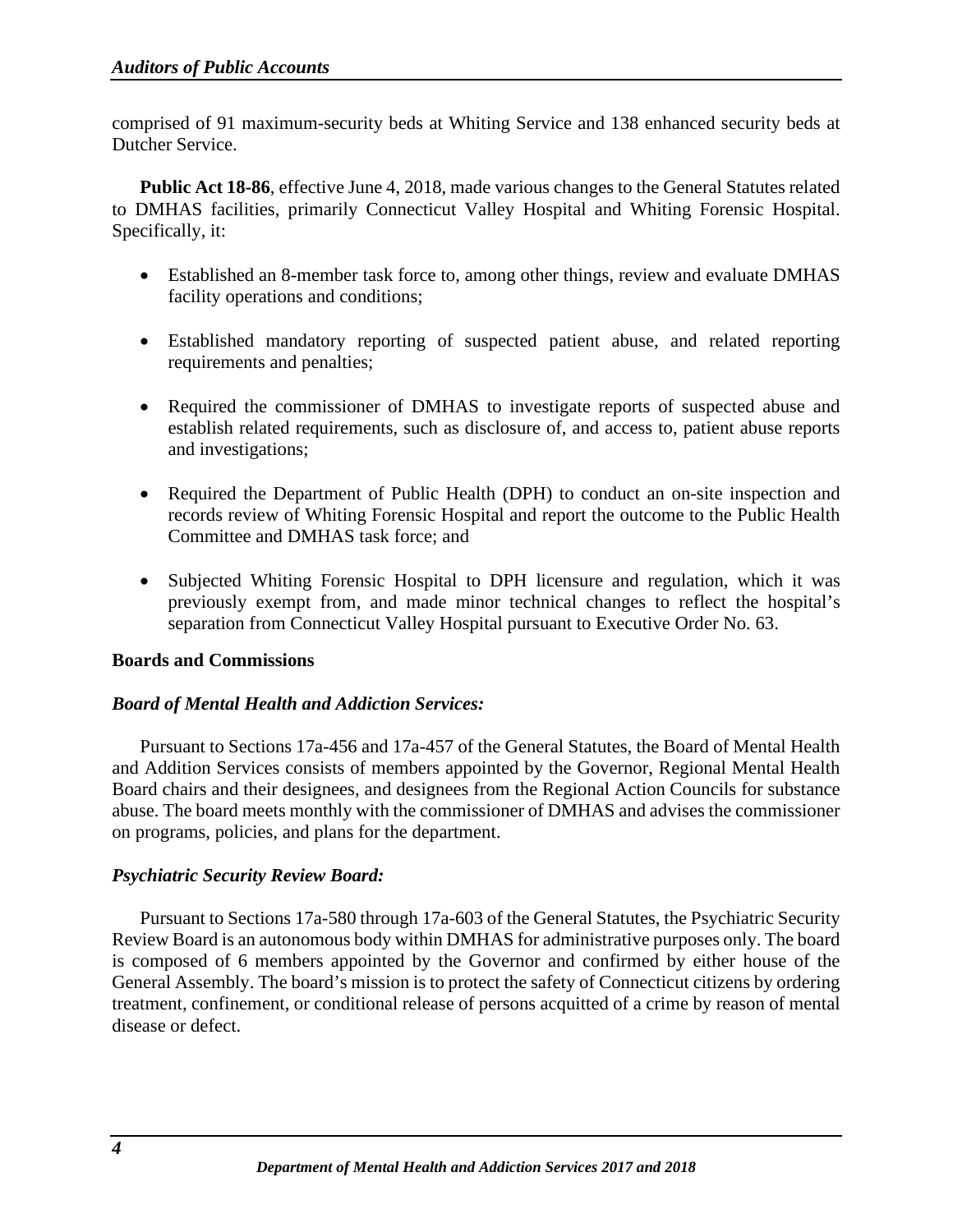# <span id="page-7-0"></span>**RÉSUMÉ OF OPERATIONS**

DMHAS programs served 106,906 individuals during the 2016-2017 fiscal year and 105,540 individuals during the 2017-2018 fiscal year. The operations of the department, which were primarily accounted for in the General Fund and the Federal and Other Restricted Accounts Fund, are discussed below.

# <span id="page-7-1"></span>**General Fund**

## *Receipts:*

A comparison of General Fund receipts during the audited period, along with those of the preceding year, follows:

|                                         | 2015-2016   | 2016-2017   | 2017-2018 |
|-----------------------------------------|-------------|-------------|-----------|
| <b>Rental of Cottages or Residences</b> | \$46,969    | \$38,508    | \$36,529  |
| Refund of Prior Years' Expenditures     | 2,611,662   | 3,317,615   | 326,794   |
| All Other                               | 79.353      | 61,682      | 30,992    |
| <b>Total Receipts</b>                   | \$2,737,984 | \$3,417,805 | \$394,315 |

General Fund receipts consisted primarily of refunds of prior years' expenditures and fees for the rental of cottages and residences to employees. The significant decrease in receipts from the 2016-2017 fiscal year to the 2017-2018 fiscal year is due primarily to delays in reviews of providers' single audit reports, which determine the balances due from providers. This responsibility has since been transferred from the Fiscal Division to the Internal Audit Division.

#### *Expenditures:*

A summary of General Fund expenditures, including expenditures of the Psychiatric Security Review Board, for the fiscal years under review and the preceding year follows:

|                                          | 2015-2016     | 2016-2017     | 2017-2018     |
|------------------------------------------|---------------|---------------|---------------|
| Personal Services and Employee Benefits  | \$312,888,043 | \$298,276,807 | \$292,015,249 |
| Workers' Compensation                    | 11,628,890    | 11,563,126    | 13,832,161    |
| <b>Contractual Services</b>              | 35,273,890    | 31,162,420    | 34, 302, 627  |
| <b>Client Services</b>                   | 15,153,700    | 268,794,324   | 251,337,567   |
| Premises and Property Expenses           | 13,396,122    | 12,536,329    | 13,268,763    |
| <b>Information Technology</b>            | 4,066,902     | 2,665,448     | 3,481,405     |
| <b>Purchased Commodities</b>             | 14,269,497    | 12,879,870    | 12,883,499    |
| <b>Fixed Charges</b>                     | 304,348,950   | 40,818,814    | 48,016,247    |
| All Other                                | 5,645,705     | 5,161,457     | 5,018,016     |
| Subtotal                                 | \$716,671,699 | \$683,858,595 | \$674,155,534 |
| Medicaid Disproportionate Share Payments | (79,818,547)  | (79,818,547)  | (79,818,547)  |
| <b>Total Expenditures</b>                | \$636,853,152 | \$604,040,048 | \$594,336,987 |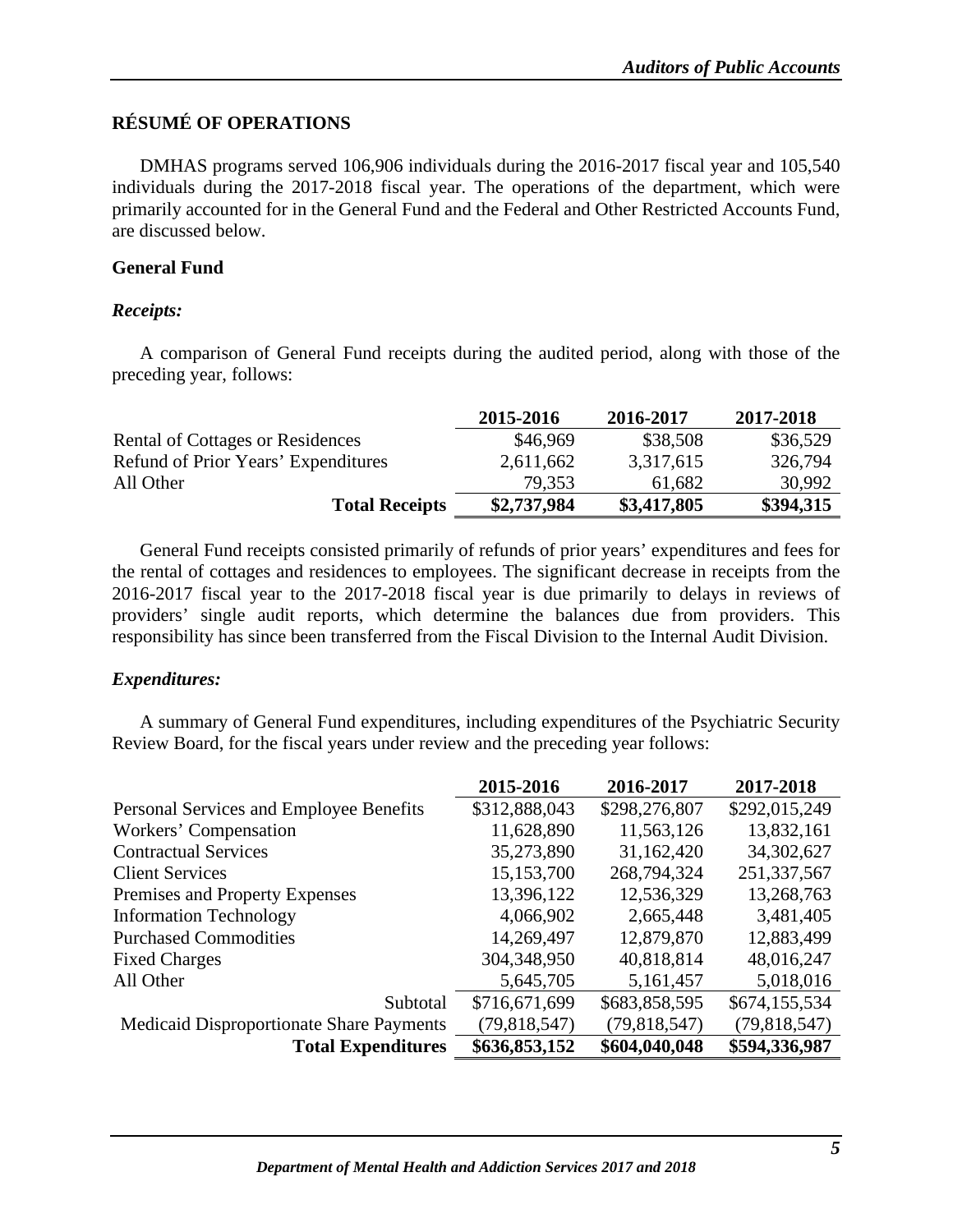The General Fund is the department's principal source of operation, and includes all expenditures that do not have to be accounted for in a specified fund. The majority of General Fund expenditures were for personal services and payments to contractors providing client mental health and addiction services. In the 2016-2017 fiscal year, the department began recording contract payments as "client services" rather than "fixed charges," which account for the fluctuations within those categories.

During the audited period, the department received annual disproportionate share payments of \$79,818,547. These Medicaid reimbursements were permitted by an approved amendment to the state's Medicaid plan under Section 1923(c)(3) of the Social Security Act. The amendment provided payment adjustments to the state for the cost of care for uninsured low-income persons in certain state-operated psychiatric hospitals. The department applied disproportionate share deposits as reductions to General Fund expenditures. DMHAS credited \$29,116,453 in reimbursements related to fringe benefits for each year to the State Comptroller's accounts.

#### <span id="page-8-0"></span>**Federal and Other Restricted Accounts Fund**

#### *Receipts:*

A comparison of Federal and Other Restricted Accounts receipts for the fiscal years under review and the preceding year follows:

|                            |                       | 2015-2016    | 2016-2017    | 2017-2018    |
|----------------------------|-----------------------|--------------|--------------|--------------|
| Federal Aid                |                       | \$54,242,588 | \$68,307,282 | \$61,492,891 |
| Non-Federal Aid            |                       | 19,871,991   | 12,410,477   | 13,170,023   |
| <b>Grant Transfers</b>     |                       | 440,872      | 642,718      | 323,550      |
| <b>Investment Interest</b> |                       | 831          | 5,611        | 2,703        |
|                            | <b>Total Receipts</b> | \$74,556,282 | \$81,366,088 | \$74,989,167 |

Federal and Other Restricted Accounts Fund receipts were primarily for federal grants. The Continuum of Care program, Community Mental Health Services block grant, and Substance Abuse Prevention and Treatment block grant accounted for the majority of federal grant receipts. The department received \$91,894,802 in receipts for these grants during the audited period. The fluctuations in federal grant receipts were caused by timing differences in the drawdowns of federal funds.

# *Expenditures:*

A summary of the department's Federal and Other Restricted Accounts Fund expenditures follows:

|                                         | 2015-2016   | 2016-2017   | 2017-2018   |
|-----------------------------------------|-------------|-------------|-------------|
| Personal Services and Employee Benefits | \$1,427,616 | \$1,429,732 | \$1,176,018 |
| <b>Contractual Services</b>             | 2,337,751   | 2,698,708   | 1,773,821   |
| <b>Client Services</b>                  | 17,272,235  | 72,244,358  | 70,174,763  |
| Premises and Property Expenses          | 52,657      | 22,719      | 8.044       |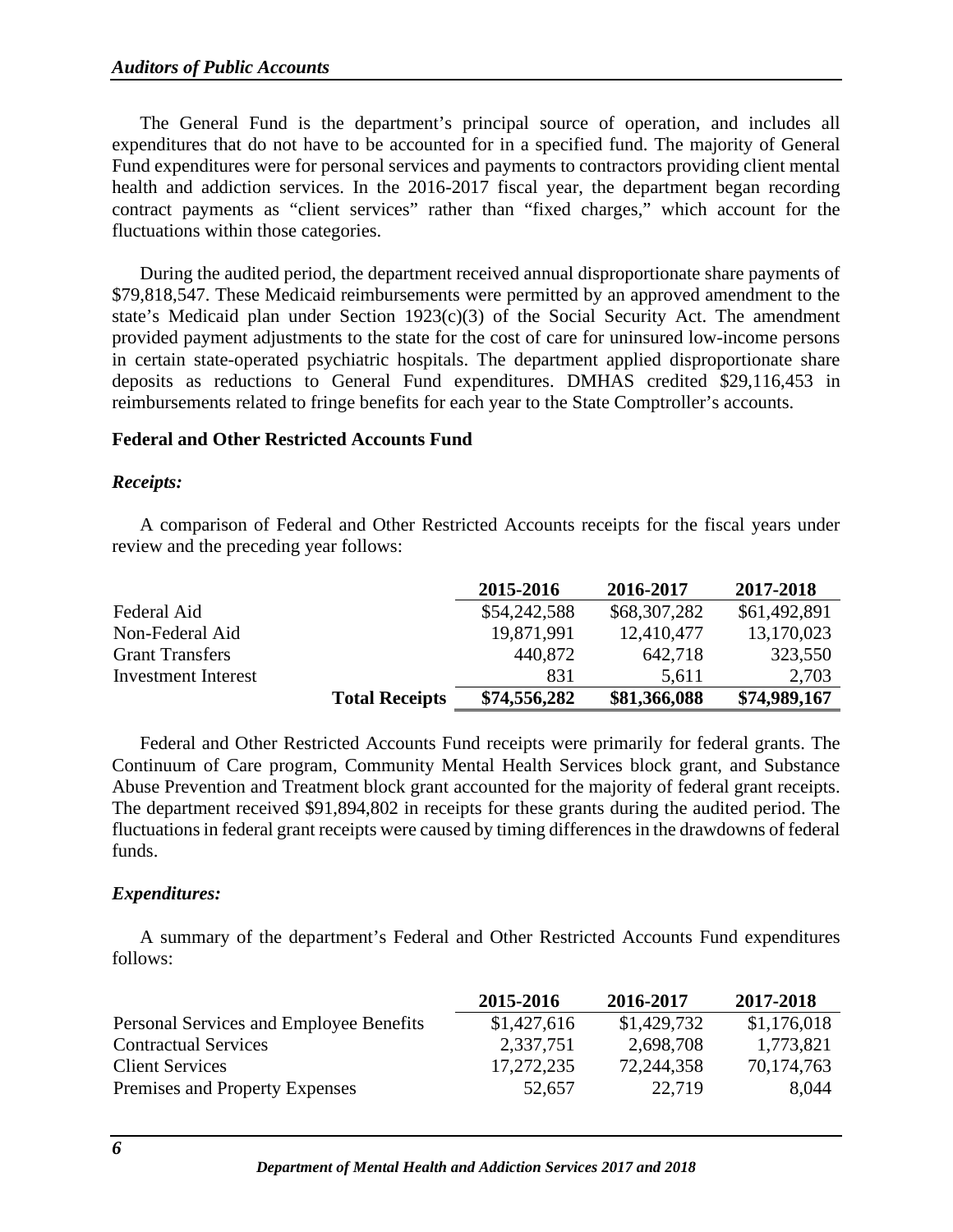|                               |              |              | <b>Auditors of Public Accounts</b> |
|-------------------------------|--------------|--------------|------------------------------------|
| <b>Information Technology</b> | 84,480       | 87,130       | 128,553                            |
| <b>Purchased Commodities</b>  | 23,273       | 64,675       | 239,621                            |
| <b>Fixed Charges</b>          | 50,332,166   | 3,708,762    | 4,620,970                          |
| All Other                     | 133,621      | (528, 774)   | (84, 624)                          |
| <b>Total Expenditures</b>     | \$71,663,799 | \$79,727,310 | \$78,037,166                       |

Federal and Other Restricted Accounts Fund expenditures were primarily for payments made to contractors providing various mental health and addiction services to clients. In the 2016-2017 fiscal year, the department began recording contract payments as "client services" rather than "fixed charges", which accounts for the fluctuations within those categories. The increase in expenditures from the 2015-2016 fiscal year to the 2016-2017 fiscal year was due primarily to an increase in funding for the federal Continuum of Care program.

#### <span id="page-9-0"></span>**Special Revenue Funds**

In addition to activities in the General Fund and Federal and Other Restricted Accounts Fund, the department was authorized to spend special revenue and capital project funds, which were used to finance activities in accordance with specific state laws and regulations. DMHAS financed these funds with bond sale proceeds or through specific state revenue dedicated to the renovation of state-owned facilities and capital improvement grants to nonprofit organizations in the DMHAS provider network. Expenditures in the audited fiscal years and those of the preceding fiscal year are summarized below.

|                                        | 2015-2016   | 2016-2017   | 2017-2018    |
|----------------------------------------|-------------|-------------|--------------|
| Capital Equipment Purchase Fund        | \$1,287,804 | \$869,821   | \$2,080,721  |
| Bond Fund for Non-Profits' Capital     |             |             |              |
| Improvements                           | 1,652,532   | 1,572,961   | 1,117,555    |
| Bond Fund for Capital Improvements and |             |             |              |
| <b>Others</b>                          | 1,418,943   | 3,318,721   | 1,939,229    |
| <b>Insurance Fund</b>                  | 397,299     | 408,924     | 408,924      |
| Community Conservation & Development   | 2,517,973   | 1,651,287   | 6,021,695    |
| <b>Total Expenditures</b>              | \$7,274,551 | \$7,821,714 | \$11,568,124 |

The increase in special revenue expenditures from the 2016-2017 fiscal year to the 2017-2018 fiscal year is primarily due to upgrades at Connecticut Valley Hospital. The department also took over a bond fund previously held by the Department of Social Services. During the audited period, the DMHAS Centralized Contracts Unit disbursed bond funds to municipalities and non-profit agencies for various capital improvements, including energy efficiency enhancements at the Plainville Food Pantry, a roof replacement at Stamford YMCA, and the construction of a new senior center in Southington.

#### <span id="page-9-1"></span>**Inpatient Per Capita Costs**

Under the provisions of Sections 17b-222 and 17b-223 of the General Statutes, the State Comptroller determines annual per capita costs for the care of persons in the 3 inpatient facilities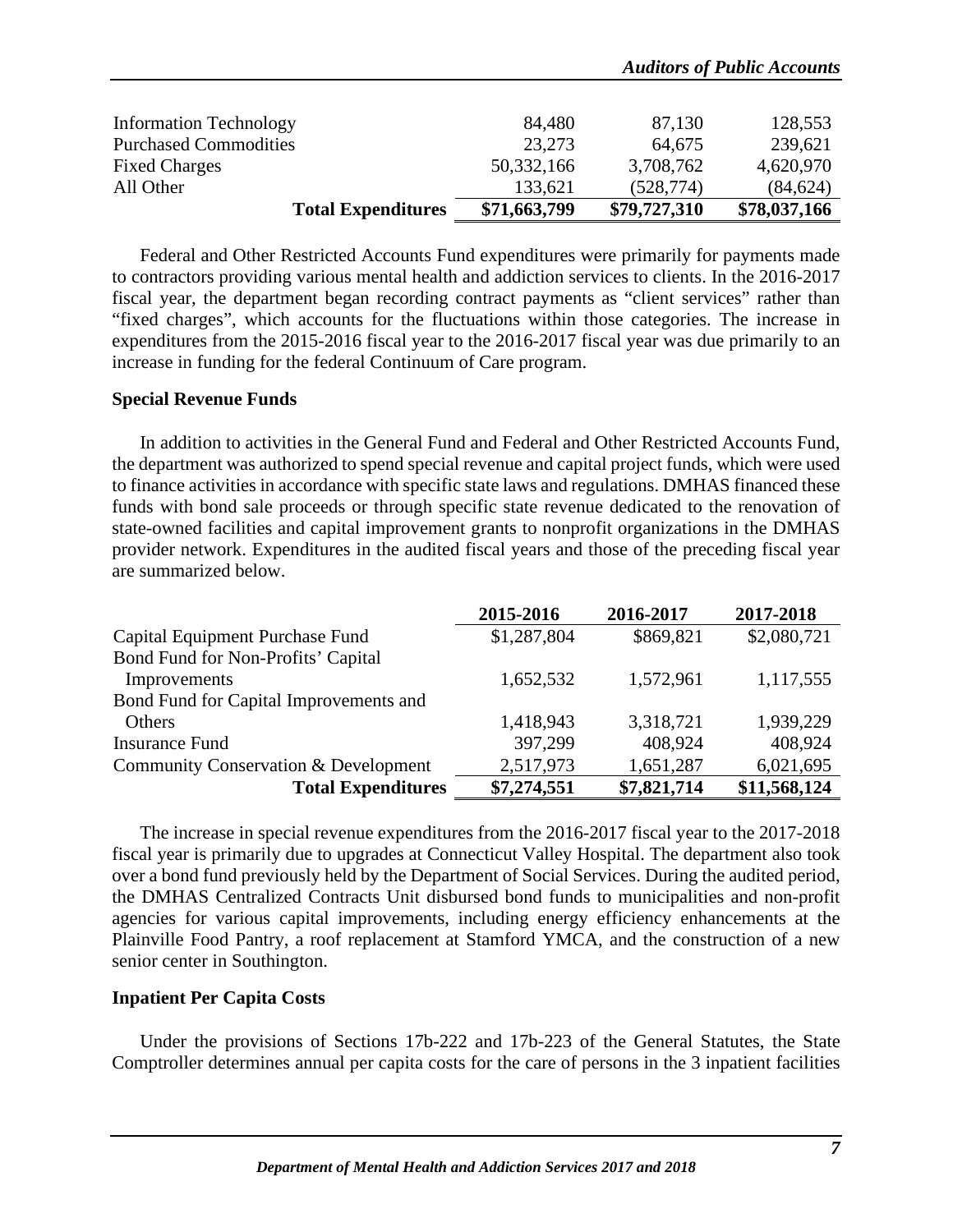that meet the definition of a state humane institution. The per capita costs for the inpatient care during the audited period were as follows:

|                                            | 2016-2017    |           | 2017-2018 |           |
|--------------------------------------------|--------------|-----------|-----------|-----------|
|                                            | <b>Daily</b> | Annual    | Daily     | Annual    |
| <b>Connecticut Valley Hospital</b>         | \$1,618      | \$590,570 | \$1,500   | \$547,500 |
| <b>Connecticut Mental Health Center</b>    | 2,526        | 921.990   | 2.437     | 889,505   |
| Southwest Connecticut Mental Health System | 2,146        | 783,290   | 1.915     | 698.975   |

The inpatient per capita rates decreased for all 3 facilities from the 2016-2017 fiscal year to the 2017-2018 fiscal year. During the 2017-2018 fiscal year, inpatient costs and days of service decreased at Connecticut Valley Hospital and Connecticut Mental Health Center, but increased modestly at Southwest Connecticut Mental Health System. The roll-forward credit adjustments in the 2017-2018 fiscal year resulted in decreased per capita rates for all 3 facilities.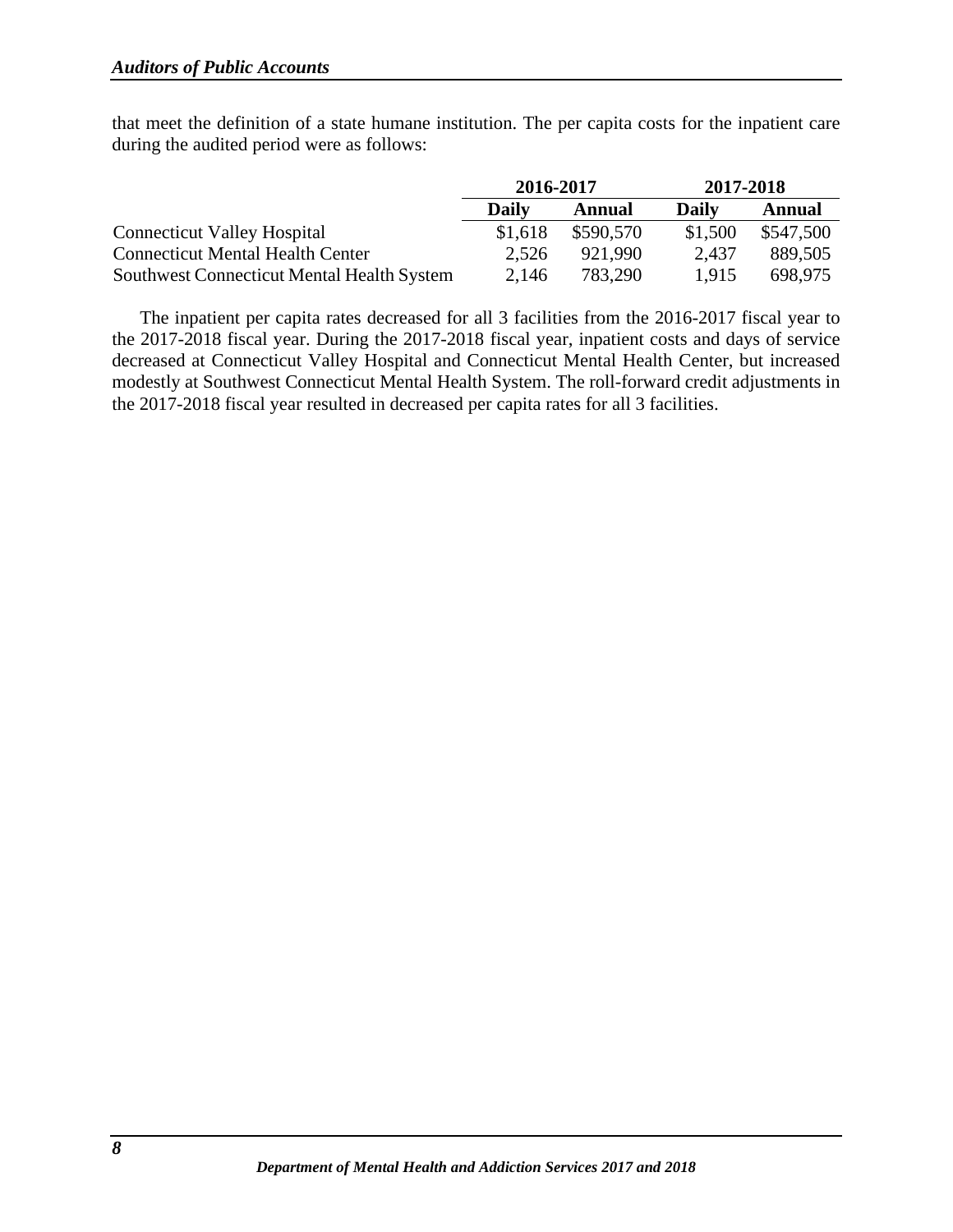# **STATE AUDITORS' FINDINGS AND RECOMMENDATIONS**

<span id="page-11-0"></span>Our examination of the records of the Department of Mental Health and Addiction Services disclosed the following 23 findings and recommendations, of which 20 have been repeated from the previous audit:

#### <span id="page-11-1"></span>I**mproper Approval of Compensatory Time**

| Criteria:                   | The department's timekeeping policy requires the authorization and<br>advance approval of all compensatory time.                                                                                                                                                                                                                                                                                                                            |
|-----------------------------|---------------------------------------------------------------------------------------------------------------------------------------------------------------------------------------------------------------------------------------------------------------------------------------------------------------------------------------------------------------------------------------------------------------------------------------------|
| Condition:                  | Our review of compensatory time identified the following conditions:                                                                                                                                                                                                                                                                                                                                                                        |
|                             | Supervisors did not adequately document approval of 53 hours for<br>two employees' compensatory time. There was no supervisor<br>signature for either employee, and the department did not document<br>one employee's approval date.                                                                                                                                                                                                        |
|                             | Prior supervisory approval was not obtained for 6 employees' 161<br>$\bullet$<br>hours of compensatory time. The employees obtained approval<br>between 4 and 623 days after the pay period.                                                                                                                                                                                                                                                |
| Context:                    | During the audited period, 2,056 employees earned a total of 140,809<br>hours of compensatory time. We reviewed 276 hours of compensatory<br>time earned by 10 employees.                                                                                                                                                                                                                                                                   |
| Effect:                     | There is an increased risk for compensatory time to be improperly<br>earned.                                                                                                                                                                                                                                                                                                                                                                |
| Cause:                      | The lack of proper approvals appears to be the result of an oversight by<br>management.                                                                                                                                                                                                                                                                                                                                                     |
| <b>Prior Audit Finding:</b> | This finding has been previously reported in the last 2 audit reports<br>covering the fiscal years ended June 30, 2013 through 2016.                                                                                                                                                                                                                                                                                                        |
| Recommendation:             | The Department of Mental Health and Addiction Services should<br>strengthen internal controls to ensure that compensatory time is properly<br>approved and documented. (See Recommendation 1.)                                                                                                                                                                                                                                              |
| <b>Agency Response:</b>     | "Effective January 1, 2016, DMHAS implemented a process where the<br>Director of Payroll runs reports that identify all agency employees who<br>earned compensatory time. A random sample, from the reports, is<br>selected. A request is forwarded to the facility Human Resources office,<br>and leadership, to provide copies of the preapproved requests to earn<br>compensatory time to the Payroll Director. Once reviewed and deemed |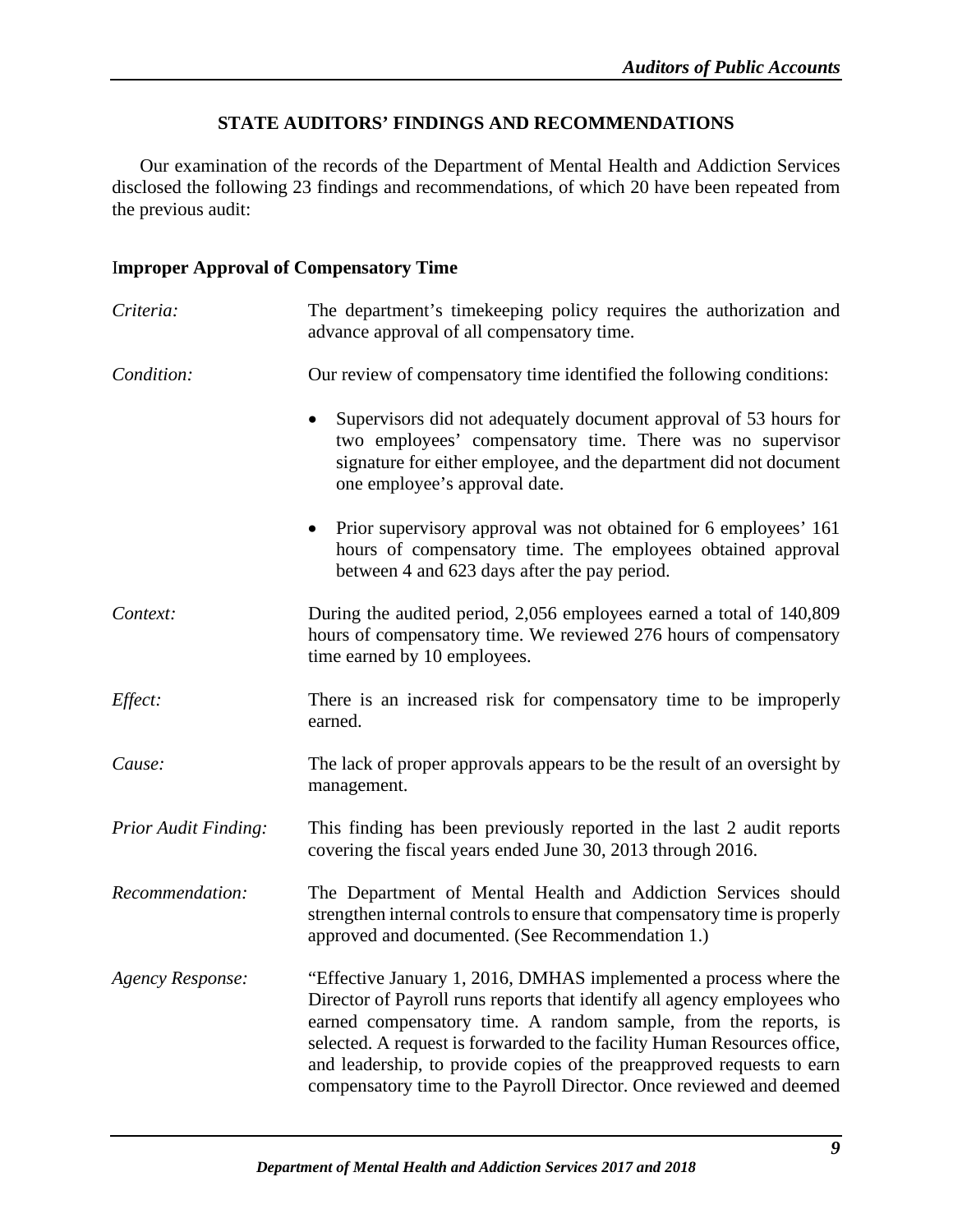appropriate, copies of the preapproved requests are retained and stored electronically by the agency Payroll Director."

#### <span id="page-12-0"></span>**Lack of Separation of Procedures for Terminated Employees**

*Criteria:* Sound business practice provides that state agencies have standard procedures and forms to ensure that the separation process is completed and documented for all terminated employees. *Condition:* The department had no documentation on file indicating that it completed the separation process for the 10 terminated employees we reviewed. *Context:* During the audited period, 732 employees separated from the department. We selected 10 terminated employees for our review. *Effect:* The lack of standardized separation procedures and forms increases the risk that former employees did not return state property. It also increases the risk that the department did not deactivate building and system access, and did not submit required forms upon an employee's separation. *Cause:* During the audited period, the department did not have standard procedures and forms in place to document the separation process for terminated employees. *Prior Audit Finding:* This finding has been previously reported in the last 2 audit reports covering the fiscal years ended June 30, 2013 through 2016. *Recommendation:* The Department of Mental Health and Addiction Services should establish procedures to ensure that the employee separation process is completed and adequately documented. (See Recommendation 2.) *Agency Response:* "Effective May 3, 2019, DMHAS established procedures to ensure that the employee separation process is documented. Human Resources staff will be responsible for making sure that a completed Separation Checklist is filed in each terminated employee's personnel file, which will also account for the return of all state property."

#### <span id="page-12-1"></span>**Inadequate Workers' Compensation Records**

*Criteria:* The Department of Administrative Services' (DAS) Workers' Compensation Program provides state agencies and employees with the information and tools necessary for the uniform administration of the program. The DAS Workers' Compensation Manual requires the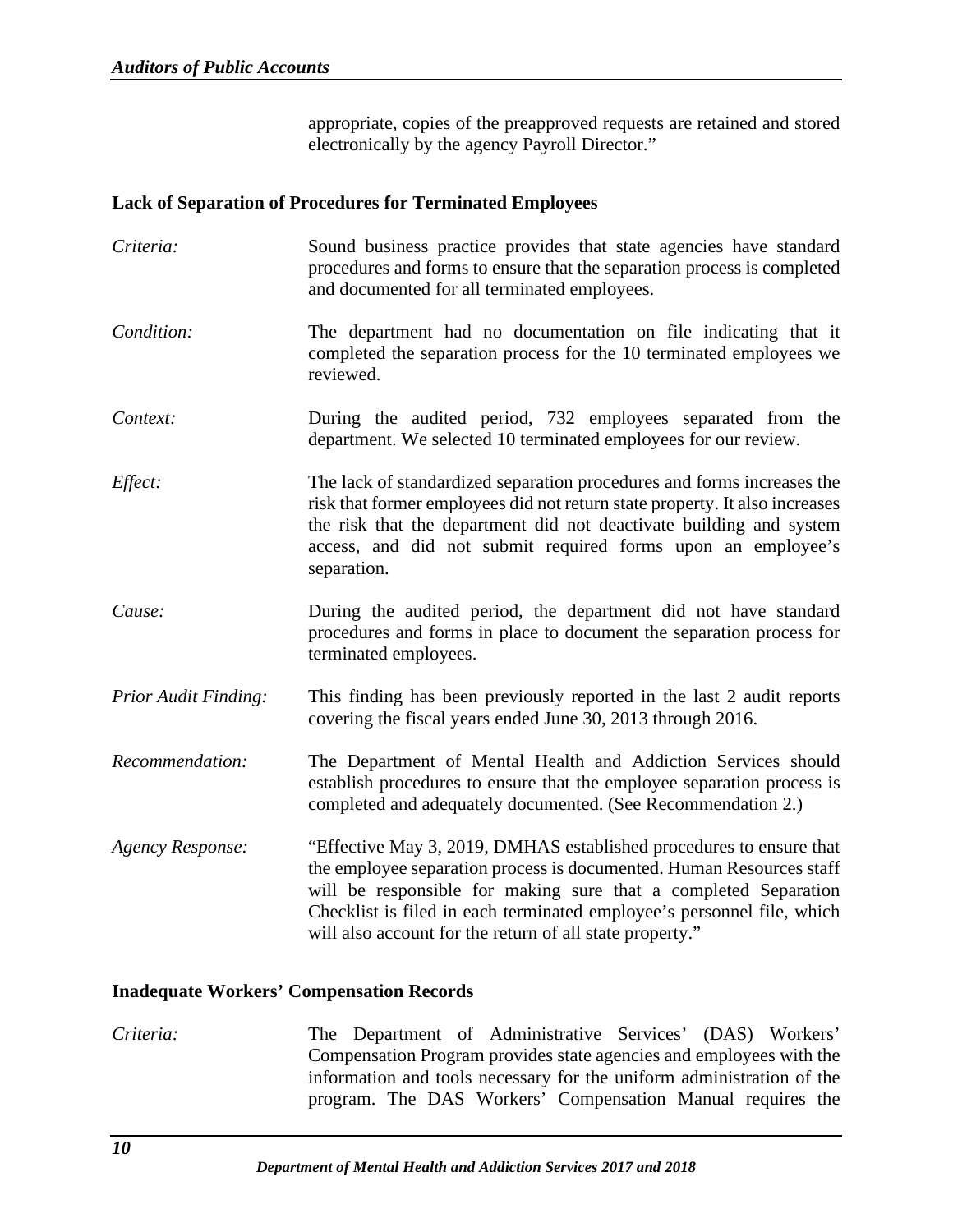| Condition:                  | completion of a workers' compensation claim packet, and provides<br>details on how to enter claims into Core-CT.<br>Our review of workers' compensation claims identified the following<br>conditions:                                                                                                                                                                                                                                                                                                                                                                                                                                                                                                                                                                                                                                                                                                                                               |
|-----------------------------|------------------------------------------------------------------------------------------------------------------------------------------------------------------------------------------------------------------------------------------------------------------------------------------------------------------------------------------------------------------------------------------------------------------------------------------------------------------------------------------------------------------------------------------------------------------------------------------------------------------------------------------------------------------------------------------------------------------------------------------------------------------------------------------------------------------------------------------------------------------------------------------------------------------------------------------------------|
|                             | One claim was not supported by a complete workers' compensation<br>package and was missing 3 forms.                                                                                                                                                                                                                                                                                                                                                                                                                                                                                                                                                                                                                                                                                                                                                                                                                                                  |
|                             | The department inaccurately recorded dates and time reporting<br>codes for 4 claims. The inaccurate dates resulted in 3 employees<br>being underpaid by \$846.                                                                                                                                                                                                                                                                                                                                                                                                                                                                                                                                                                                                                                                                                                                                                                                       |
| Context:                    | During the audited period, 1,268 workers' compensation claims were<br>filed by department employees. We reviewed 10 claims.                                                                                                                                                                                                                                                                                                                                                                                                                                                                                                                                                                                                                                                                                                                                                                                                                          |
| Effect:                     | There is an increased risk for processing errors and inaccurate<br>payments.                                                                                                                                                                                                                                                                                                                                                                                                                                                                                                                                                                                                                                                                                                                                                                                                                                                                         |
| Cause:                      | The identified conditions appear to be the result of an oversight by<br>management.                                                                                                                                                                                                                                                                                                                                                                                                                                                                                                                                                                                                                                                                                                                                                                                                                                                                  |
| <b>Prior Audit Finding:</b> | This finding has been previously reported in the last 2 audit reports<br>covering the fiscal years ended June 30, 2013 through 2016.                                                                                                                                                                                                                                                                                                                                                                                                                                                                                                                                                                                                                                                                                                                                                                                                                 |
| Recommendation:             | The Department of Mental Health and Addiction Services should<br>strengthen internal controls to ensure workers' compensation claims are<br>supported and accurately recorded. (See Recommendation 3.)                                                                                                                                                                                                                                                                                                                                                                                                                                                                                                                                                                                                                                                                                                                                               |
| <b>Agency Response:</b>     | "The Workers' Compensation Unit will ensure<br>all<br>proper<br>documentation is on file prior to submitting claims to the state's Third<br>Party Administrator. The agency has reinstituted a past process where<br>all timesheets that reflect Time Reporting Codes (TRC's) related to<br>workers' compensation be properly labeled. The agency authorized the<br>DMHAS Information Technology Department to build a database to<br>monitor all workers' compensation claims reported in DMHAS. This<br>database tracks receipt of individual forms and has a feature that negates<br>any further processing until all required forms are received in the<br>DMHAS Workers' Compensation Unit. This database was completed<br>and brought online in May 2017. The DMHAS Workers' Compensation<br>Unit staff attended training presented by the Department of<br>Administrative Services which included workers' compensation claim<br>processing." |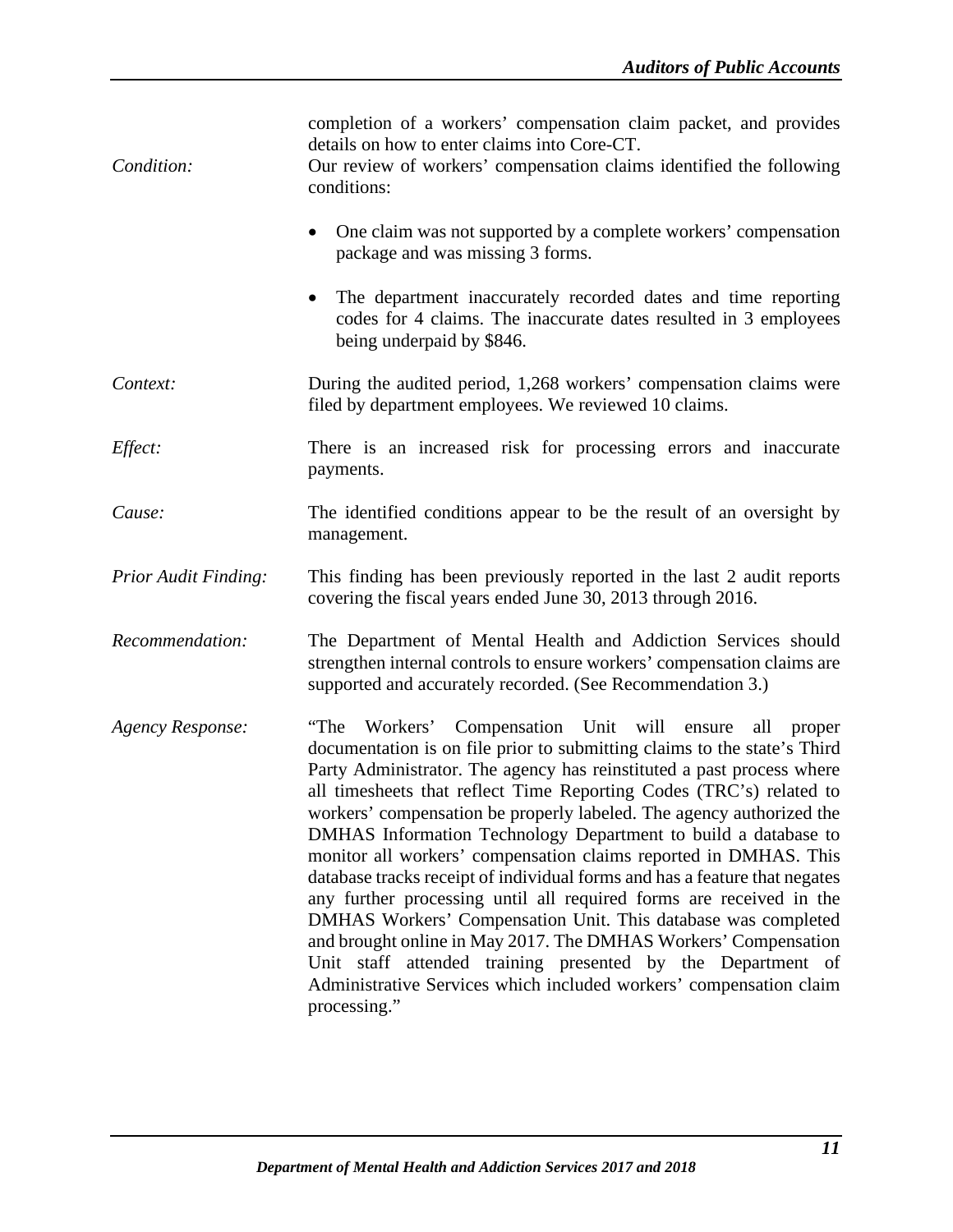# <span id="page-14-0"></span>**Inadequate Medical Leave Records**

| Criteria:                   | Section 5-247-11 of the state personnel regulations, and most collective<br>bargaining agreements, require employees to submit a medical<br>certificate to substantiate 5 or more consecutive days of sick leave. The<br>statewide Family and Medical Leave Policy sets forth procedures for<br>requesting leave under the Family and Medical Leave Act (FMLA). The<br>policy outlines the required forms and submission deadlines. |
|-----------------------------|-------------------------------------------------------------------------------------------------------------------------------------------------------------------------------------------------------------------------------------------------------------------------------------------------------------------------------------------------------------------------------------------------------------------------------------|
| Condition:                  | Our review of medical leaves identified the following conditions:                                                                                                                                                                                                                                                                                                                                                                   |
|                             | Required forms were missing or inadequate for 6 employees on 152<br>days of medical leave. One employee's medical certificate did not<br>cover the leave period. Required FMLA forms for 5 employees were<br>missing, and one employee's fitness for duty report was missing.                                                                                                                                                       |
|                             | The department did not promptly complete required FMLA<br>$\bullet$<br>documentation for 2 employees on medical leave for 154 days. The<br>department received employee FMLA requests and other related<br>information, but did not complete the required forms until 85 to 124<br>days later, after the employees returned to work.                                                                                                |
| Context:                    | During the audited period, 1,089 employees were on medical leave for<br>more than 5 consecutive days for a total of 176,546 hours, or 22,068<br>days. We reviewed 10 employees on medical leave for a total of 2,237<br>hours, or 286 days.                                                                                                                                                                                         |
| Effect:                     | The lack of adequate documentation reduces the assurance that medical<br>leaves are appropriate.                                                                                                                                                                                                                                                                                                                                    |
| Cause:                      | These conditions appear to be the result of oversight by management.                                                                                                                                                                                                                                                                                                                                                                |
| <b>Prior Audit Finding:</b> | This finding has been previously reported in the last 3 audit reports<br>covering the fiscal years ended June 30, 2011 through 2016.                                                                                                                                                                                                                                                                                                |
| Recommendation:             | The Department of Mental Health and Addiction Services should<br>strengthen internal controls to ensure medical leave is administered in<br>accordance with collective bargaining agreements and Family and<br>Medical Leave Act guidelines. (See Recommendation 4.)                                                                                                                                                                |
| <b>Agency Response:</b>     | "Effective January 1, 2016, DMHAS has implemented an internal<br>process where the Director of Payroll runs periodic reports for<br>employees who were out 5 or more consecutive scheduled work days<br>and verifies that proper documentation is on file. This assists in the<br>notification to Human Resources that employees are out on leave and                                                                               |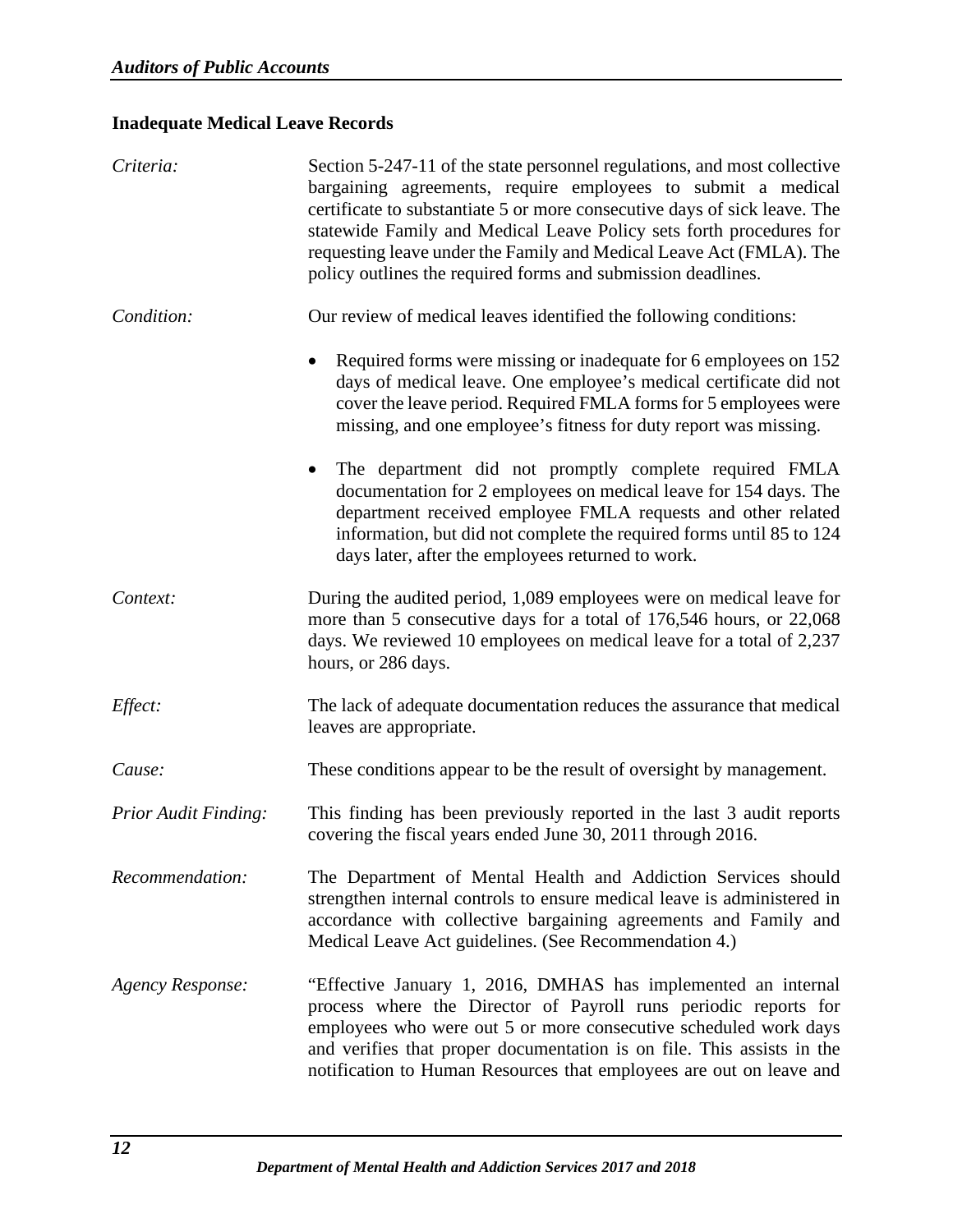the Human Resources Facility liaison can notify the employee of their entitlements.

In regards to the agency not completing the required FMLA documentation in a timely manner, due to the staffing shortages at the FMLA Unit, the agency has begun shifting the responsibility back to the local Human Resources liaisons at the state facilities in order to be in compliance with the regulations."

# <span id="page-15-0"></span>**Improper Coding of Holiday Time**

| Background:                 | Employees record scheduled holidays on their timesheets. While<br>generally not the case, in some instances it is appropriate for employees<br>to record holiday time on non-holidays. For example, employees<br>working a third shift at 24-hour facilities would record holiday time on<br>the day following the scheduled holiday.                                              |
|-----------------------------|------------------------------------------------------------------------------------------------------------------------------------------------------------------------------------------------------------------------------------------------------------------------------------------------------------------------------------------------------------------------------------|
| Criteria:                   | Proper internal controls dictate that supervisors should review and<br>approve employee timesheets at the end of each pay period to ensure<br>they are accurate and complete. Employees and supervisors should<br>promptly correct reported time errors.                                                                                                                           |
| Condition:                  | We noted that 9 employees incorrectly recorded 76 hours of holiday<br>time on non-holidays. During our review, the department changed time<br>reporting codes, adjusted leave accruals, and collected overpayments<br>from 7 employees. The department sent letters seeking reimbursement<br>from the other 2 employees, but they had yet to respond at the time of<br>our review. |
| Context:                    | During the audited period, 494 employees charged a total of 20,507<br>hours of holiday time on non-holidays. We reviewed 10 employees that<br>charged a total of 84 hours of holiday time on non-holidays.                                                                                                                                                                         |
| Effect:                     | Attendance records were inaccurate and the department did not collect<br>overpayments in some cases.                                                                                                                                                                                                                                                                               |
| Cause:                      | These issues appear to be the result of inadequate supervisory timesheet<br>reviews.                                                                                                                                                                                                                                                                                               |
| <b>Prior Audit Finding:</b> | This finding has been previously reported in the last 3 audit reports<br>covering the fiscal years ended June 30, 2011 through 2016.                                                                                                                                                                                                                                               |
| Recommendation:             | The Department of Mental Health and Addiction Services should<br>strengthen internal controls to ensure that holiday time is accurately<br>recorded. (See Recommendation 5.)                                                                                                                                                                                                       |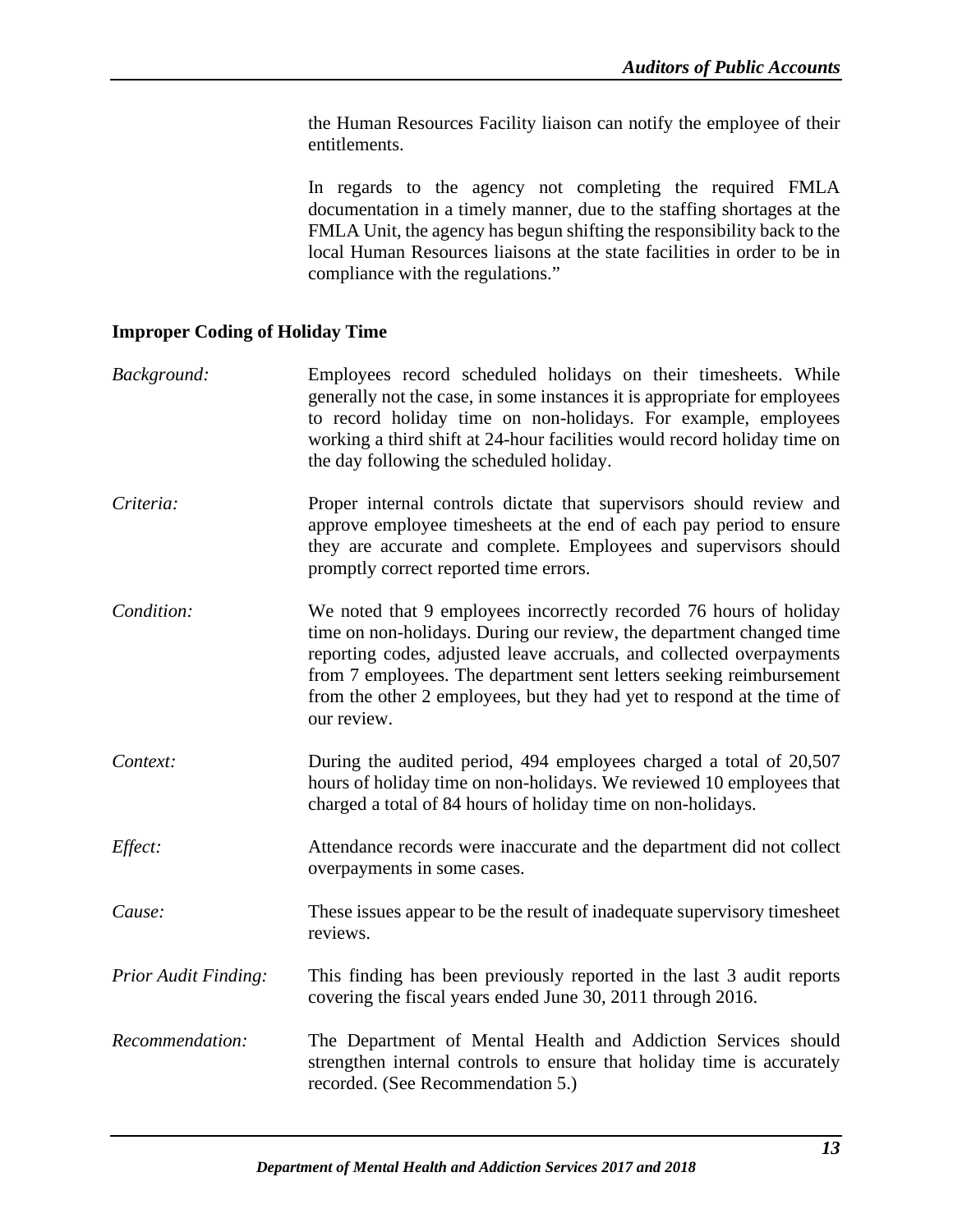*Agency Response:* "Effective December 20, 2016, DMHAS implemented a new policy titled "Time Keeping for DMHAS Employees." This policy outlines various payroll related audit reports which assist supervisors in the proper approval of employee timesheets."

#### <span id="page-16-0"></span>**Weaknesses in the Administration of Overtime**

*Criteria:* The department's timekeeping policy requires the authorization and advance approval of all overtime. The department should maintain adequate documentation to support overtime.

> To adequately track and monitor overtime, the department should code the time to the units the employee worked.

> Collective bargaining agreements require that overtime be distributed equally among qualified volunteers with similar skills and duties. The department should document its overtime equalization efforts.

> Sound business practice calls for policies and procedures to monitor employee overtime to prevent adverse effects on the quality of care and client safety.

*Condition:* Our review of overtime identified the following conditions:

- For 339 hours of overtime earned by 7 employees, the department did not document 77.25 hours.
- For 192.5 hours of overtime earned by 5 employees, overtime requests and approvals were not on file or not properly approved for 177 hours.
- Connecticut Valley Hospital (CVH) and Whiting Forensic Hospital (WFH) do not code overtime to the units the employees actually worked. CVH and WFH record all overtime to the employees' assigned units in the payroll system.
- For 192.5 hours of overtime earned by 5 employees, the department did not have documentation on file to support the equalization of overtime.
- Five employees earned excessive overtime. These employees worked more than 30 consecutive days on 14 occasions in fiscal year 2017 and 16 occasions in fiscal year 2018. Additionally, 4 of the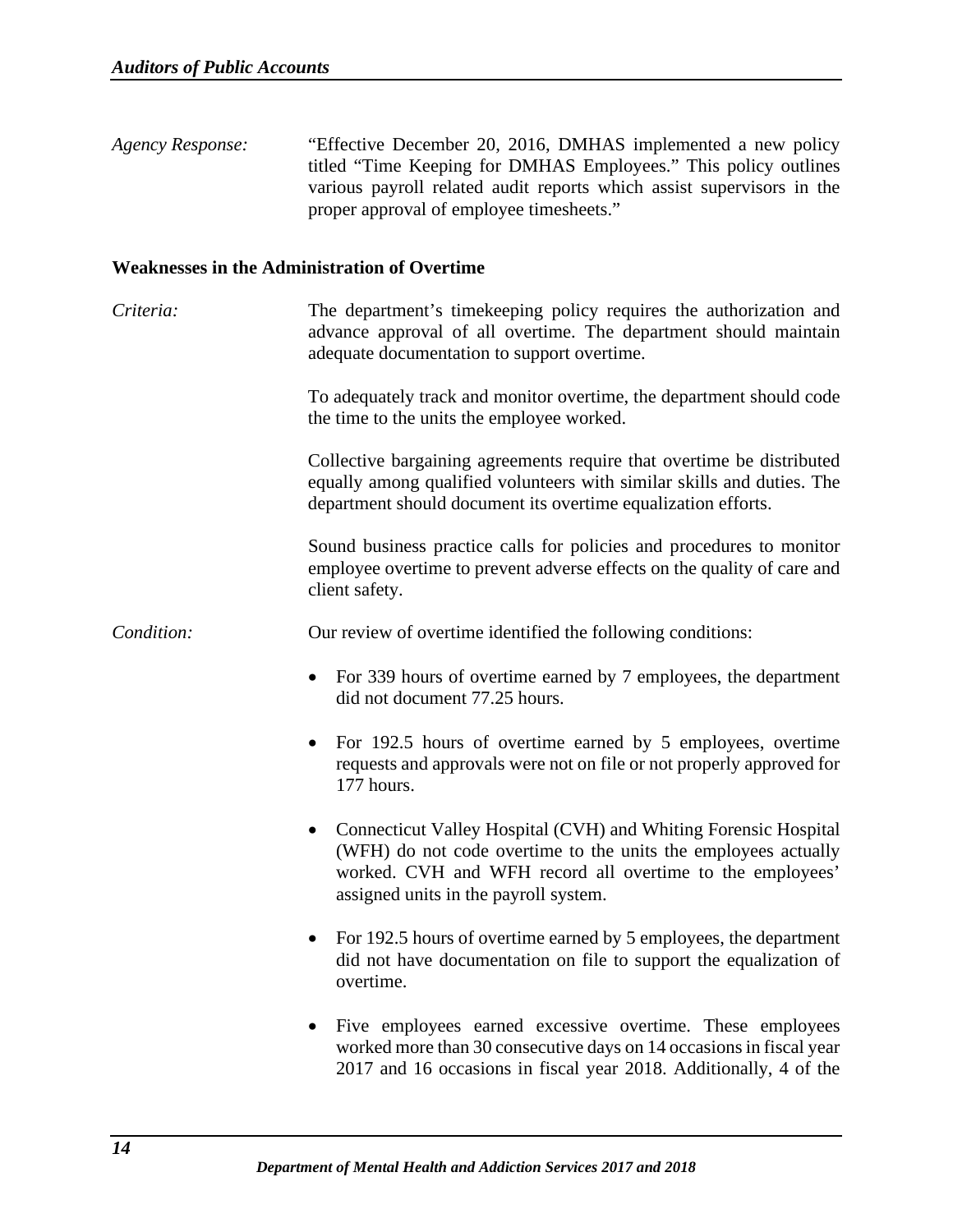employees earned more than double their annual base salaries in both fiscal years.

- *Context:* During the audited period, 2,699 employees earned a total of \$102,213,466 in overtime. We selected 20 employees from Connecticut Valley Hospital and Whiting Forensic Hospital who earned a total of \$38,785, or 888.75 hours, in overtime.
- *Effect:* The lack of documentation and approvals increases the risk for improper overtime payments. Without adequate controls in place for overtime tracking and equalization, overtime costs may not be effectively managed and controlled. . When employees work excessive overtime, there may be negative effects on the quality of care and the safety of clients and employees.
- *Cause:* The complexity of the department's workforce, staffing shortages, and a lack of oversight by management appear to have contributed to these conditions.
- *Prior Audit Finding:* This finding has been previously reported in the last 3 audit reports covering the fiscal years ended June 30, 2011 through 2016.
- *Recommendation:* The Department of Mental Health and Addiction Services should strengthen internal controls for overtime to ensure compliance with policies and procedures. The department should adequately track and monitor overtime. (See Recommendation 6.)
- *Agency Response:* "In August 2019, Whiting Forensic Hospital (WFH) notified all bargaining unit personnel that the hospital would be adhering to previously issued guidelines that prior authorization be approved for requesting overtime. All requests are made to the respective WFH Chief Medical, Nursing, and Operations Officers along with a copy to the CEO. This process ensures that staffing needs are met internally before allowing WFH staff to work at another state-operated facility. This has assisted in better managing overtime.

Moreover, during the spring of 2020, DMHAS will be installing an electronic timekeeping system, which will fully automate this function. This system will assist WFH in managing overtime and maintaining precise documentation of hours worked."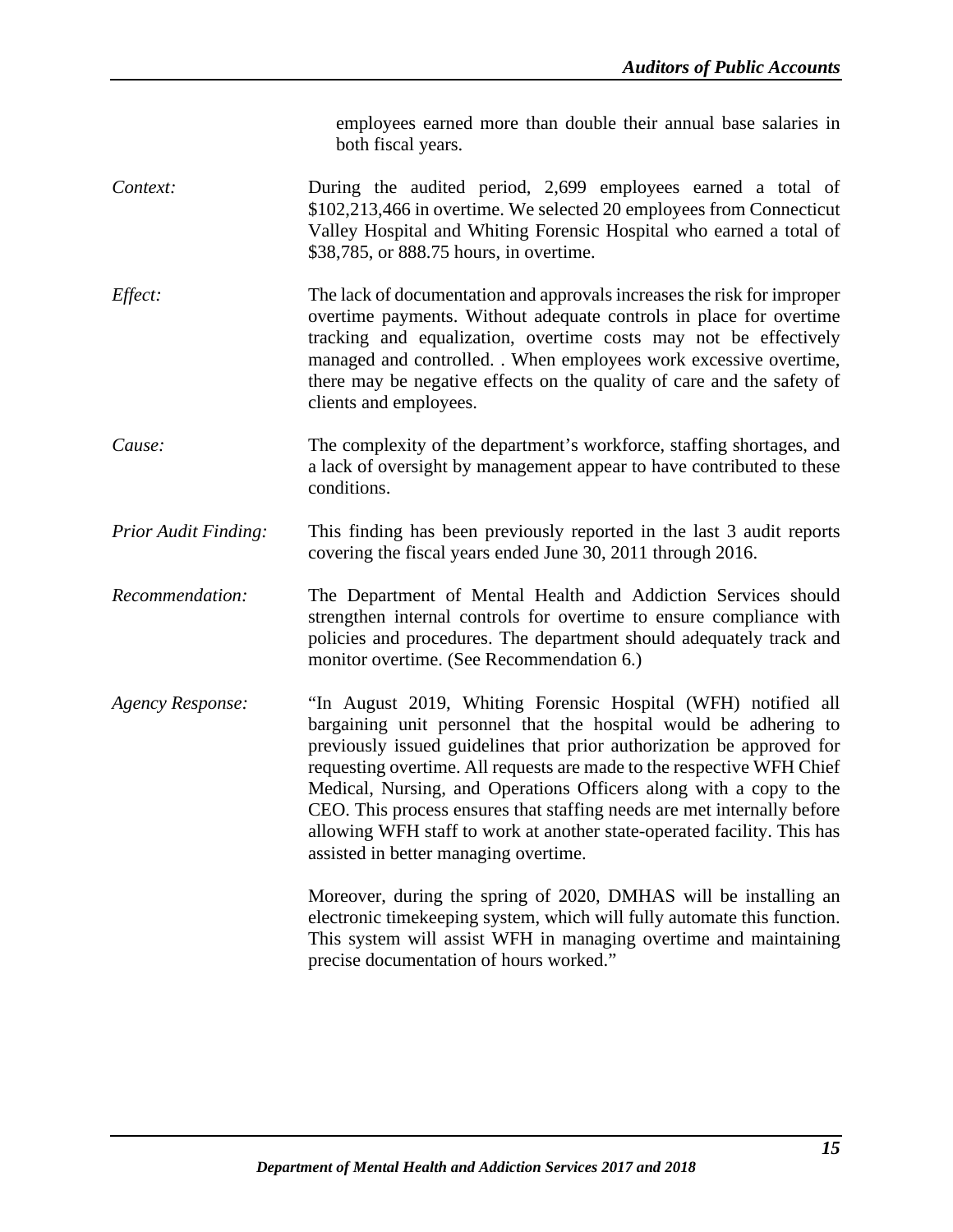# <span id="page-18-0"></span>**Failure to Adjust Leave in Lieu of Accrual**

| Criteria:               | Agencies are allowed to temporarily use the Leave in Lieu of Accrual<br>(LILA) time reporting code until monthly leave accruals or<br>compensatory leave hours are posted to an employee's leave time<br>balance. Core-CT Job Aid procedures require state agencies to review<br>monthly usage of LILA time reporting codes and adjust these hours to<br>the appropriate leave accrual balances. If an employee does not have<br>sufficient leave accruals, the department should seek reimbursement. |
|-------------------------|-------------------------------------------------------------------------------------------------------------------------------------------------------------------------------------------------------------------------------------------------------------------------------------------------------------------------------------------------------------------------------------------------------------------------------------------------------------------------------------------------------|
| Condition:              | Our review identified the following conditions:                                                                                                                                                                                                                                                                                                                                                                                                                                                       |
|                         | We noted 5 instances in which the department should have<br>redistributed 39 hours of LILA time to the appropriate leave accrual<br>balances once the leave time became available. The department<br>adjusted leave accruals and collected overpayments between 5 and<br>25 months after the time was reported.                                                                                                                                                                                       |
|                         | We noted one instance in which 8 hours of the LILA time reporting<br>$\bullet$<br>code was applied, but the department had not corrected it over a year<br>later.                                                                                                                                                                                                                                                                                                                                     |
| Context:                | During the audited period, there were 48 instances in which 317.5 hours<br>were charged to the LILA time reporting code. We reviewed 10<br>instances in which 76.75 hours were charged to the LILA time reporting<br>code.                                                                                                                                                                                                                                                                            |
| Effect:                 | Lack of monitoring of the use of the LILA time reporting code could<br>result in employees using more leave time than they earned.                                                                                                                                                                                                                                                                                                                                                                    |
| Cause:                  | This appears to be the result of an oversight by management in the<br>monitoring of the LILA time reporting code.                                                                                                                                                                                                                                                                                                                                                                                     |
| Prior Audit Finding:    | This finding has been previously reported in the last 2 audit reports<br>covering the fiscal years ended June 30, 2013 through 2016.                                                                                                                                                                                                                                                                                                                                                                  |
| Recommendation:         | The Department of Mental Health and Addiction Services should ensure<br>that the LILA time reporting code is adjusted in accordance with Core-<br>CT Job Aid procedures. (See Recommendation 7.)                                                                                                                                                                                                                                                                                                      |
| <b>Agency Response:</b> | "As previously mentioned, DMHAS implemented a new policy titled<br>"Time Keeping for DMHAS Employees." This policy outlines various<br>payroll related audit reports that are required to be run during the payroll<br>cycle, of which LILA is included, and continues to correct all<br>deficiencies in this area."                                                                                                                                                                                  |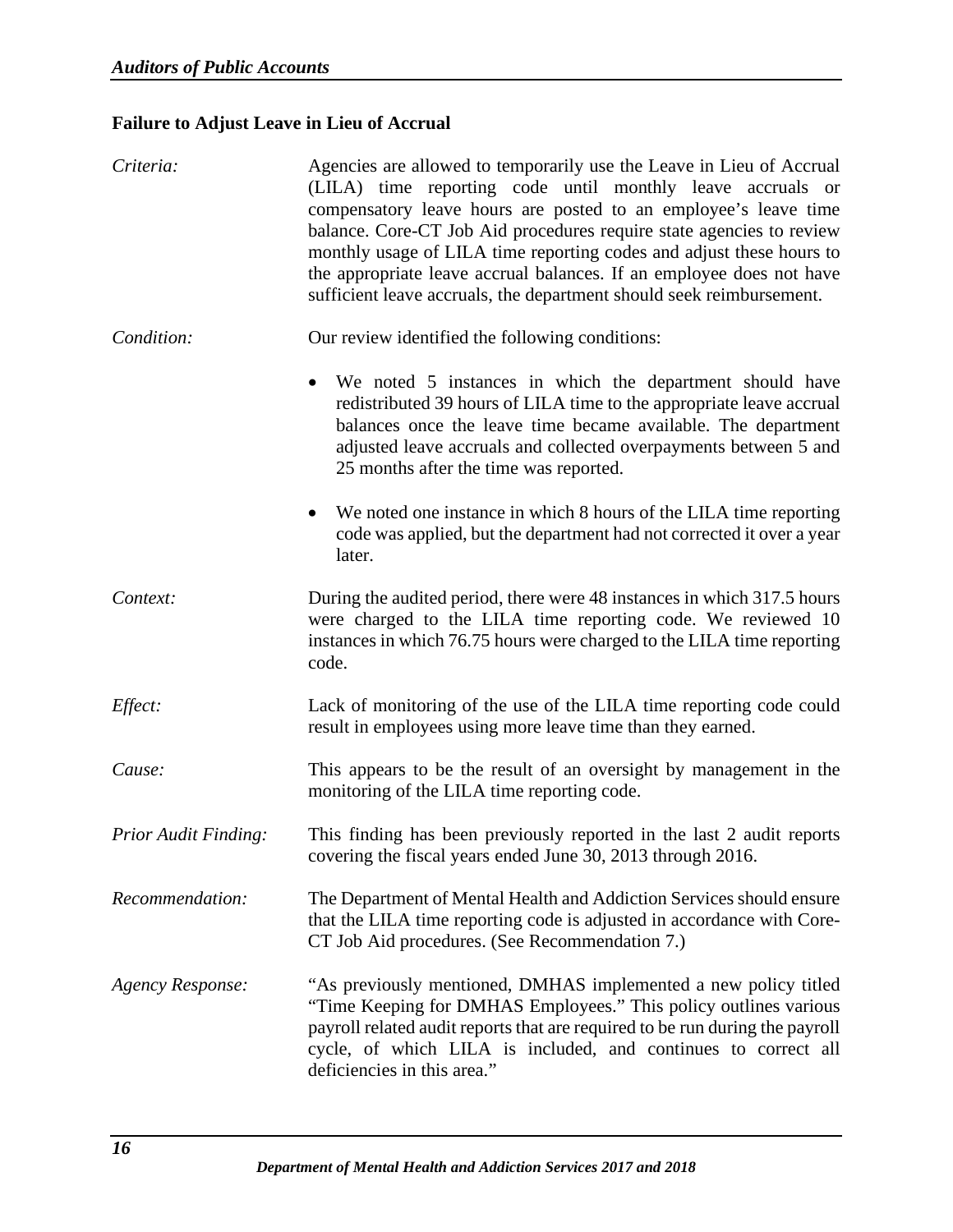# <span id="page-19-0"></span>**Lack of Approval for Paid Administrative Leave**

| Criteria:                   | Section 5-240-5a of the state personnel regulations permits state<br>agencies to place employees on paid administrative leave for up to 30<br>days in cases involving pending criminal charges. An additional 30 days<br>may be granted with the approval of the Commissioner of<br><b>Administrative Services.</b>                 |
|-----------------------------|-------------------------------------------------------------------------------------------------------------------------------------------------------------------------------------------------------------------------------------------------------------------------------------------------------------------------------------|
|                             | According to Article 33, Section 7 of the New England Health Care<br>Employees Union (1199) bargaining unit contract, if an agency<br>determines that there are extenuating circumstances to extend paid<br>administrative leave beyond 60 days, the agency must obtain prior<br>approval from the Office of Labor Relations (OLR). |
| Condition:                  | Our review of 10 employees on paid administrative leave for more than<br>30 days identified the following conditions:                                                                                                                                                                                                               |
|                             | For all 10 employees, the department did not obtain the<br>$\bullet$<br>commissioner of Administrative Services' approval to extend the<br>leave for an additional 30 days.                                                                                                                                                         |
|                             | Three employees were on paid administrative leave for 125 to 198<br>days, which is beyond the 60 days allowed.                                                                                                                                                                                                                      |
|                             | • For the seven 1199 employees on leave for more than 60 days, the<br>department did not obtain the Office of Labor Relations' approval<br>to extend their leave.                                                                                                                                                                   |
| Context:                    | During the audited period, 92 employees charged a total of 53,024 hours<br>to paid administrative leave. We selected 10 employees who charged a<br>total of 14,620 hours to paid administrative leave. The employees were<br>on paid administrative leave for 166 to 258 days.                                                      |
| <i>Effect:</i>              | There is an increased risk for the department to incur potentially<br>unnecessary costs for paid administrative leave.                                                                                                                                                                                                              |
| Cause:                      | The lack of approvals appears to be the result of an oversight by<br>management and the nature and complexity of the investigations.                                                                                                                                                                                                |
| <b>Prior Audit Finding:</b> | This finding has been previously reported in the last 3 audit reports<br>covering the fiscal years ended June 30, 2011 through 2016.                                                                                                                                                                                                |
| Recommendation:             | The Department of Mental Health and Addiction Services should<br>comply with state personnel regulations and bargaining unit contracts<br>when placing employees on paid administrative leave. (See<br>Recommendation 8.)                                                                                                           |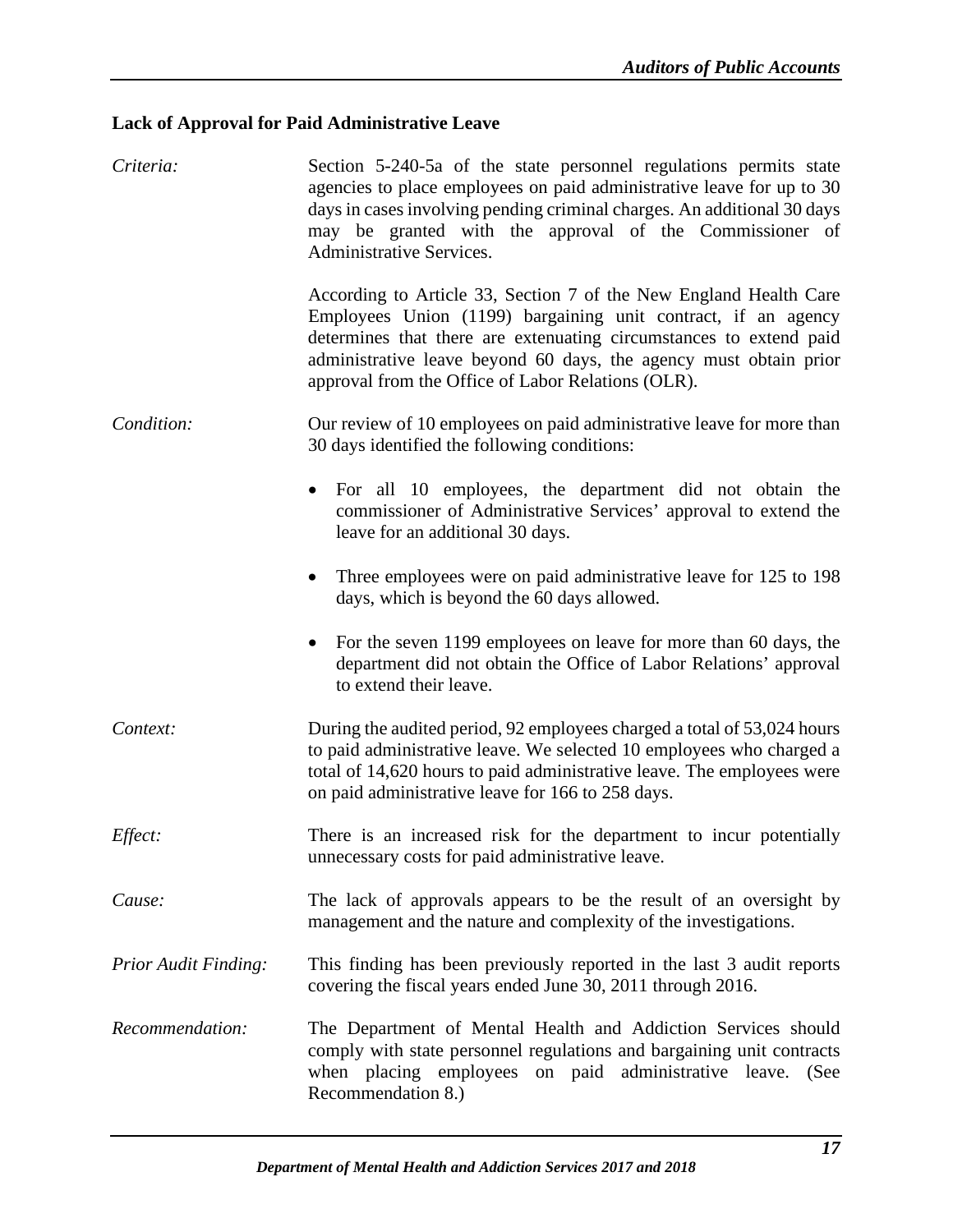*Agency Response:* "A DMHAS process has been enhanced to include the DMHAS Labor Relations Division on the daily Core-CT list of employees on a "Leave of Absence." This report provides the necessary reminder that all contractual and/or statutory deadlines are approaching and a possible extension authorized by Office of Labor Relations may be necessary. DMHAS redirected Human Resources support staff to the DMHAS Office of Labor Relations effective October 2017 to ensure compliance."

#### <span id="page-20-0"></span>**Inadequate Records to Support Extended Working Test Periods**

- *Criteria:* The Department of Administrative Services' General Letter No. 31 requires state agencies to counsel employees with performance deficiencies prior to any extension of their working test period. Agencies must document prior employee counseling and performance evaluations. *Condition:* The department did not adequately document the counseling of 4 employees with performance deficiencies whose working test periods were extended. There were no performance evaluations on file for 3 employees and no evidence that the department counseled 3 employees prior to their extensions. *Context:* During the audited period, the department extended 77 employees' working test periods. We selected 10 employees for review. Six of the 10 employees had their working test periods extended due to performance deficiencies.
- *Effect:* Extensions of working test periods may not be justified and employee job performance may not improve.
- *Cause:* This appears to be the result of an oversight by management.
- *Prior Audit Finding:* This finding has not been previously reported.
- *Recommendation:* The Department of Mental Health and Addiction Services should strengthen internal controls to ensure that working test periods are extended in accordance with the Department of Administrative Services' General Letter No. 31. (See Recommendation 9.)
- *Agency Response:* "Effective immediately, all extensions of working test periods packets are reviewed and approved by the Human Resources Administrator or designee."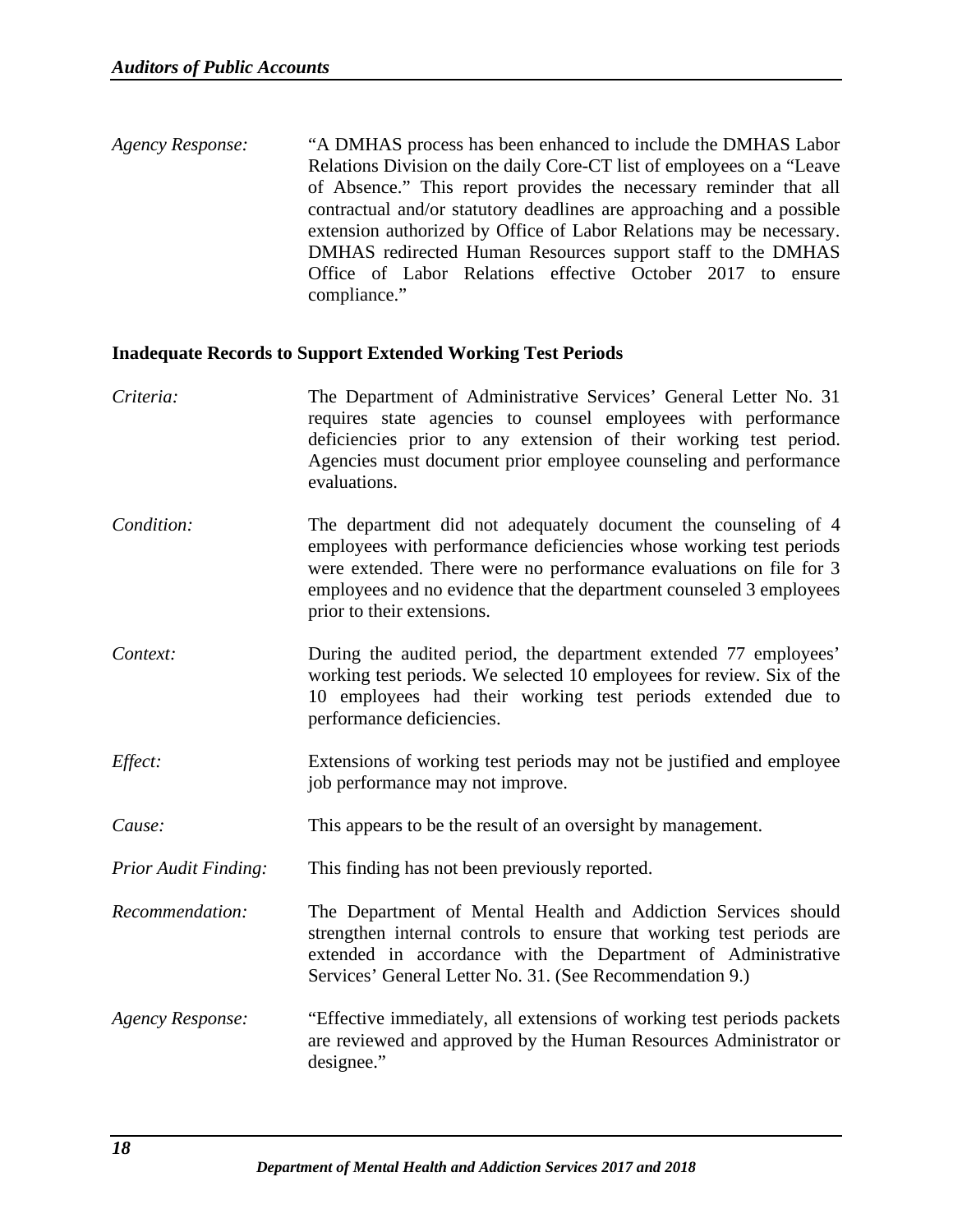# <span id="page-21-0"></span>**Weaknesses in Purchasing Card Processing**

| Criteria:                   | The department's purchasing card policy requires purchases to be pre-<br>approved and supported by all relevant documents. If goods or services<br>are to be delivered to another location, the person receiving the order<br>must verify the order by signing the packing slip or receipt.                                                   |
|-----------------------------|-----------------------------------------------------------------------------------------------------------------------------------------------------------------------------------------------------------------------------------------------------------------------------------------------------------------------------------------------|
| Condition:                  | Our review of purchasing cards identified the following conditions:                                                                                                                                                                                                                                                                           |
|                             | There was no prior approval on file to support 48 transactions,<br>totaling \$20,348.                                                                                                                                                                                                                                                         |
|                             | There was inadequate documentation on file to support 6<br>transactions, totaling \$2,467.                                                                                                                                                                                                                                                    |
|                             | There was no certification that goods and services were properly<br>received for 41 transactions, totaling \$20,263.                                                                                                                                                                                                                          |
| Context:                    | During the audited period, there were 75 purchasing cards with<br>expenditures totaling \$5,424,622. We selected 10 purchasing cards with<br>114 transactions totaling \$30,168. The purchasing cards were selected<br>from Connecticut Valley Hospital, Connecticut Mental Health Center,<br>and Southwest Connecticut Mental Health System. |
| Effect:                     | There is an increased risk for erroneous, improper, and unauthorized<br>purchases.                                                                                                                                                                                                                                                            |
| Cause:                      | These conditions appear to be the result of an oversight by management.                                                                                                                                                                                                                                                                       |
| <b>Prior Audit Finding:</b> | This finding has been previously reported in the last 3 audit reports<br>covering the fiscal years ended June 30, 2011 through 2016.                                                                                                                                                                                                          |
| Recommendation:             | The Department of Mental Health and Addiction Services should<br>strengthen internal controls over purchasing cards to ensure compliance<br>with established policies and procedures. (See Recommendation 10.)                                                                                                                                |
| <b>Agency Response:</b>     | "Connecticut Valley Hospital: With respect to prior approval and<br>inadequate documentation, during fiscal years 2019 and 2020 all<br>purchasing card holders were reeducated on purchasing card policies<br>and requirements for prior approval along with providing adequate<br>documentation.                                             |
|                             | All new staff with purchasing card privileges must now be familiar with<br>the purchasing card policy prior to use. A sales receipt and/or packing<br>slip, invoice, and other documentation showing receipt of goods is                                                                                                                      |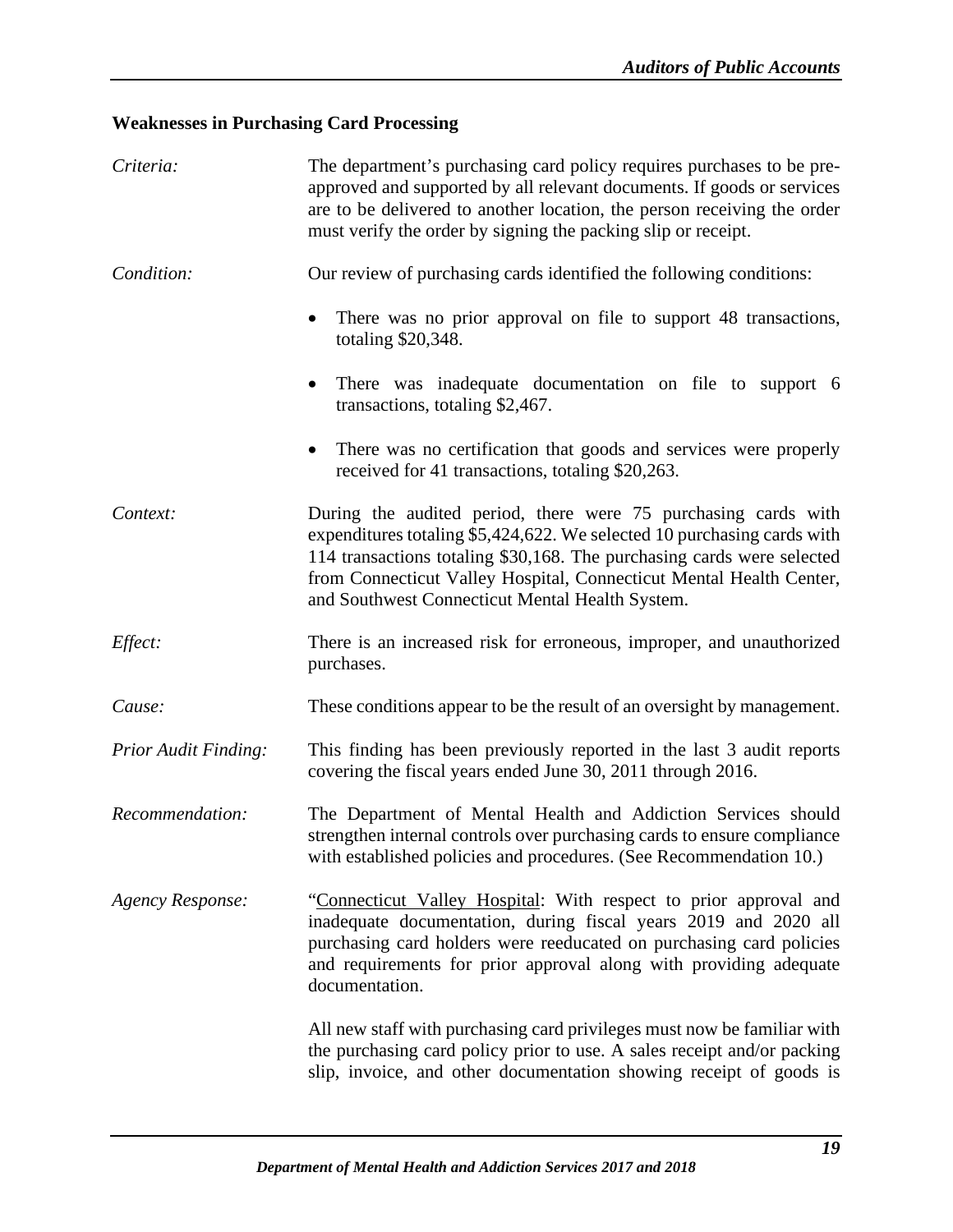submitted to the Fiscal Department prior to the month-end close, which includes the purchasing card reconciliation process.

Connecticut Mental Health Center: CMHC will ensure that purchasing card transactions are properly approved before purchases are made."

Southwest Connecticut Mental Health System: In order to limit the risk of unauthorized purchases, SWCMHS has reduced the number of purchasing cards available for usage. Management has increased its oversight where purchases are now being reviewed by both a Fiscal Officer and Manager."

#### <span id="page-22-0"></span>**Weaknesses in the Processing of Contracts**

| Criteria:  | The Office of Policy and Management (OPM) has created various forms<br>(i.e. affidavits, affirmations, certifications) to assist state agencies in<br>complying with statutory contracting requirements. Contractors must<br>include some of the forms when they submit proposals to an agency and<br>others when the contract is executed. |
|------------|---------------------------------------------------------------------------------------------------------------------------------------------------------------------------------------------------------------------------------------------------------------------------------------------------------------------------------------------|
|            | In accordance with the OPM Procurement Standards for Personal<br>Services Agreements and Purchase of Service Contracts, contractors<br>must not begin work until a contract is fully executed.                                                                                                                                              |
|            | The procurement standards also require state agencies to submit a<br>written contractor performance evaluation within 60 days of the<br>completion of work.                                                                                                                                                                                 |
| Condition: | Our review of contracts identified the following conditions:                                                                                                                                                                                                                                                                                |
|            | Required affidavits, affirmations, and certifications were not on file<br>for 5 contracts, totaling $$13,110,799$ .                                                                                                                                                                                                                         |
|            | Contracts were signed between 26 and 179 days after the start of the<br>٠<br>contract period for 6 contracts, totaling \$5,191,796. For one of the<br>contracts, DMHAS paid \$43,845 for services prior to execution.                                                                                                                       |
|            | DMHAS did not prepare contractor evaluations for 7 contracts,<br>$\bullet$<br>totaling \$10,448,920. Upon further inquiry, the department<br>informed us that it did not complete contractor evaluations for any<br>contracts that expired during the audited period.                                                                       |
| Context:   | During the audited period, there were 507 contracts, totaling<br>\$1,165,975,068. We selected 25 contracts, totaling \$27,400,154, for<br>review.                                                                                                                                                                                           |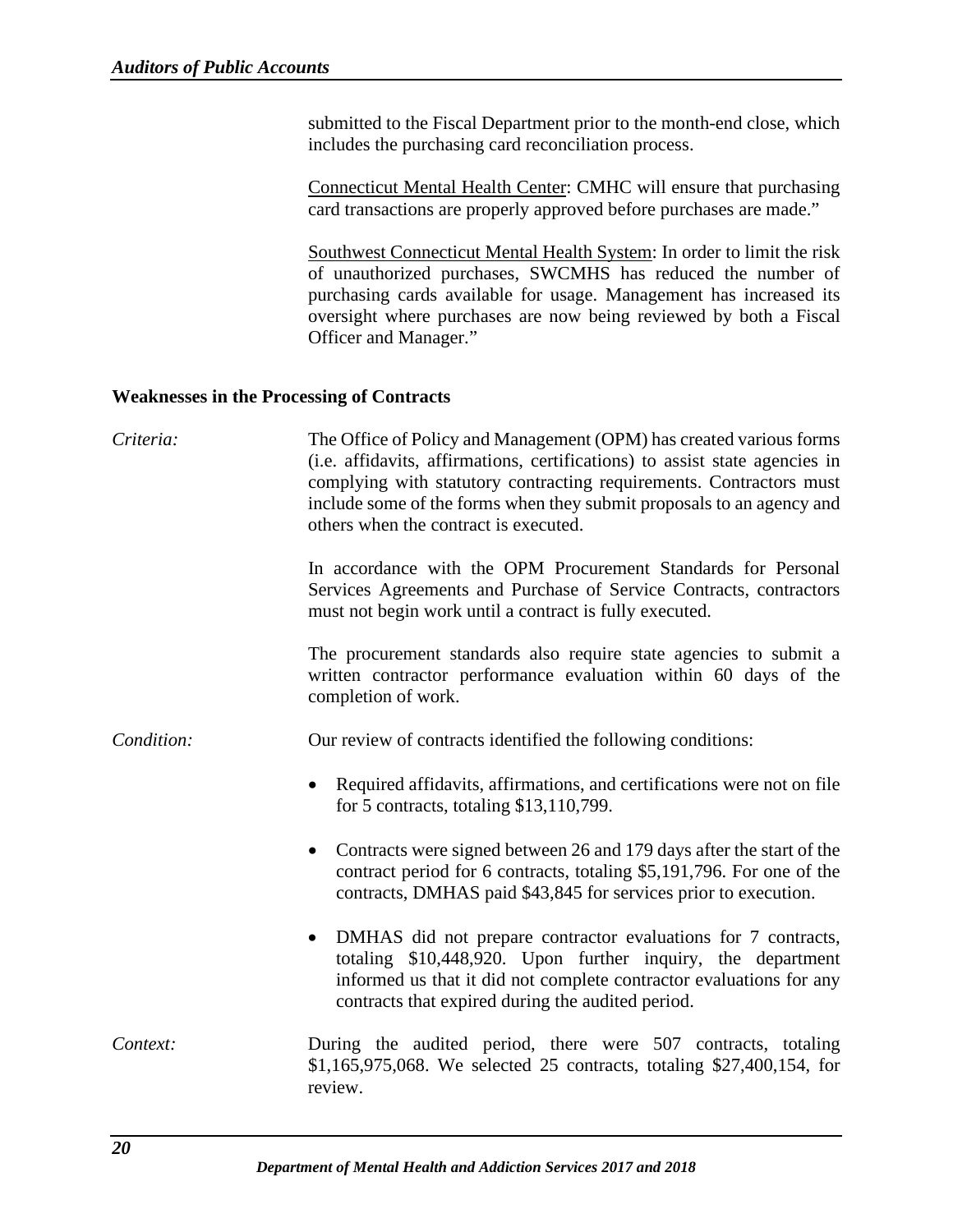- *Effect:* There is an increased risk of financial losses and the state contracting with entities that failed to perform.
- *Cause:* These conditions appear to be the result of a lack of oversight by management and staffing shortages.
- *Prior Audit Finding:* This finding has been previously reported in the last 3 audit reports covering the fiscal years ended June 30, 2011 through 2016.
- *Recommendation:* The Department of Mental Health and Addiction Services should strengthen internal controls over contract processing to ensure compliance with purchasing laws and regulations. (See Recommendation 11.)
- *Agency Response:* "The Contract Unit will prepare an instructional document for all Program Managers to use when completing the contract evaluation form as required within 60 days of the end of the contract. In addition, training will be provided to appropriate Program Managers, for completion of the evaluation form, before June 30, 2020."

# <span id="page-23-0"></span>**Weaknesses in Provider Monitoring**

- *Background:* The department contracts with a network of private nonprofit providers for a variety of mental health and addiction services. There are 19 DMHAS units responsible for program monitoring. The monitoring units ensure that providers properly deliver services and meet established standards of care. This is accomplished by meeting with providers, conducting site visits, reviewing program goals, and other methods. The Fiscal and Internal Audit divisions are responsible for fiscal monitoring. Through reviews of financial and audit reports, the divisions ensure that providers use funds properly and return unexpended funds. .
- *Criteria:* The department's human services contracts require that DMHAS annually review and evaluate the performance of each provider through examinations of documents and reports and/or site visits to funded facilities. Sound business practice provides that agencies should have formal monitoring procedures in place and should adequately document their monitoring efforts.

Additionally, the department's human services contracts require providers to submit 8-month interim reports no later than March 31st and annual financial reports no later than September 30th. Providers must submit a complete annual financial audit within 6 months after the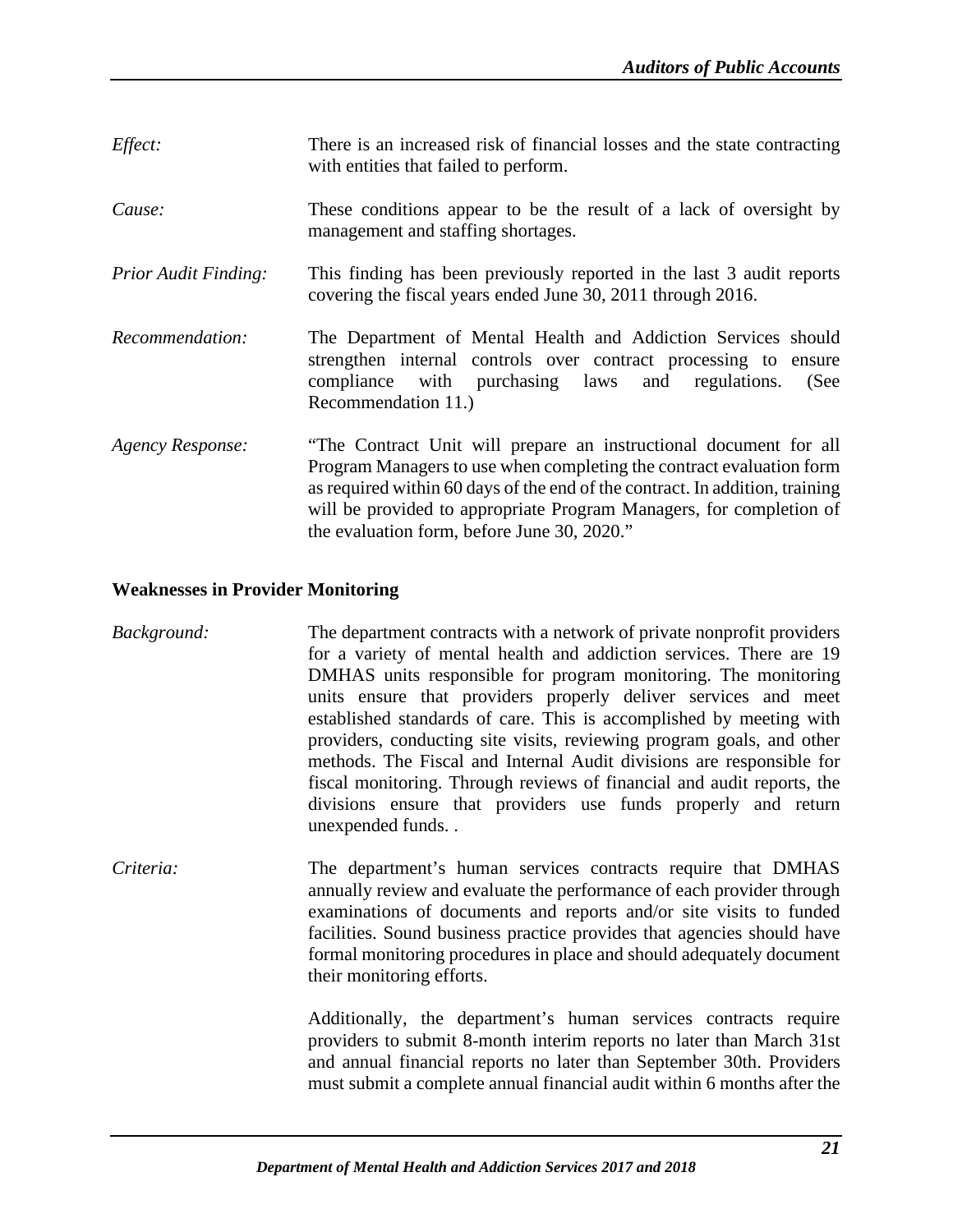close of the provider's fiscal year. The Internal Audit Division must review the audit reports and perform a reconciliation to determine whether providers have any unexpended funds. Such reviews are to be completed within 6 months from the date the audit reports are received.

*Condition:* Our review of the 19 units' monitoring practices revealed that 15 did not have formal monitoring procedures. In addition, the units did not consistently document their monitoring efforts (e.g., meeting minutes, site visit reports, and program goal reviews). The 15 units were responsible for 560 programs, with \$351,155,905 in funding during the audited period.

> Our review of the monitoring activities performed during the fiscal year ended June 30, 2018 for 20 programs administered by 16 providers identified the following conditions:

- Two providers, with \$21,063,380 in funding, submitted their 8 month interim reports 20 and 46 days late for the fiscal year ended June 30, 2018.
- Five providers, with \$43,489,509 in funding, submitted their annual financial reports between 22 and 37 days late for the fiscal year ended June 30, 2018.
- There was no evidence that DMHAS monitored one provider's program. The provider received \$943,323 for the fiscal year ended June 30, 2018.
- DMHAS did not review 6 providers' audit reports. The providers received \$44,850,580 in funding for the fiscal year ended June 30, 2018.
- DMHAS reviewed 3 providers' audit reports between 6 and 78 days late. The providers received \$23,387,066 in funding for the fiscal year ended June 30, 2018.

*Context:* During the audited period, there were 846 programs administered by 147 providers. Funding for the programs totaled \$233,027,881 and \$274,250,081 for the fiscal years ended June 30, 2017 and 2018, respectively. We selected 20 programs administered by 16 providers, with funding totaling \$12,182,481 for the fiscal year ended June 30, 2018.

*Effect:* The lack of monitoring procedures reduces assurance that providers are adequately delivering contracted services and meeting established standards of care.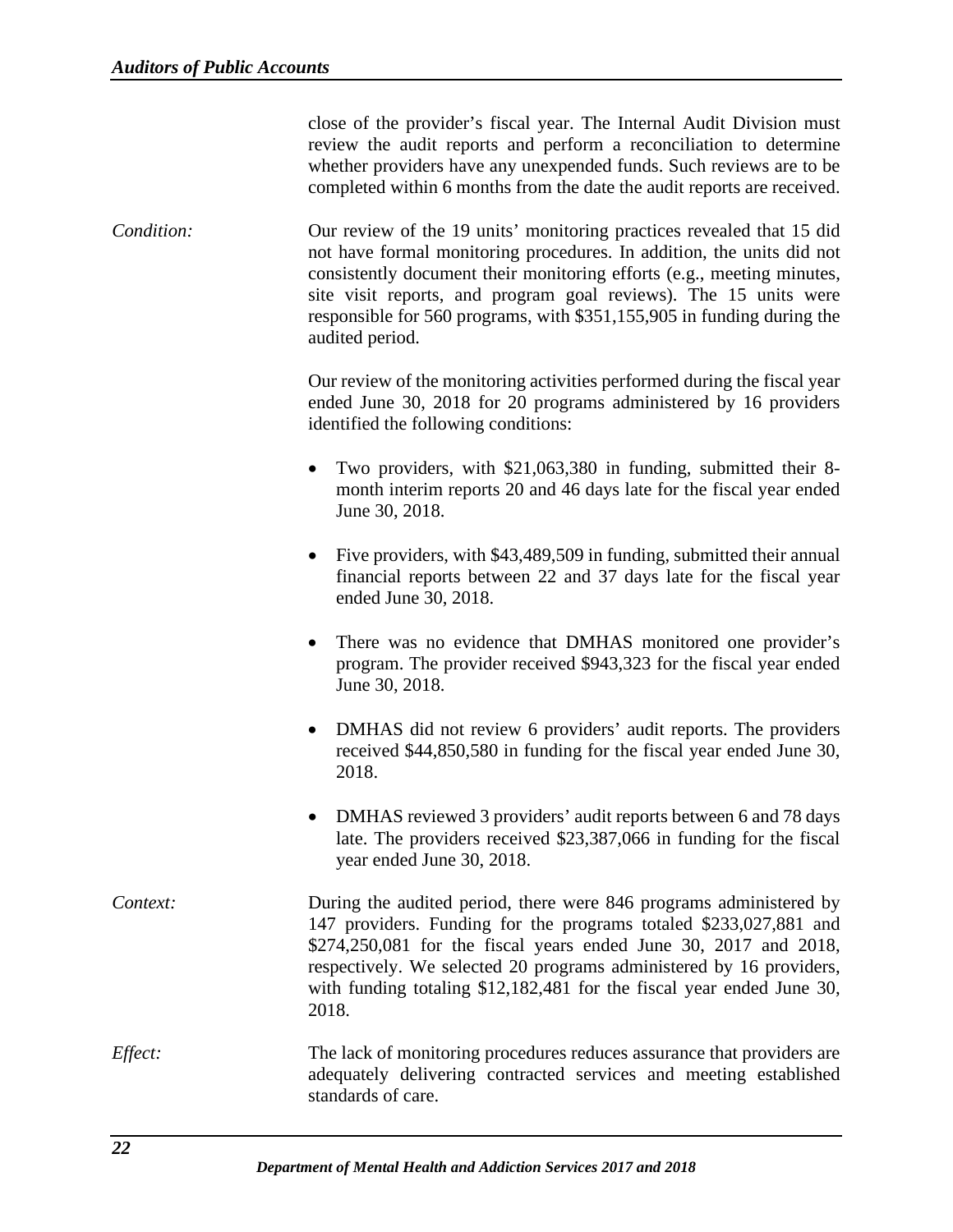|                         | Failure to promptly obtain and review financial and audit reports<br>increases the risk for the improper use of funds. There is also an<br>increased risk that unexpended funds will not be returned to the<br>department.                                                                                                                                             |
|-------------------------|------------------------------------------------------------------------------------------------------------------------------------------------------------------------------------------------------------------------------------------------------------------------------------------------------------------------------------------------------------------------|
| Cause:                  | These conditions appear to be the result of staffing shortages, the nature<br>and structure of the department, and lack of management oversight.                                                                                                                                                                                                                       |
| Prior Audit Finding:    | This finding has been previously reported in the last 2 audit reports<br>covering the fiscal years ended June 30, 2013 through 2016.                                                                                                                                                                                                                                   |
| Recommendation:         | The Department of Mental Health and Addiction Services should<br>strengthen internal controls over its monitoring of private providers. The<br>department should ensure that it has formal procedures in place and<br>document its monitoring efforts. (See Recommendation 12.)                                                                                        |
| <b>Agency Response:</b> | "The department's Internal Audit Division continues to review the<br>backlog of audit reports for fiscal years 2015 to 2018. Once the backlog<br>is resolved, reports for fiscal year 2019 and forward will be reviewed<br>timely.                                                                                                                                     |
|                         | DMHAS sends reminders to its private non-profit providers informing<br>them of due dates for all reports. In addition, the department is<br>undergoing technical issues with Core-CT in regards to submission of<br>provider reports through Core-CT. The department is consulting with<br>the Comptroller's Office to resolve these issues.                           |
|                         | Commencing in January 2020, monitoring protocols will involve<br>initiating bi-monthly meetings with the SWCMHS Contract Monitoring<br>Unit, program personnel, and lead residential staff. Three of the 6 annual<br>meetings will occur on-site at the Crisis Respite Program and will<br>involve chart and documentation review coupled with formalized<br>agendas." |
|                         | <b>Inadequate Description of Services in Young Adult Services Contracts</b>                                                                                                                                                                                                                                                                                            |
| Criteria:               | Sound business practice provides that contracts should adequately<br>identify the specific services to be provided by contractors.                                                                                                                                                                                                                                     |

- <span id="page-25-0"></span>*Condition:* The contracts for the Young Adult Services (YAS) program do not adequately describe the contractor's scope of services.
- *Context:* During the audited period, DMHAS paid \$99,106,401 to YAS program contractors.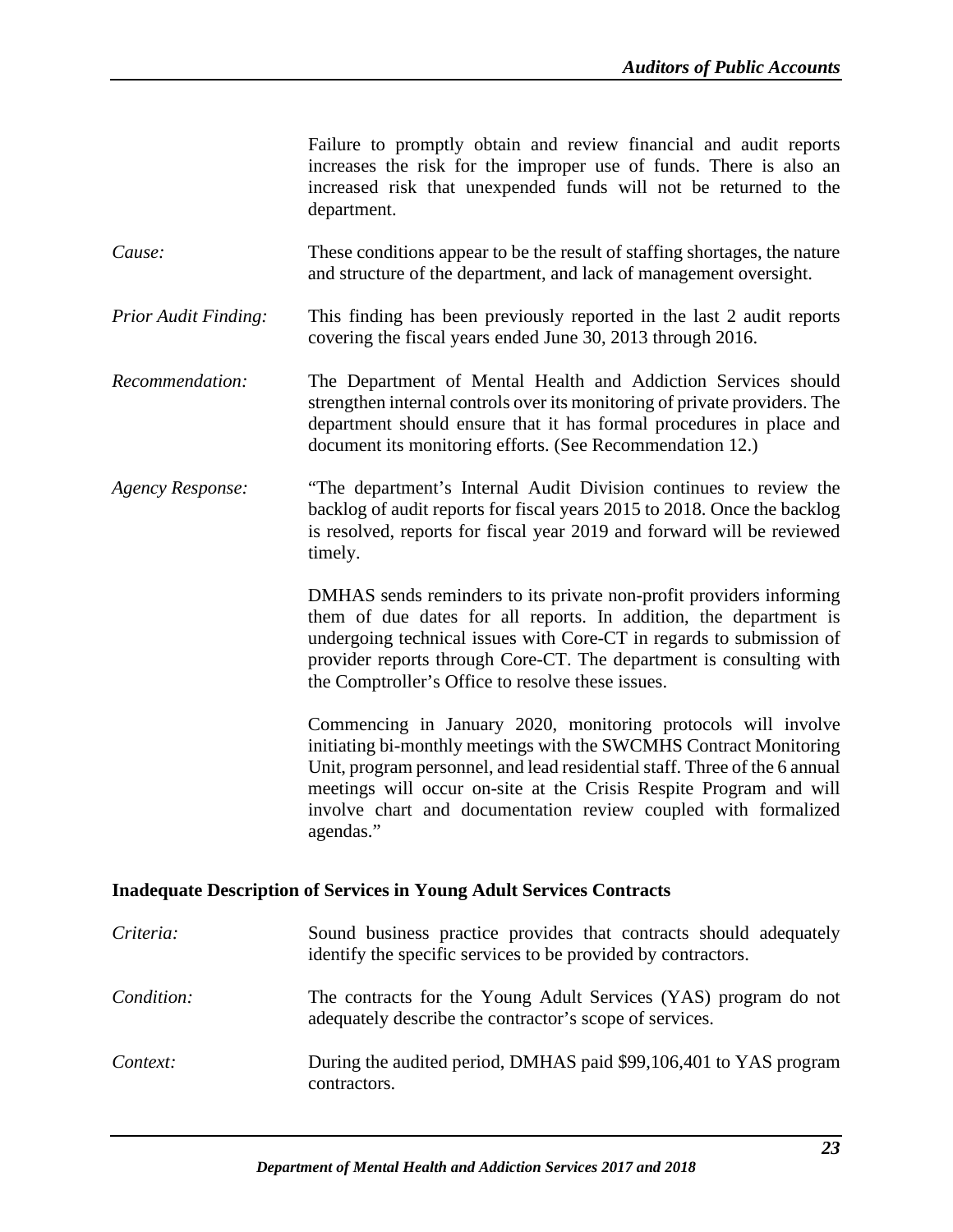| Effect:                     | There is an increased risk that contractors are not providing the intended<br>services.                                                                                                                |
|-----------------------------|--------------------------------------------------------------------------------------------------------------------------------------------------------------------------------------------------------|
| Cause:                      | This appears to be an oversight by management.                                                                                                                                                         |
| <b>Prior Audit Finding:</b> | This finding has been previously reported in the last audit report<br>covering the fiscal years ended June 30, 2015 through 2016.                                                                      |
| Recommendation:             | The Department of Mental Health and Addiction Services should ensure<br>that contracts adequately document the services to be provided by<br>contractors. (See Recommendation 13.)                     |
| Agency Response:            | "The Young Adult Services Division is collaborating with the DMHAS<br>Contract Unit to further clarify the type of programs and funding levels<br>for each service in all new and existing contracts." |

# <span id="page-26-0"></span>**Failure to Require Service Organization Control Reports**

| Background: | The department contracted with Advanced Behavioral Health (ABH) to<br>administer the Behavioral Health Recovery Program. Due to the nature<br>of the transactions, the ABH controls are relevant to the department's<br>internal controls over financial reporting.                                                                                                                                                                                                                                                                                                                                                                                                          |
|-------------|------------------------------------------------------------------------------------------------------------------------------------------------------------------------------------------------------------------------------------------------------------------------------------------------------------------------------------------------------------------------------------------------------------------------------------------------------------------------------------------------------------------------------------------------------------------------------------------------------------------------------------------------------------------------------|
| Criteria:   | Management is responsible for implementing and maintaining effective<br>internal controls over financial reporting, whether the reporting is<br>processed by the department or outsourced to a service organization.                                                                                                                                                                                                                                                                                                                                                                                                                                                         |
|             | In accordance with AU-C Section 402, the agreement between the user<br>entity and the service organization should indicate whether the service<br>organization will provide a Service Organization Controls (SOC) report<br>and, if so, whether such a report will be a type 1 or type 2 report. The<br>SOC report is intended to meet the needs of user organizations that<br>require assurance about the controls at a service organization that affect<br>the security, availability, and processing integrity of the systems the<br>service organization uses to process user data and the confidentiality and<br>privacy of the information processed by these systems. |
| Condition:  | The department's ABH contract does not require ABH to provide an<br>SOC report.                                                                                                                                                                                                                                                                                                                                                                                                                                                                                                                                                                                              |
| Context:    | During the audited period, ABH processed \$79,873,660 on behalf of the<br>department for the Behavioral Health Recovery Program.                                                                                                                                                                                                                                                                                                                                                                                                                                                                                                                                             |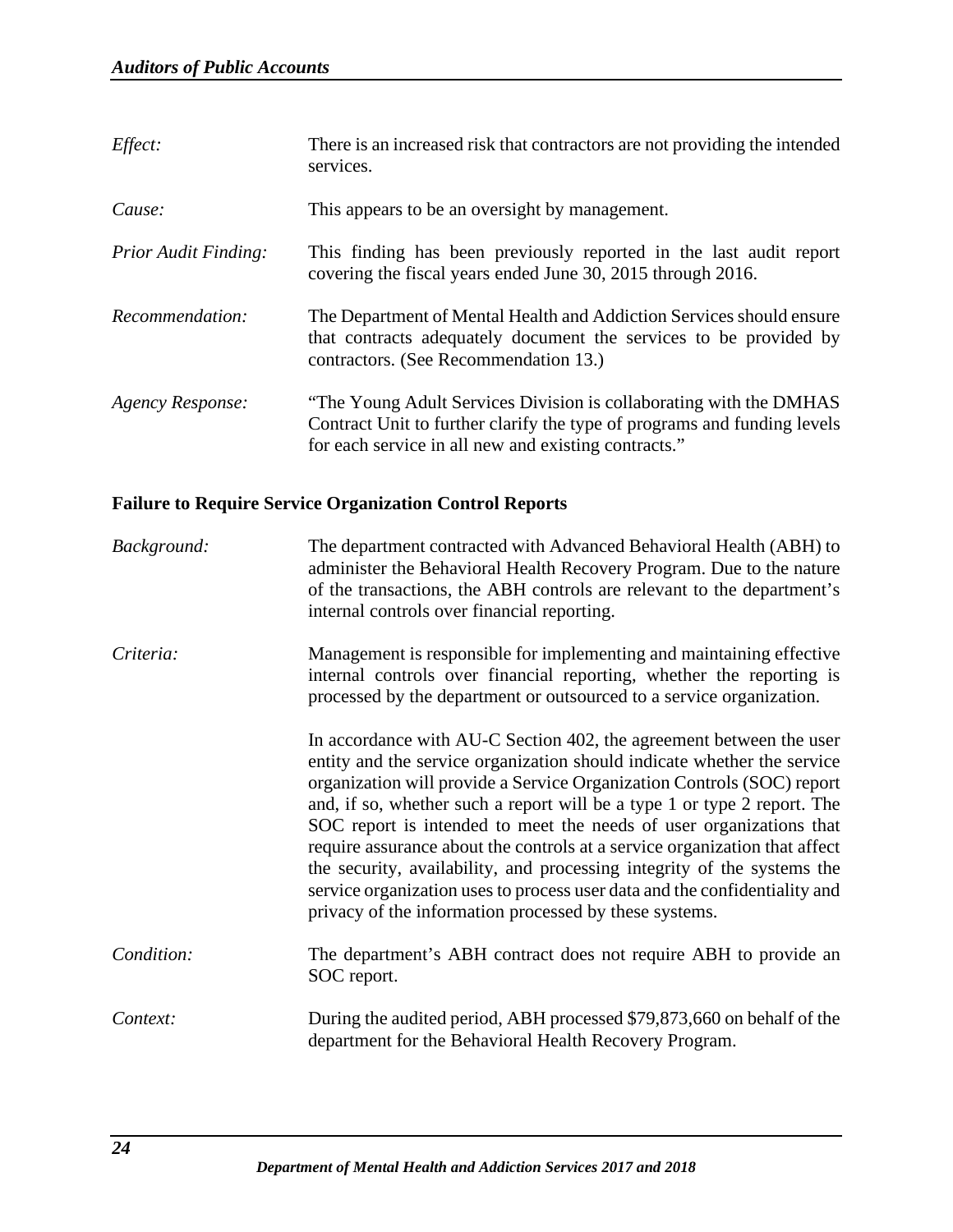- *Effect:* Failure to require SOC reports may prevent the department from adequately addressing deficiencies in the design and operating effectiveness of service organizations' information systems.
- *Cause:* This condition appears to be an oversight by management.
- *Prior Audit Finding:* This finding has been previously reported in the last 2 audit reports covering the fiscal years ended June 30, 2013 through 2016.
- *Recommendation:* The Department of Mental Health and Addiction Services should require service organizations responsible for significant financial applications and processes to provide appropriate Service Organization Controls reports. (See Recommendation 14.)
- *Agency Response:* "For the Service Organization Control Report (SOC), the department will determine the funding needed and, if within allowable appropriations, will request the contractor to undertake this review."

# <span id="page-27-0"></span>**Failure to Address Information Technology Security Risks**

| Background:          | Under the federal Health Insurance Portability and Accountability Act<br>(HIPAA), DMHAS contracted with an independent consultant to<br>perform an objective security risk assessment of the department's<br>internal controls. Areas reviewed included security over networks, the<br>physical information technology environment, HIPPA policies and<br>procedures, and other related best practices. On July 27, 2016, the<br>consultant issued a report of findings, which identified 20 items of<br>varying risk that required corrective action. |
|----------------------|--------------------------------------------------------------------------------------------------------------------------------------------------------------------------------------------------------------------------------------------------------------------------------------------------------------------------------------------------------------------------------------------------------------------------------------------------------------------------------------------------------------------------------------------------------|
| Criteria:            | Sound internal controls dictate that agencies should promptly mitigate<br>and remediate identified information system threats and vulnerabilities.                                                                                                                                                                                                                                                                                                                                                                                                     |
| Condition:           | Our review of the report's 20 risk items disclosed that DMHAS has not<br>mitigated the risk for 9 items. We would note that 5 of these items were<br>under the purview of other state agencies.                                                                                                                                                                                                                                                                                                                                                        |
| Effect:              | Failure to address identified threats and vulnerabilities increases the risk<br>for the loss, theft, and inappropriate use of sensitive data.                                                                                                                                                                                                                                                                                                                                                                                                          |
| Cause:               | A lack of funding and staffing shortages have hindered the department's<br>efforts to mitigate and remedy the identified risk items.                                                                                                                                                                                                                                                                                                                                                                                                                   |
| Prior Audit Finding: | This finding has been previously reported in the last audit report<br>covering the fiscal years ended June 30, 2015 through 2016.                                                                                                                                                                                                                                                                                                                                                                                                                      |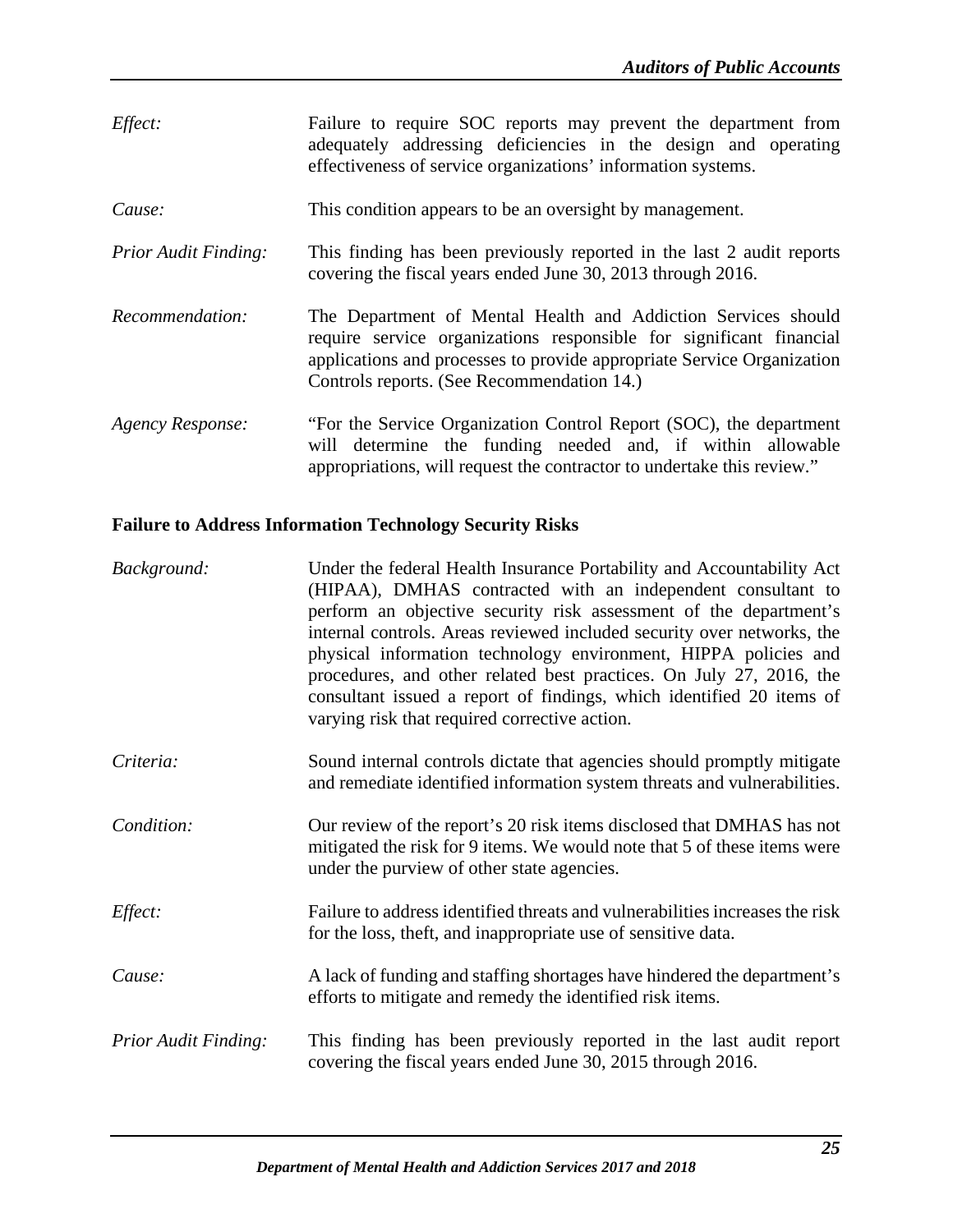- *Recommendation:* The Department of Mental Health and Addiction Services and other responsible agencies should promptly mitigate and remediate information system threats and vulnerabilities identified in the July 2016 consultant's report. (See Recommendation 15.)
- *Agency Response:* "As stated in the "Condition" paragraph above, 5 of the 9 items will continue to be outside of the department's ability to resolve them as it is mandated by another state agency to remediate the issues noted. The remaining 4 items to be mitigated is contingent upon available funding and personnel resources."

#### <span id="page-28-0"></span>**Weaknesses in the Administration of General Fund Petty Cash**

- *Background:* The department operates therapeutic work programs for clients. Client payroll is processed through petty cash accounts and reimbursed by the General Fund.
- *Criteria:* Department procedures require that client work hours are supported by approved timesheets.
- *Condition:* Our review of petty cash disbursements identified the following conditions:
	- Timesheets were not on file to support 2 client payroll disbursements totaling \$98.
	- Timesheets did not support 5.25 hours (\$48) for 3 client payroll disbursements totaling \$133.
- *Context:* During the audited period, the department maintained 7 General Fund petty cash accounts. Disbursements from the accounts totaled \$436,755. We reviewed 20 disbursements, totaling \$2,420, made from the General Fund petty cash account maintained by Connecticut Valley Hospital. Of the 20 disbursements selected, 10 disbursements totaling \$412 were for client payroll.
- *Effect:* There is an increased risk that the department paid clients for time they did not work.
- *Cause:* During the audited period, supervisors submitted client timesheets to the Vocational Rehabilitation Department. Vocational Rehabilitation then prepared a weekly summary sheet that it sent to fiscal staff for processing. Fiscal staff realized there were discrepancies between the timesheets and weekly summary sheets and began reconciling past timesheets to payments. However, due to limited staffing, fiscal staff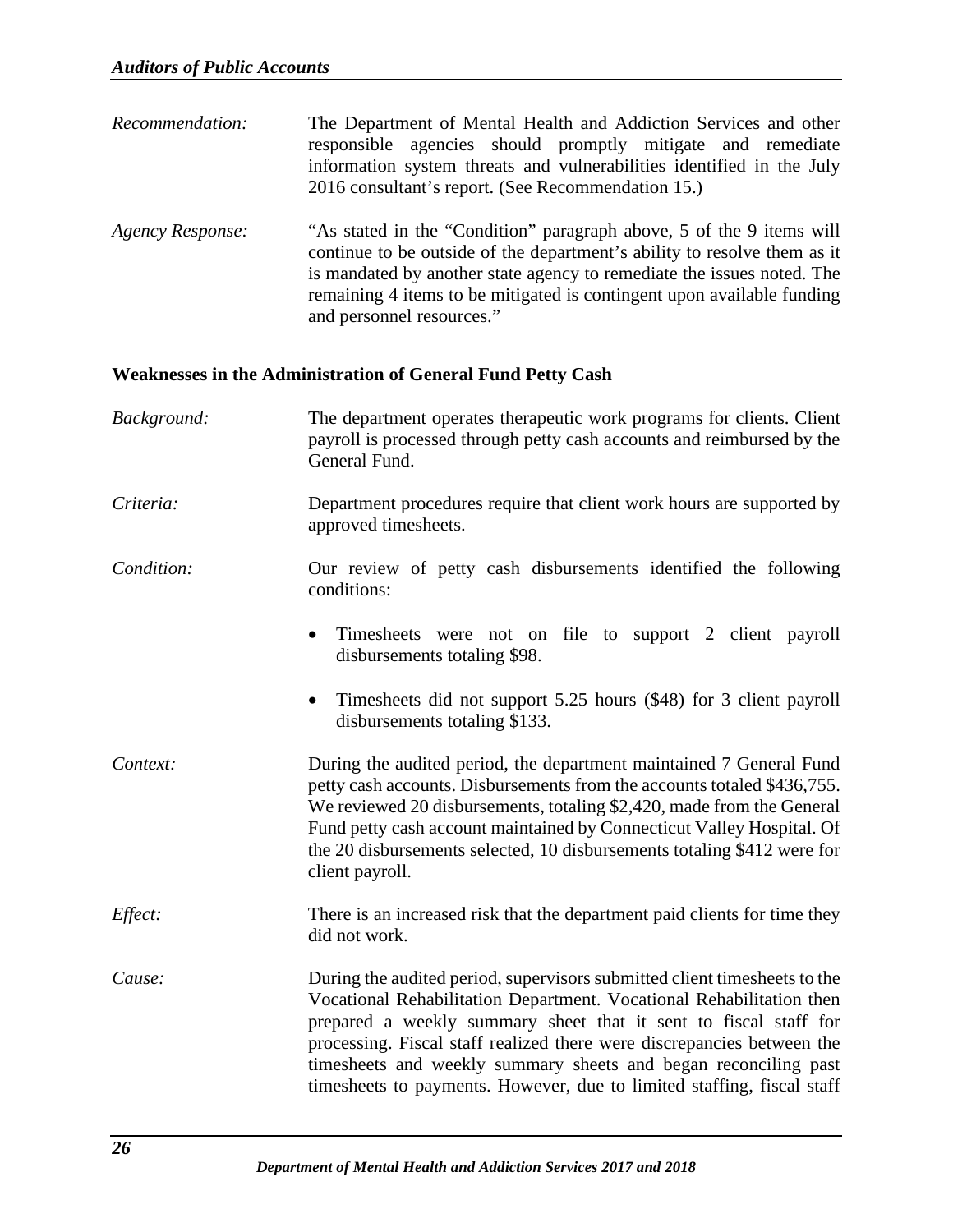did not complete their reconciliations during our review. We note that the Connecticut Valley Hospital has since changed its procedures. The Vocational Rehabilitation Department now forwards weekly summary sheets and timesheets to fiscal staff for processing.

- *Prior Audit Finding:* This finding has been previously reported in the last 3 audit reports covering the fiscal years ended June 30, 2011 through 2016.
- *Recommendation:* The Department of Mental Health and Addiction Services should strengthen internal controls over petty cash funds to ensure compliance with policies and procedures. (See Recommendation 16.)
- *Agency Response:* "During fiscal year 2019, CVH conducted a review of fiscal year 2017 and fiscal year 2018 timesheets and subsequently strengthened procedures over processing client payroll. During this review, all records were corrected to reflect hours worked.

Since that time, CVH's Business Office has since taken over responsibility of the timesheet review, which includes a process that enables them to process clients' timesheets timely and accurately. The Business Office receives timesheets along with the payroll summary about 1 week prior to the end of the payroll period. If a timesheet has a discrepancy, office staff work with the hospital's Vocational Program staff to make necessary corrections prior to the end of the pay period."

#### <span id="page-29-0"></span>**Weaknesses in the Administration of Trustee Funds**

*Background:* The department maintains trustee accounts at each of its facilities. Trustee funds are utilized for general client support, enrichment activities, worker programs, loans, and other purposes. *Criteria:* In accordance with Section IV.C.4 of the Accounting Procedures Manual for Trustee Accounts, all payments for goods and services should be supported by a purchase order and substantiated by vendor invoices and receipts. Any single expenditure in excess of \$1,000 must receive prior approval from the State Comptroller.

Sound business practice provides that documentation should be maintained to support that the intended clients received gift cards, cash, and checks.

*Condition:* Our review of trustee account disbursements identified the following exceptions: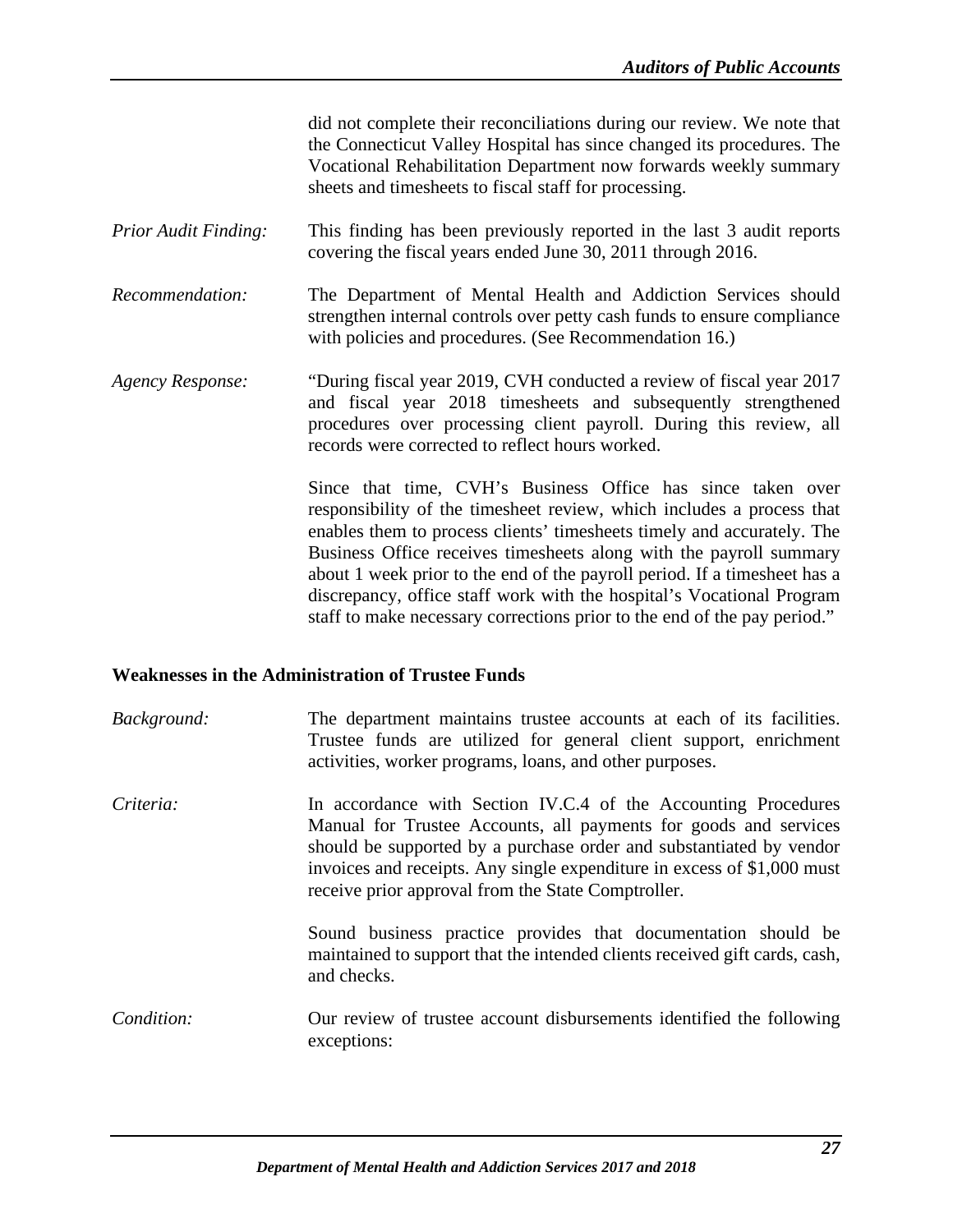|                             | Purchase orders for 20 disbursements, totaling \$4,758, were not on<br>file or not properly approved.                                                                                                                                                                                                                                                                                                                                     |
|-----------------------------|-------------------------------------------------------------------------------------------------------------------------------------------------------------------------------------------------------------------------------------------------------------------------------------------------------------------------------------------------------------------------------------------------------------------------------------------|
|                             | The department did not obtain prior State Comptroller approval for<br>7 expenditures in excess of \$1,000, totaling \$9,374.                                                                                                                                                                                                                                                                                                              |
|                             | Supporting documentation was missing or inadequate for 13<br>disbursements, totaling \$7,560.                                                                                                                                                                                                                                                                                                                                             |
|                             | There was no evidence that the intended clients received gift cards,<br>cash, and checks for 7 disbursements, totaling \$4,560.                                                                                                                                                                                                                                                                                                           |
| Context:                    | During the audited period, the department maintained 11 trustee<br>accounts. Disbursements from the accounts totaled \$1,607,706. We<br>selected 50 disbursements, totaling \$21,072, from 7 trustee accounts<br>maintained by Connecticut Valley Hospital, River Valley Services,<br>Western Connecticut Mental Health Network, Connecticut Mental<br>Health Center, and Southwest Connecticut Mental Health System.                     |
| Effect:                     | There is an increased risk for the loss and misuse of trustee funds.                                                                                                                                                                                                                                                                                                                                                                      |
| Cause:                      | These conditions appear to be the result of an oversight by management.                                                                                                                                                                                                                                                                                                                                                                   |
| <b>Prior Audit Finding:</b> | This finding has been previously reported in the last 3 audits covering<br>the fiscal years ended June 30, 2011 through 2016.                                                                                                                                                                                                                                                                                                             |
| Recommendation:             | The Department of Mental Health and Addiction Services should<br>strengthen internal controls over trustee accounts to ensure compliance<br>with established policies and procedures. (See Recommendation 17.)                                                                                                                                                                                                                            |
| <b>Agency Response:</b>     | "Connecticut Valley Hospital / River Valley Services: All policies and<br>procedures related to trustee funds including gift cards, Comptroller<br>approval for transactions in excess of \$1,000, and purchasing<br>requirements were updated. In addition, staff of the Connecticut Valley<br>Hospital (CVH) and River Valley Services (RVS) were reeducated on<br>aligning transaction practices with current policies and procedures. |
|                             | In addition, the CVH Trustee Fund no longer purchases gift cards for<br>program purposes and RVS discontinued use of purchasing gift cards<br>for clients.                                                                                                                                                                                                                                                                                |
|                             | Western Connecticut Mental Health Network: The Fiscal Office will<br>authorize written approval and all copies will be filed accordingly by<br>office staff.                                                                                                                                                                                                                                                                              |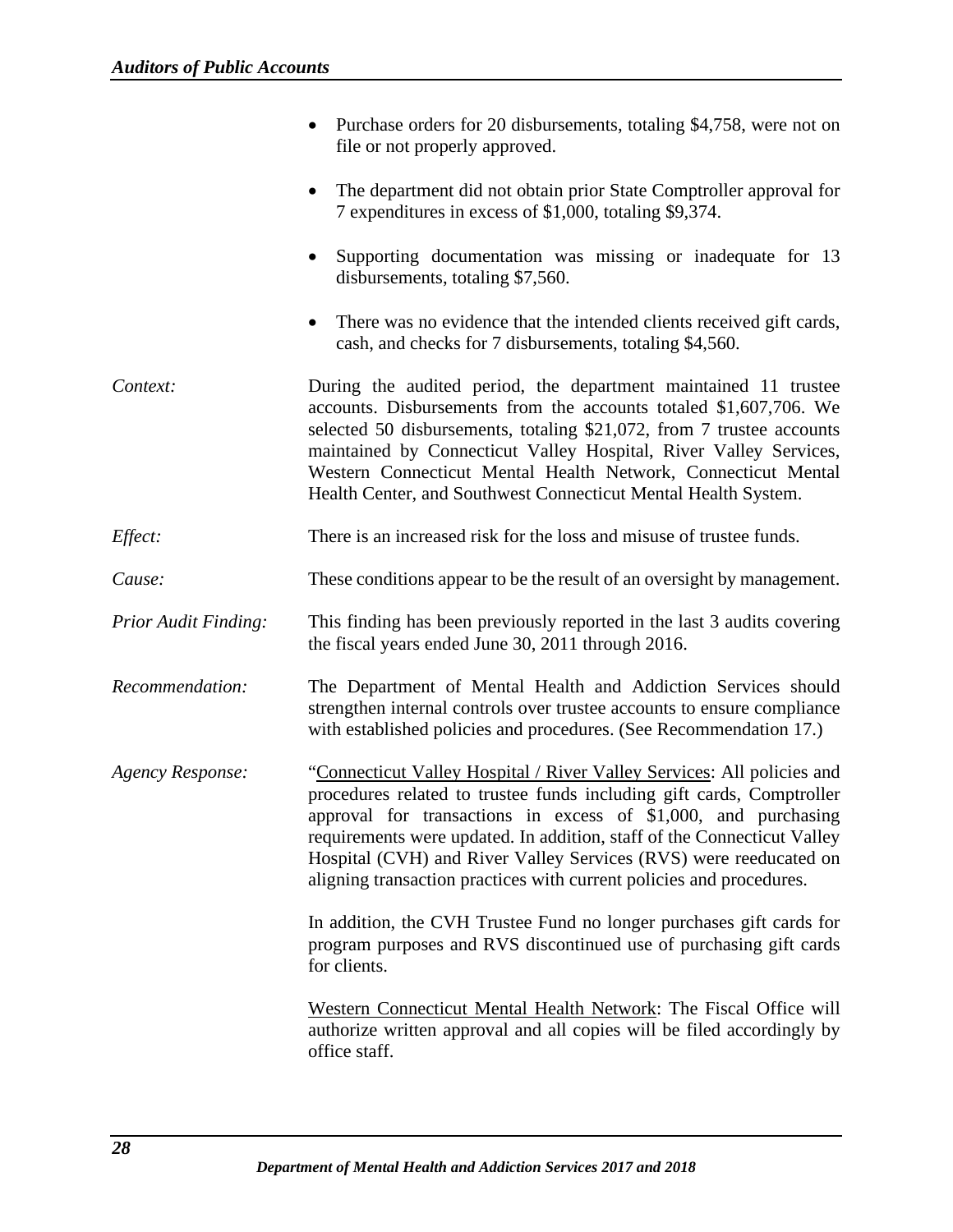Effective immediately, appropriate documentation will be submitted to the Comptroller's Office for approval before submitting a request to use the trustee account. In addition, DMHAS policies will be updated by February 1, 2020 to include language to state that any expenditures or client loans over \$1,000 will first need approval from the Comptroller's Office.

WCMHN does not utilize gift cards at this time. Advanced Behavioral Health is currently providing money management for the WCMHN clients. Policies and procedures outlining the process for documenting receipt of cash and checks will be complete by February 15, 2020.

Connecticut Mental Health Center: CMHC will ensure going forward that clients' timesheets are dated by their supervisor. The CMHC Business Office will now add a date near the signature line to support petty cash fund disbursements. For gift cards, CMHC has created a procedure for the disbursements in question. Gift Card disbursements are now supported by documentation that corresponds to a CMHC client.

Southwest Connecticut Mental Health System: Internal controls have now been strengthened to ensure that: 1) single expenditures in excess of \$1,000 are approved by the State Comptroller, and 2) business procedures and practices have been strengthened to ensure compliance with accounting procedures noted in the Trustee Accounting Manual."

#### <span id="page-31-0"></span>**Weaknesses in the Administration of Client Loans**

| Background: | The Southwest Connecticut Mental Health System (SWCMHS) trustee<br>account may be used for loans to clients for basic living expenses, such<br>as food, lodging, travel, clothing, and personal hygiene supplies.                                                                                                                        |
|-------------|------------------------------------------------------------------------------------------------------------------------------------------------------------------------------------------------------------------------------------------------------------------------------------------------------------------------------------------|
| Criteria:   | The SWCMHS operational manual for trustee accounts requires that<br>requests for loans be approved by a designated signer before payments<br>are processed. Additionally, Section IV.C.5. of the Accounting<br>Procedures Manual for Trustee Accounts requires prior approval from<br>the State Comptroller for loans exceeding \$1,000. |
|             | Sound business practice provides that efforts should be made to collect<br>loan repayments. In the event that an agency finds a loan is<br>uncollectible, it should be written off in accordance with Section 3-7 of<br>the General Statutes.                                                                                            |
| Condition:  | Our review of client loans made from the SWCMHS trustee account<br>identified the following conditions:                                                                                                                                                                                                                                  |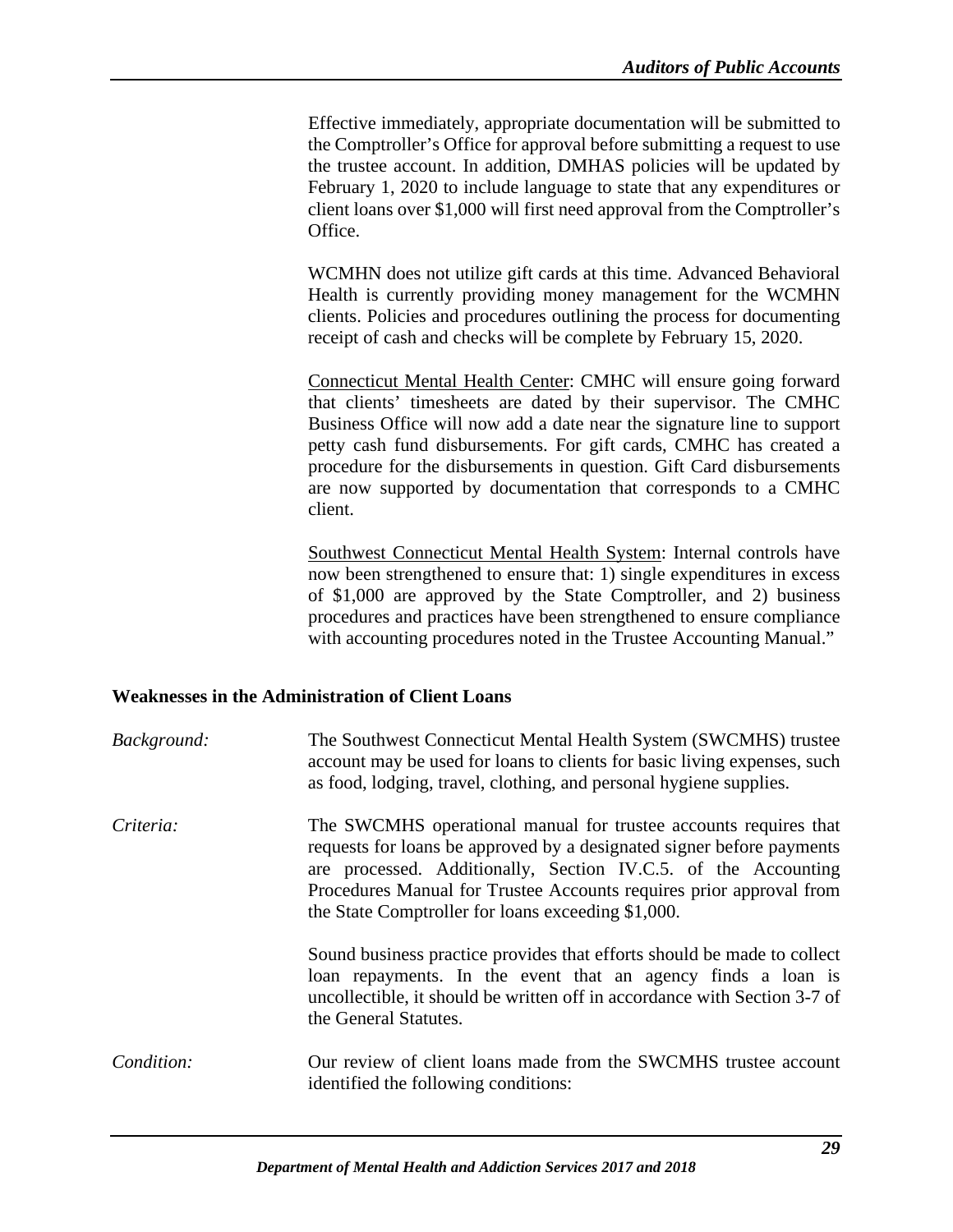|                             | Approvals were not dated for 3 loans totaling \$2,485. Therefore, we<br>could not verify that the loans were approved prior to payment.                                                                                                                                      |
|-----------------------------|------------------------------------------------------------------------------------------------------------------------------------------------------------------------------------------------------------------------------------------------------------------------------|
|                             | Prior approval was not obtained from the State Comptroller for 5<br>$\bullet$<br>loans totaling \$8,155.                                                                                                                                                                     |
|                             | There was no evidence that the department attempted to collect 6<br>loans, totaling \$7,945, after more than 6 months of delinquency.                                                                                                                                        |
|                             | As of February 28, 2019, there were 56 outstanding client loans<br>$\bullet$<br>totaling \$33,208. Of the 56 loans, 34 loans totaling \$14,860, have<br>been inactive for more than one year. The department did not write<br>off any uncollectible loan.                    |
| Context:                    | During the audited period, the SWCMHS trustee account made 42 client<br>loans, totaling \$24,116. We selected 10 client loans totaling \$11,010.                                                                                                                             |
| Effect:                     | There is an increased risk of improper client loans, or that clients may<br>not repay their loans. In addition, DMHAS may not accurately value<br>trustee account balances due to the inclusion of uncollectible loans.                                                      |
| Cause:                      | These conditions appear to be the result of an oversight by management.                                                                                                                                                                                                      |
| <b>Prior Audit Finding:</b> | This finding has been previously reported in the last audit report<br>covering the fiscal years ended June 30, 2015 through 2016.                                                                                                                                            |
| Recommendation:             | The Department of Mental Health and Addiction Services should<br>strengthen internal controls to ensure that client loans are properly<br>administered. (See Recommendation 18.)                                                                                             |
| <b>Agency Response:</b>     | "The client loan process is now being closely monitored to ensure that<br>loan requests are closely reviewed for approval by both a Fiscal Officer<br>and Manager. Client names are reconciled with the Clients Funds, which<br>is managed by ABH, for possible repayments." |

# <span id="page-32-0"></span>**Weaknesses in the Administration of Client Funds Managed by DMHAS**

*Background* Clients who are unable to manage their finances may be voluntarily or involuntarily enrolled in a money management program. For clients receiving Social Security benefits, DMHAS may be appointed as representative payee.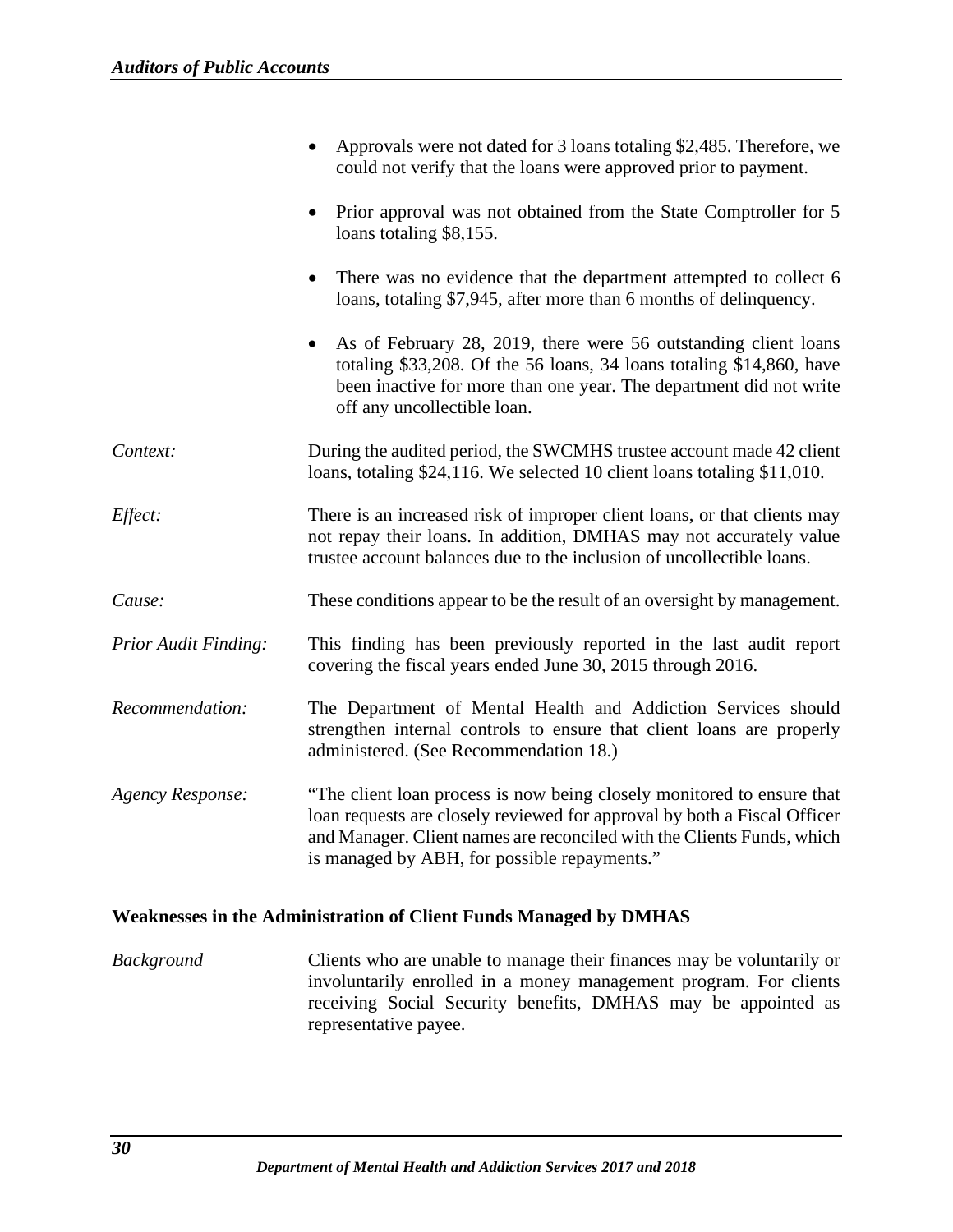| Criteria:                   | Department procedures require the development of budgets signed by<br>clients and money management program staff. Payments made on<br>behalf of clients should be supported by receipts.                                                                                                                                                                                               |
|-----------------------------|----------------------------------------------------------------------------------------------------------------------------------------------------------------------------------------------------------------------------------------------------------------------------------------------------------------------------------------------------------------------------------------|
|                             | Sound business practice provides that documentation should be<br>maintained to support that clients received cash and checks.                                                                                                                                                                                                                                                          |
| Condition:                  | Our review of client fund disbursements identified the following<br>exceptions:                                                                                                                                                                                                                                                                                                        |
|                             | Client budgets were missing, not updated, or not properly signed for<br>$\bullet$<br>26 disbursements totaling \$6,305.                                                                                                                                                                                                                                                                |
|                             | Supporting receipts for 12 disbursements were missing totaling<br>\$4,660.                                                                                                                                                                                                                                                                                                             |
|                             | There was no evidence that clients received cash and checks for 5<br>disbursements totaling \$360.                                                                                                                                                                                                                                                                                     |
| Context:                    | During the audited period, the department maintained 8 client fund<br>accounts. Disbursements from the accounts totaled \$4,986,952. We<br>selected 40 disbursements, totaling \$8,008, from 5 client fund accounts<br>maintained by Connecticut Valley Hospital, River Valley Services,<br>Western Connecticut Mental Health Network, and Connecticut Mental<br>Health Center.        |
| Effect:                     | There is an increased risk for the loss and misuse of client funds.                                                                                                                                                                                                                                                                                                                    |
| Cause:                      | These conditions appear to be the result of an oversight by management.                                                                                                                                                                                                                                                                                                                |
| <b>Prior Audit Finding:</b> | This finding has been previously reported in the last 3 audit reports<br>covering the fiscal years ended June 30, 2011 through 2016.                                                                                                                                                                                                                                                   |
| Recommendation:             | The Department of Mental Health and Addiction Services should<br>strengthen internal controls over client funds to ensure compliance with<br>established policies and procedures. (See Recommendation 19.)                                                                                                                                                                             |
| <b>Agency Response:</b>     | "Connecticut Valley Hospital: Regarding missing evidence of clients'<br>receipt of funds, if a Mental Health Assistant withdraws funds on behalf<br>of a client at the Valley Finance window, staff ask for a signed receipt<br>to be returned within 5 days. Valley Finance tracks compliance with this<br>process and reports to its Governing Body committee on a monthly<br>basis. |
|                             | River Valley Services: Effective May 2018, River Valley Services<br>contracted with a not-for-profit entity, Advanced Behavioral Health,                                                                                                                                                                                                                                               |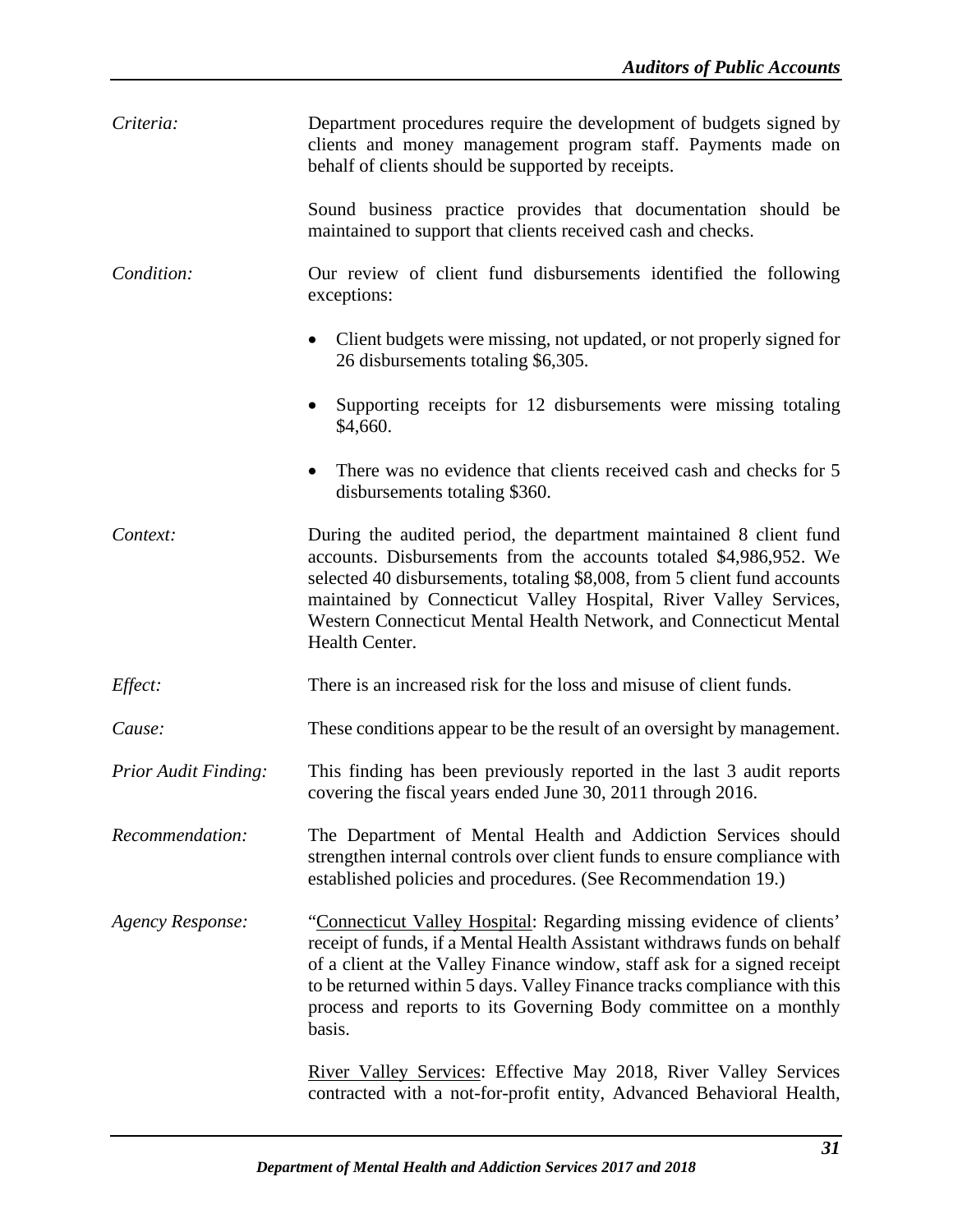Inc. to manage client funds in accordance with the requirements of the Social Security Administration.

ABH has developed a Policy and Procedure Manual related to its fiduciary relationship with River Valley Services in the operations of the Client Money Management Program. This includes policies and procedures to properly budget, document, and manage all transactions including cash receipts, check disbursements, and purchase requisitions.

Additionally, the program provides adequate resources to ensure separation of duties and compliance with internal control processes related to the Client Money Management Program.

Western Connecticut Mental Health Network: In fiscal year 2020, ABH assigned a money manager who is embedded on site at the WCMHN to coordinate money management issues with staff and clients. Case managers review and submit client budgets monthly into a database. The database will not generate payments without an updated budget. Paper copies signed by clients are filed and audited annually by the WCMHN Fiscal Department.

This finding was prior to utilizing an online processing system. The system will not generate a payment without proper documentation attached. The money manager will not accept incomplete requests that do not have invoices attached. Case managers complete the form, attach the appropriate invoices, and then submit for approval into the online system. Once done, this program prompts the supervisor to approve the request and ABH processes the request within 24 to 48 hours. Furthermore, ABH Money Management utilizes a signature log for money management disbursements in which the clients have to sign for their funds.

Connecticut Mental Health Center: CMHC will work towards ensuring that the clients' budgets are current, signed, and in place before disbursements are made."

#### <span id="page-34-0"></span>**Failure to Return Inactive Client Funds to Rightful Owners**

*Background:* In 2013, the department contracted with a private nonprofit entity to provide client money management services for Southwest Connecticut Mental Health System (SWCMHS). At that time, the department opened a new account and transferred active client balances to this account. The department left inactive client balances in their original account.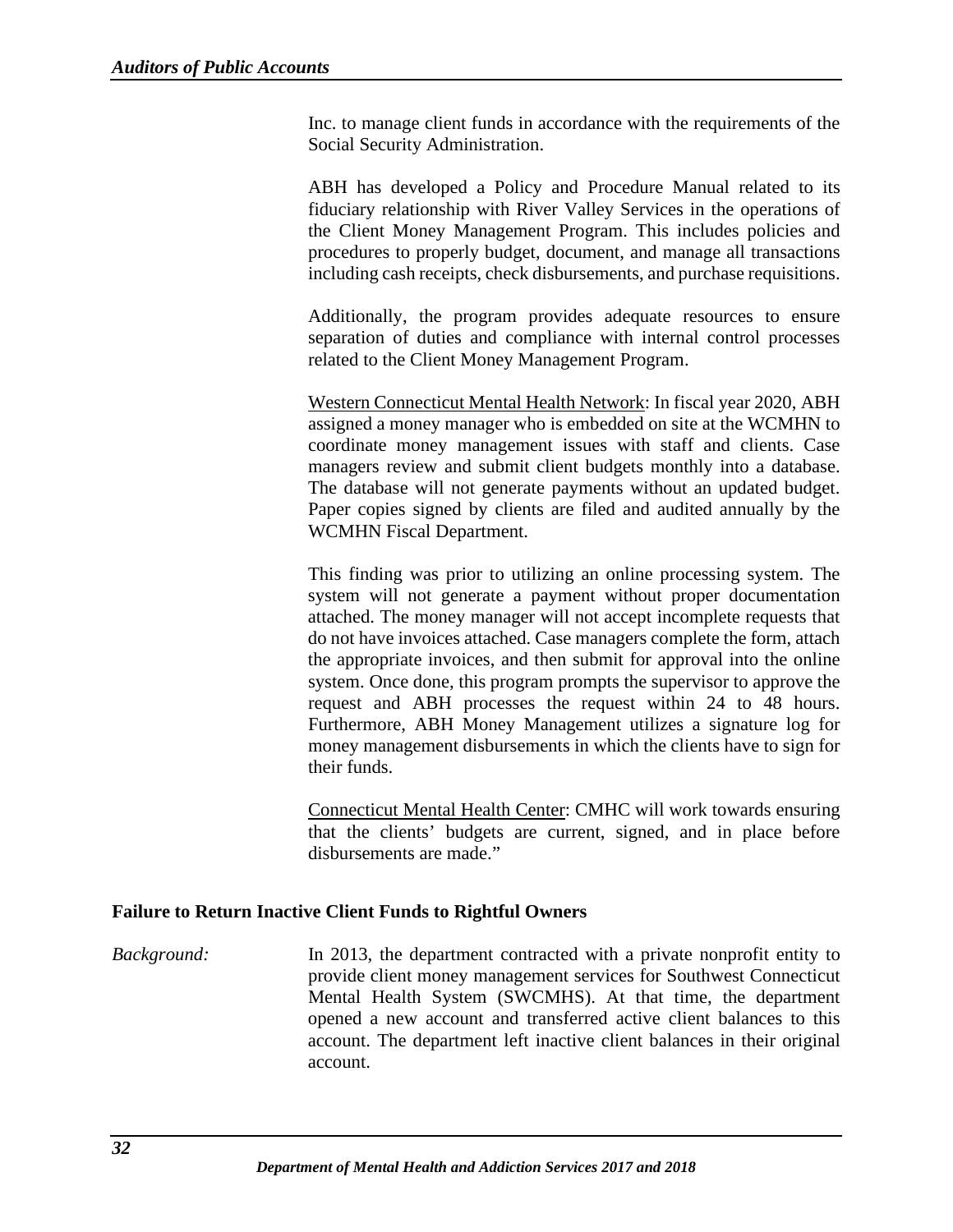| Criteria:                                                                            | In accordance with Section IV of the State Comptroller's Accounting<br>Procedures Manual for Trustee Accounts, when an individual has left a<br>facility and has client funds, agencies must make every effort to return<br>the funds to the rightful owner. When all attempts to return the funds<br>are exhausted, then the funds are deemed unclaimed. Agencies must<br>hold the unclaimed funds for 3 years before reporting them to the Office<br>of the State Treasurer.  |  |
|--------------------------------------------------------------------------------------|---------------------------------------------------------------------------------------------------------------------------------------------------------------------------------------------------------------------------------------------------------------------------------------------------------------------------------------------------------------------------------------------------------------------------------------------------------------------------------|--|
| Condition:                                                                           | Since 2013, \$48,825 in client funds have remained inactive in 2<br>SWCMHS bank accounts. The department has not attempted to return<br>the funds to the rightful owners or escheat them to the Office of the State<br>Treasurer.                                                                                                                                                                                                                                               |  |
| Effect:                                                                              | Unclaimed funds have not been returned to the rightful owners.                                                                                                                                                                                                                                                                                                                                                                                                                  |  |
| Cause:                                                                               | The department has not been able to determine individual client<br>balances due to recordkeeping issues and missing files.                                                                                                                                                                                                                                                                                                                                                      |  |
| <b>Prior Audit Finding:</b>                                                          | This finding has been previously reported in the last audit report<br>covering the fiscal years ended June 30, 2015 through 2016.                                                                                                                                                                                                                                                                                                                                               |  |
| Recommendation:                                                                      | The Department of Mental Health and Addiction Services should make<br>every effort to return unspent client funds to the rightful owners and<br>escheat unclaimed funds to the Office of the State Treasurer. (See<br>Recommendation 20.)                                                                                                                                                                                                                                       |  |
| <b>Agency Response:</b>                                                              | "For clients whose funds cannot be returned directly to them, SWCMHS<br>is currently working with the State Treasurer's Office for submission of<br>funds to its Unclaimed Property Division. Estimated completion is<br>scheduled for the end of fiscal year 2020."                                                                                                                                                                                                            |  |
| <b>Weaknesses in the Administration of Young Adult Services Client Support Funds</b> |                                                                                                                                                                                                                                                                                                                                                                                                                                                                                 |  |
| Background:                                                                          | To support the successful transition of youth to adulthood, the Young<br>Adult Services (YAS) Unit offers client support funds to clients based<br>on clinical and financial needs. YAS client support funds are<br>administered by private providers and state-operated local mental health<br>authorities (LMHA). While private providers administer client support<br>funds themselves, state-operated LMHA contract with fiduciaries to<br>administer client support funds. |  |
|                                                                                      |                                                                                                                                                                                                                                                                                                                                                                                                                                                                                 |  |

<span id="page-35-0"></span>*Criteria:* Department procedures require clients to complete applications and submit documentation regarding their income, assets, and savings. Based on this information, the department identifies appropriate supports and prepares client budgets. Expenses not included in the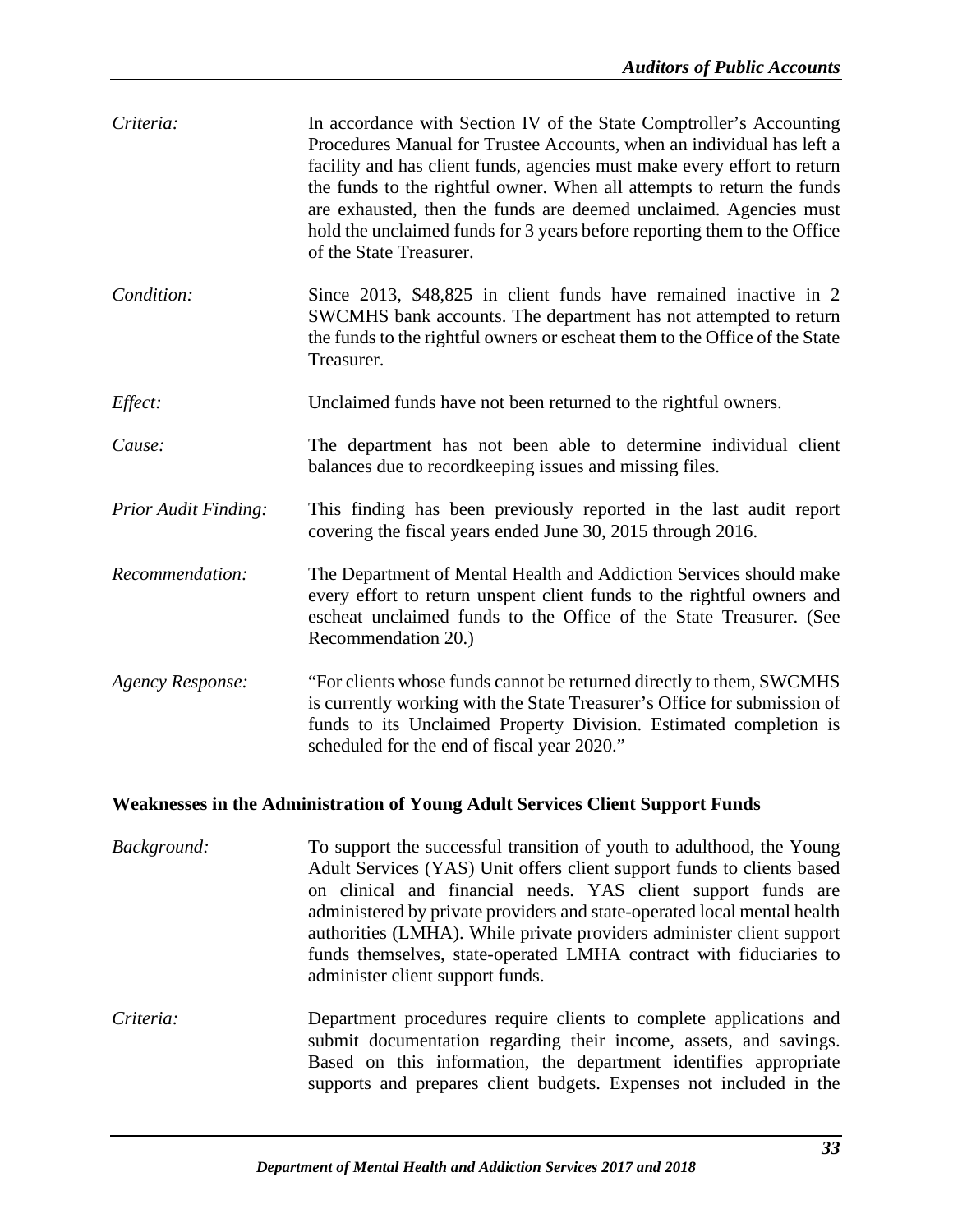|                      | budget must be requested and approved in advance. Disbursements of<br>\$500 or more require two approving signatures. Disbursements should<br>be supported by adequate documentation, including receipts. Group<br>activities also must be supported by an attendance sheet that identifies<br>all clients and staff who participated. Unexpended funds must be<br>promptly returned.                                                                                     |
|----------------------|---------------------------------------------------------------------------------------------------------------------------------------------------------------------------------------------------------------------------------------------------------------------------------------------------------------------------------------------------------------------------------------------------------------------------------------------------------------------------|
| Condition:           | Our review of client support fund disbursements identified the<br>following conditions:                                                                                                                                                                                                                                                                                                                                                                                   |
|                      | Applications were missing for 29 disbursements totaling \$16,078.                                                                                                                                                                                                                                                                                                                                                                                                         |
|                      | Client budgets were missing for 21 disbursements totaling \$11,859.                                                                                                                                                                                                                                                                                                                                                                                                       |
|                      | Requests were missing or not properly approved for 14<br>disbursements totaling \$11,396.                                                                                                                                                                                                                                                                                                                                                                                 |
|                      | Supporting receipts and rental agreements were missing or<br>$\bullet$<br>inadequate for 7 disbursements totaling \$5,485.                                                                                                                                                                                                                                                                                                                                                |
|                      | The attendance sheet for a group activity was missing for one \$957<br>$\bullet$<br>disbursement.                                                                                                                                                                                                                                                                                                                                                                         |
|                      | For 2 disbursements, \$344 in unexpended funds were returned 88<br>$\bullet$<br>and 200 days after disbursement.                                                                                                                                                                                                                                                                                                                                                          |
| Context:             | During the audited period, there were 8 contractors administering YAS<br>client support funds on behalf of state-operated LMHAs. Such<br>contractors disbursed a total of \$3,210,820 in client support funds<br>during the 2-year period. We selected 40 disbursements, totaling<br>\$22,077, processed on behalf of River Valley Services, Connecticut<br>Mental Health Center, Capitol Region Mental Health Center, and<br>Southwest Connecticut Mental Health System. |
| Effect:              | There is an increased risk for the loss and misuse of Young Adult<br>Services client support funds.                                                                                                                                                                                                                                                                                                                                                                       |
| Cause:               | The local mental health authorities and fiduciary agencies are unsure<br>which is responsible for maintaining certain documentation.                                                                                                                                                                                                                                                                                                                                      |
| Prior Audit Finding: | This finding has been previously reported in the last 3 audit reports<br>covering the fiscal years ended June 30, 2011 through 2016.                                                                                                                                                                                                                                                                                                                                      |
| Recommendation:      | The Department of Mental Health and Addiction Services should<br>strengthen internal controls over Young Adult Services client support                                                                                                                                                                                                                                                                                                                                    |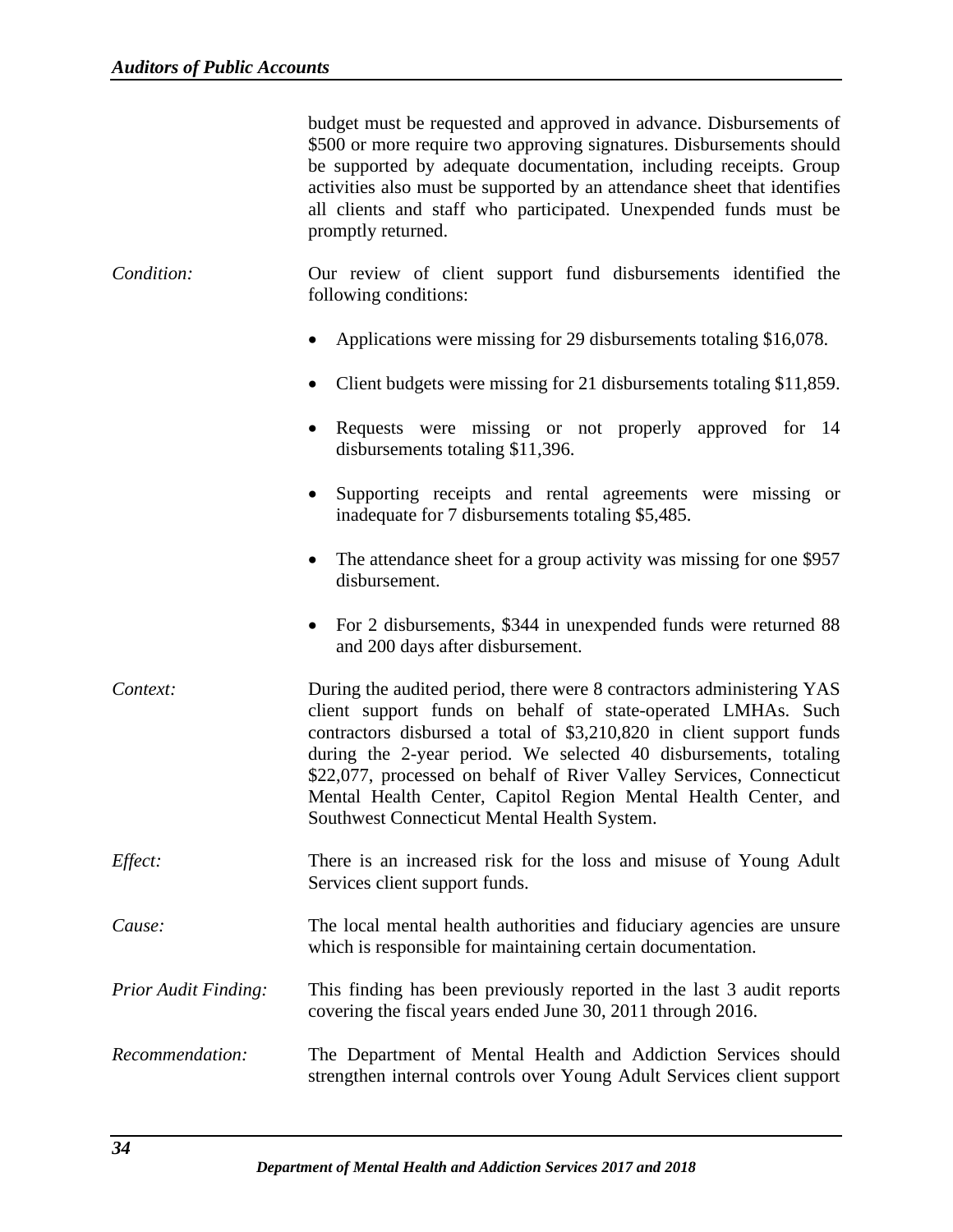funds to ensure compliance with established policies and procedures. (See Recommendation 21.)

*Agency Response:* "In response to the findings, it was determined that many of the documentation (applications, budgets, and approvals) that the fiduciary agencies were unable to provide to the auditors were located at the stateoperated LMHAs. As a result of these instances, in which the fiduciary agency staff appeared unaware of the documentation maintained by the LMHA, OOC YAS leadership has requested from programs and the auditors that the YAS Director of Operations or designee and YAS leadership from the identified LMHAs are contacted to participate in the audit process along with the fiduciary agency going forward.

> OOC YAS leadership has modified the existing YAS guidelines to address the following findings: 1) expenditures equal to or over \$500 can be approved by hand signature, electronic signature, or by email confirmation; 2) clients who are eligible to participate in group activities or to receive incentives or who are accessing funds for one time or emergency requests are not required to have an application or budget completed unless they request and receive ongoing funding to support their individual needs and recovery goals; and 3) although every effort will be made to secure physical receipts, this may not be possible, at times, given the functioning level of the clients with whom we work. Therefore, the approved process for the client's acknowledgment of the receipt of funds is deemed sufficient.

> DMHAS YAS managers will increase the frequency of audits, particularly at those agencies for which findings have been identified. Follow up audits by OOC YAS managers in collaboration with the YAS Director of Operations will occur for those agencies that require corrective action to rectify these audit findings."

*Auditors'*

*Concluding Comments:* We notified the YAS Director of Operations, YAS leadership, and fiduciary agency staff of all requested documentation. Additionally, we notified the YAS Director of Operations of all missing documentation prior to concluding our review.

#### <span id="page-37-0"></span>**Unnecessary Utility Expenditures**

*Criteria:* Sound internal controls dictate that local mental health authorities should promptly inform the Department of Mental Health and Addiction Services of any location changes. *Condition:* The Franklin S. Dubois Center in Stamford relocated in August 2018. The department paid the electric bills for the prior location for 8 months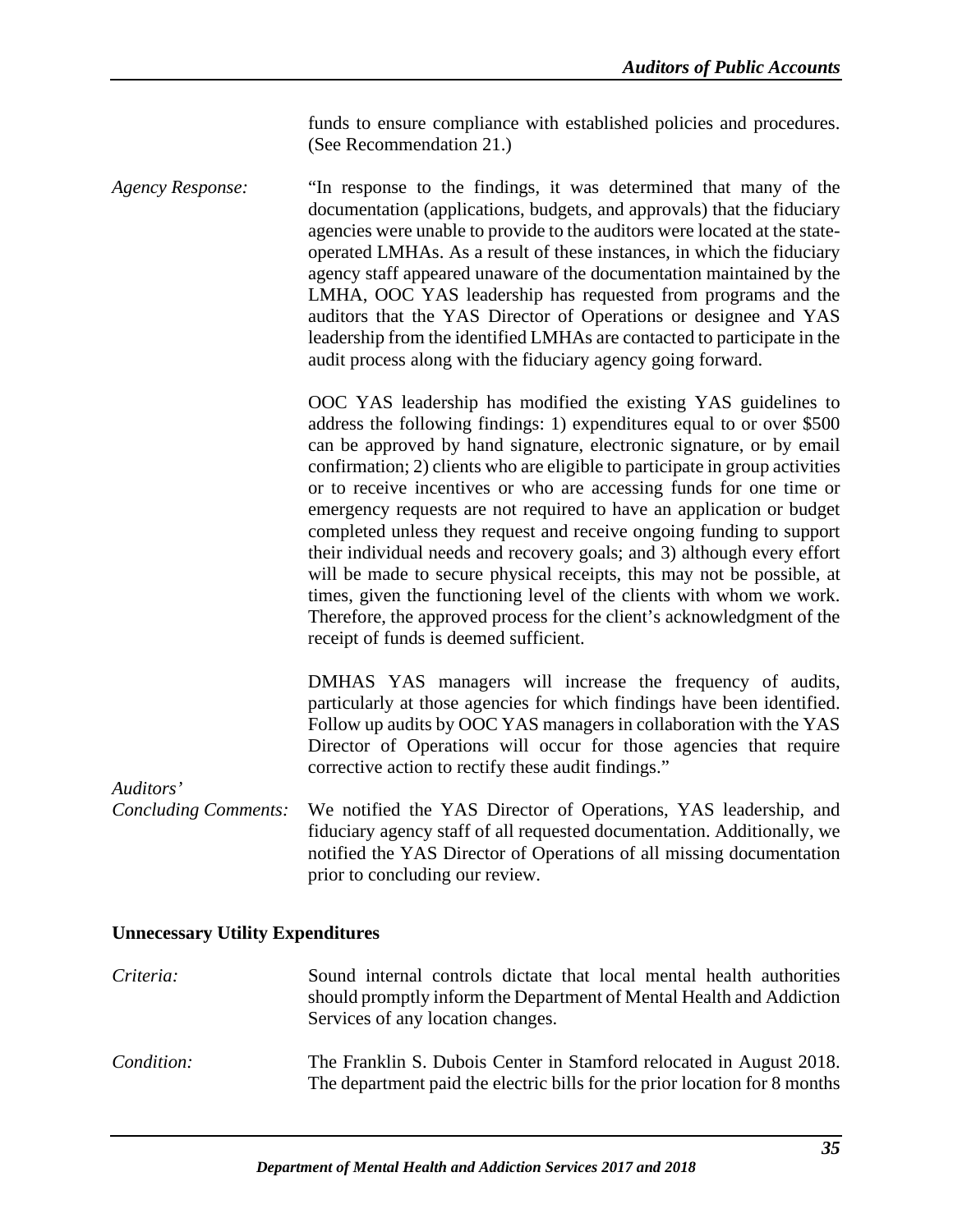after the move. The department paid \$37,728 for the center's electric bills and did not recoup any of the funds.

- *Effect:* The department incurred unnecessary expenditures.
- *Cause:* There was a lack of communication between facility and fiscal staff.
- *Prior Audit Finding:* This finding has not been previously reported.
- *Recommendation:* The Department of Mental Health and Addiction Services should institute procedures to ensure that local mental health authorities promptly notify all appropriate parties of location changes. (See Recommendation 22.)
- *Agency Response:* "The Plant Facility Manager has put in place a plan to ensure that all vendors, for each facility, are contacted upon relocation. The plan includes a checklist of all vendors at each facility with contact information to ensure that accounts/services are properly disconnected, when needed."

#### <span id="page-38-0"></span>**Lack of an Overtime Process for Timekeepers at Whiting Forensic Hospital**

| Background: | There were two time keepers at Whiting Forensic Hospital during the<br>audited period. The time keepers' duties include maintaining appropriate<br>staffing levels, entering time and attendance data, obtaining timesheet<br>signatures, and managing employee leave requests.                                                                                               |
|-------------|-------------------------------------------------------------------------------------------------------------------------------------------------------------------------------------------------------------------------------------------------------------------------------------------------------------------------------------------------------------------------------|
| Criteria:   | The department's timekeeping policy requires all overtime to be<br>approved in advance. Each request to work overtime must include the<br>number of hours requested and a justification for the extra hours.                                                                                                                                                                  |
|             | Collective bargaining agreements require the department to equally<br>distribute overtime among qualified volunteers with similar skills and<br>duties.                                                                                                                                                                                                                       |
| Condition:  | During 2018, one of the time keepers worked 2,307 overtime hours and<br>earned \$131,259 in overtime wages. The other worked 312 overtime<br>hours and earned \$20,114 in overtime wages.                                                                                                                                                                                     |
|             | Our review of the time keepers' overtime revealed that Whiting Forensic<br>Hospital does not have a process in place to document time keeper<br>overtime requests, approvals, and equalization efforts. Therefore, there<br>is no evidence that any of the 2,619 timekeepers' 2018 overtime hours<br>were properly requested, approved, and justified. Additionally, there is |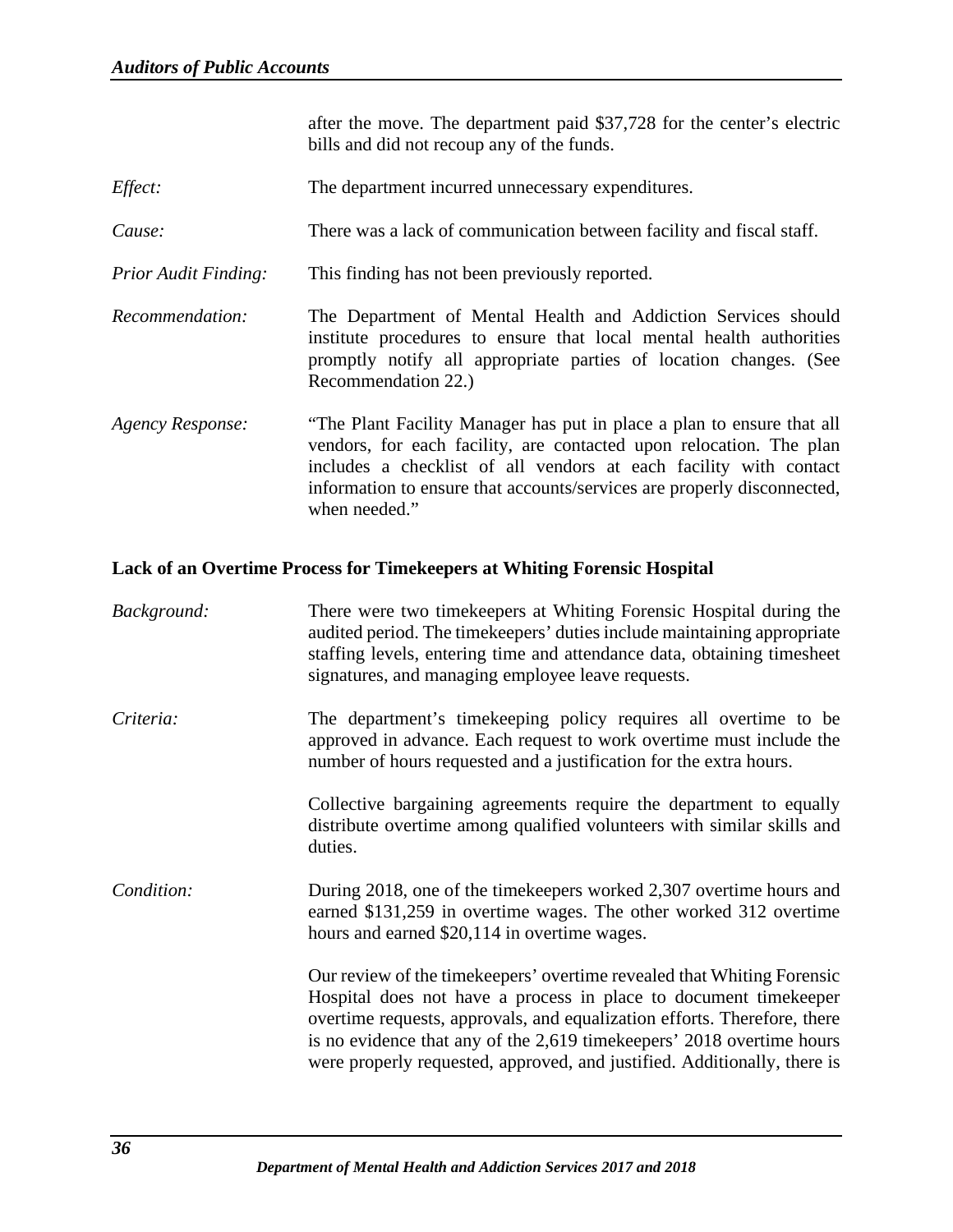|                             | no evidence that the department attempted to equally distribute the<br>overtime between the timekeepers.                                                                                                                                                                                                                                                                                                                   |
|-----------------------------|----------------------------------------------------------------------------------------------------------------------------------------------------------------------------------------------------------------------------------------------------------------------------------------------------------------------------------------------------------------------------------------------------------------------------|
| Effect:                     | The lack of documented overtime requests, approvals, and equalization<br>efforts increases the risk for time keepers to abuse overtime and incur<br>unnecessary costs.                                                                                                                                                                                                                                                     |
| Cause:                      | The time keepers' supervisor informed us that she verbally approves<br>overtime. The lack of a documented overtime process appears to be an<br>oversight by management.                                                                                                                                                                                                                                                    |
|                             | The time keepers work a significant amount of overtime because they<br>are the only employees in that role, and there is no coverage for the third<br>shift.                                                                                                                                                                                                                                                               |
| <b>Prior Audit Finding:</b> | This finding has not been previously reported.                                                                                                                                                                                                                                                                                                                                                                             |
| Recommendation:             | The Department of Mental Health and Addiction Services should create<br>a system to document timekeeper overtime requests, approvals, and<br>equalization efforts. (See Recommendation 23.)                                                                                                                                                                                                                                |
| <b>Agency Response:</b>     | "Effective December 2019, WFH introduced a pre-booking process for<br>timekeepers, similar to the process for pre-booking Nurse Supervisors,<br>which enables them to sign up for overtime 1-week in advance.                                                                                                                                                                                                              |
|                             | As previously mentioned, DMHAS will introduce a new system at<br>WFH, which will automate all timekeeping. With this system, WFH will<br>be able to eliminate all overtime for time keepers, as the automated<br>system will account for holidays, weekends, and time currently filled by<br>overtime. In addition, WFH will not require the hiring of any additional<br>time keeping staff with the new system in place." |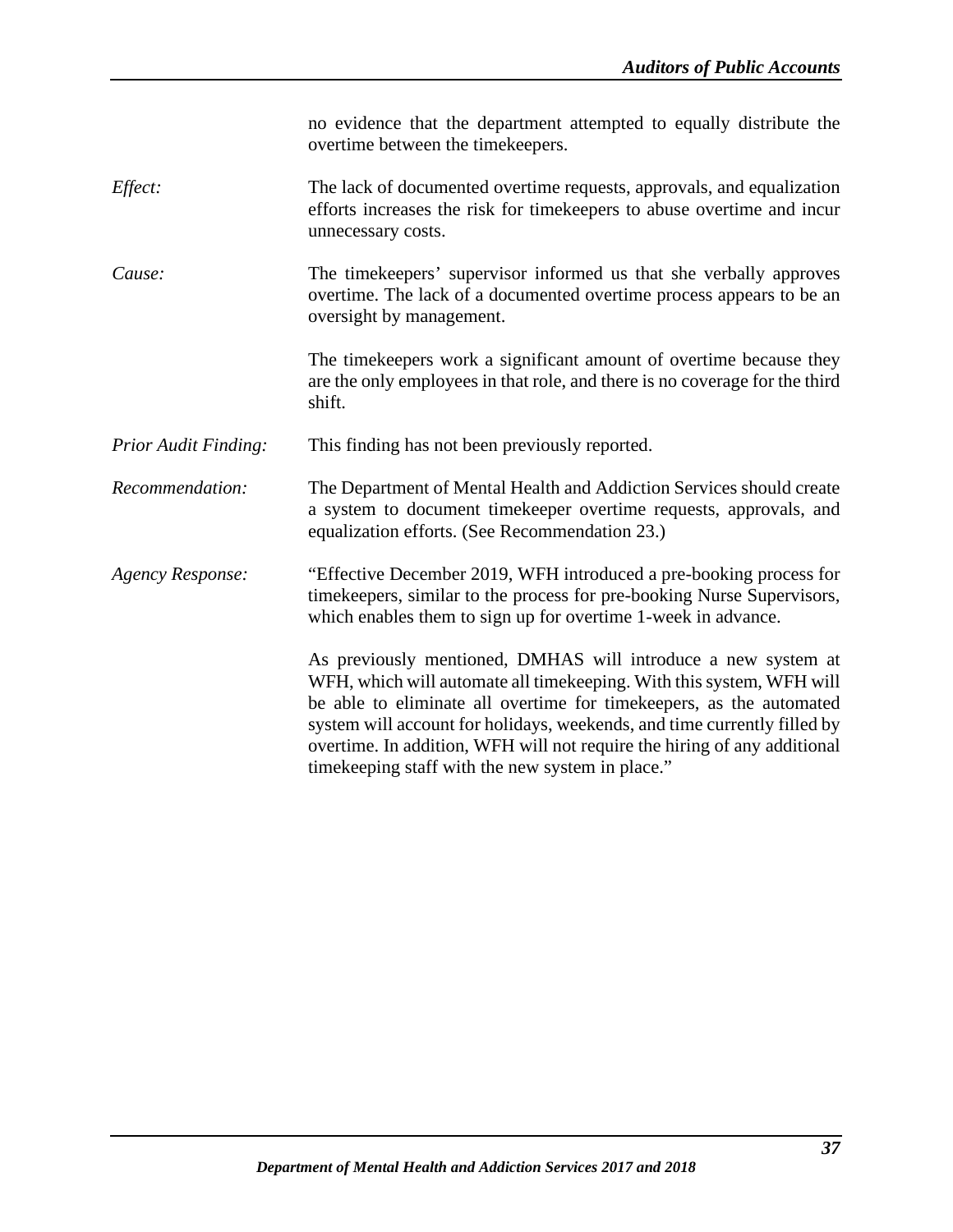# **RECOMMENDATIONS**

#### <span id="page-40-1"></span><span id="page-40-0"></span>**Status of Prior Audit Recommendations**

Our prior audit report on the Department of Mental Health and Addiction Services contained 18 recommendations. Four have been implemented or otherwise resolved and 14 have been repeated or restated with modifications during the current audit.

- The Department of Mental Health and Addiction Services should promptly follow up with providers when concerns are raised and exercise its contractual rights to withhold payments when necessary. **The department has taken corrective action to address the questioned costs incurred by a provider. The recommendation will not be repeated.**
- The Department of Mental Health and Addiction Services should strengthen internal controls over the processing of contracts. Those controls should ensure that the department follows all contracting statutes, regulations, and policies. **We continued to note weaknesses in the processing of contracts. The recommendation will be modified and repeated. (See Recommendation 11.)**
- The Department of Mental Health and Addiction Services should strengthen internal controls over its monitoring of private providers. Monitoring could include the use of data, reports, and site visits. **We continued to note weaknesses in the monitoring of providers. The recommendation will be modified and repeated. (See Recommendation 12.)**
- The Department of Mental Health and Addiction Services Young Adult Services unit should strengthen internal controls over the Client Support Fund program. **While corrective action was taken to address the internal control deficiencies, we continued to note deficiencies related to client support fund disbursements. The recommendation will be modified and repeated. (See Recommendation 21.)**
- The Department of Mental Health and Addiction Services should strengthen internal controls to ensure that contracts adequately represent services provided by contractors. **We continued to note inadequate descriptions of services in Young Adult Services contracts. The recommendation will be modified and repeated. (See Recommendation 13.)**
- The Department of Mental Health and Addiction Services should promptly notify affected clients of potential losses, escheat abandoned funds to the State Treasurer, and ensure that contractors fulfill agreed-upon requirements and return unexpended funds. **While corrective action was taken to address the monitoring of a client fund money management contractor, we continued to note inactive client funds that were not returned or escheated in a timely manner. The recommendation will be modified and repeated. (See Recommendation 20.)**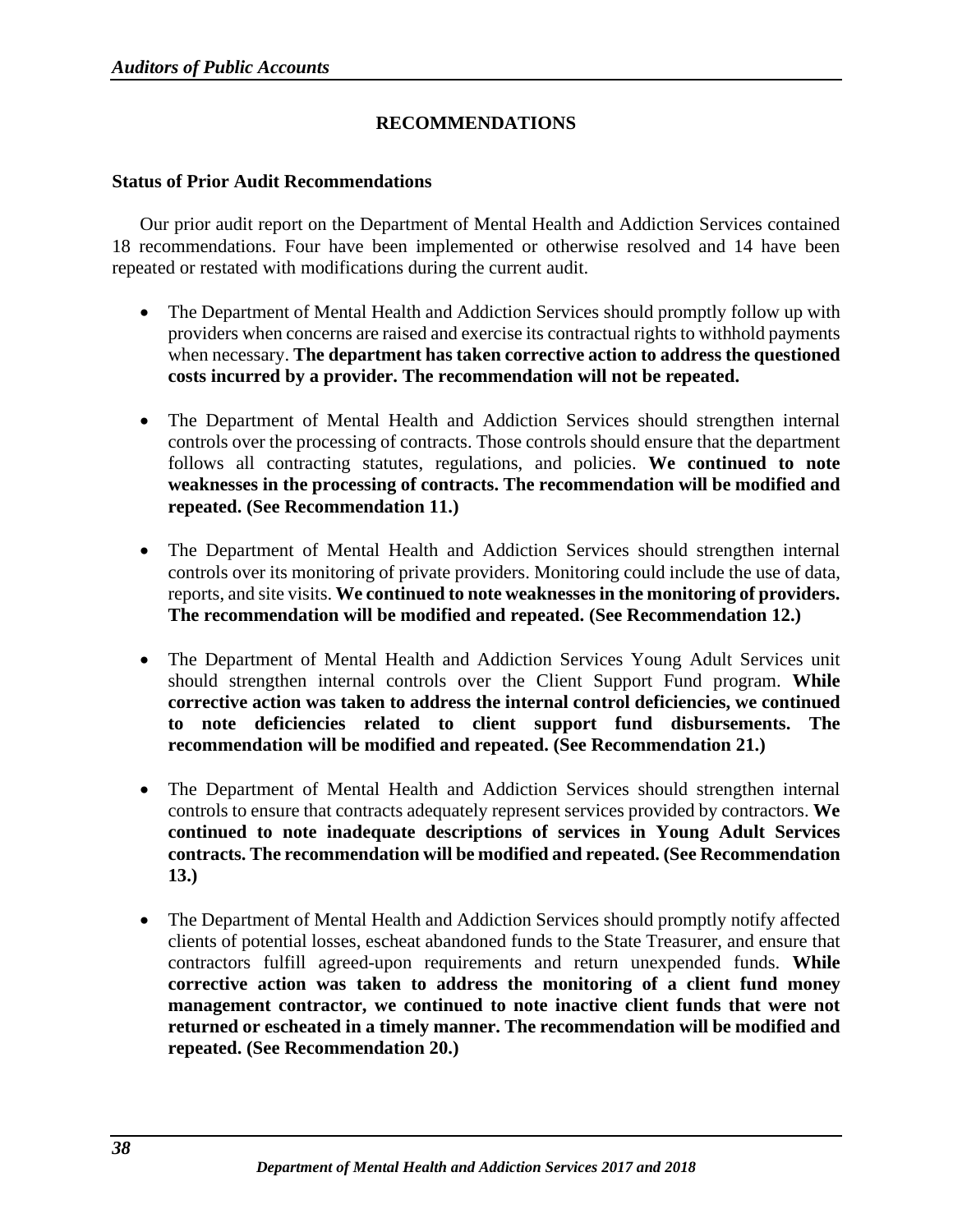- The Department of Mental Health and Addiction Services should develop standardized, agency-wide procedures to ensure adequate controls over client funds. **We continued to note deficiencies related to client fund disbursements. The recommendation will be modified and repeated. (See Recommendation 19.)**
- The Department of Mental Health and Addiction Services should strengthen internal controls to ensure compliance with Social Security Administration requirements and revise internal policies to ensure the safeguarding of client funds. **Corrective action was taken to address internal control deficiencies over state-operated client funds. The recommendation will not be repeated.**
- The Department of Mental Health and Addiction Services should establish policies for the monitoring of private providers contracted to perform fiscal functions, and establish formal procedures for providers to report concerns. **Corrective action was taken to address the internal control deficiencies over contracted client funds. The recommendation will not be repeated.**
- The Department of Mental Health and Addiction Services should implement procedures to ensure that inactive client accounts are promptly closed. The department should escheat excess funds to the State Treasurer as required. **We continued to note inactive client funds that were not returned or escheated in a timely manner. The recommendation will be modified and repeated. (See Recommendation 20.)**
- The Department of Mental Health and Addiction Services should develop standardized, agency-wide procedures to ensure adequate controls over trustee funds. **We continued to note weaknesses in the administration of trustee funds and client loans. The recommendation will be modified and repeated as 2 separate recommendations. (See Recommendations 17 and 18.)**
- The Department of Mental Health and Addiction Services should strengthen internal controls over purchasing cards to ensure that cardholders adhere to the state's cardholder policy. **We continued to note weaknesses in the processing of purchasing cards. The recommendation will be modified and repeated. (See Recommendation 10.)**
- The Department of Mental Health and Addiction Services should promptly address weaknesses in information technology controls. The department should ensure that contracts require service organizations to obtain a Service Organization Control (SOC) report when appropriate. **We continued to note concerns regarding Service Organization Control reports and information technology security risks. The recommendation will be modified and repeated as 2 separate recommendations. (See Recommendations 14 and 15.)**
- The Department of Mental Health and Addiction Services should establish policies and procedures for adequate recording of time worked by employees. The department should improve its monitoring of excessive work hours and overtime costs. **While we noted improvements in the administration of on-call shifts, we continued to note weaknesses**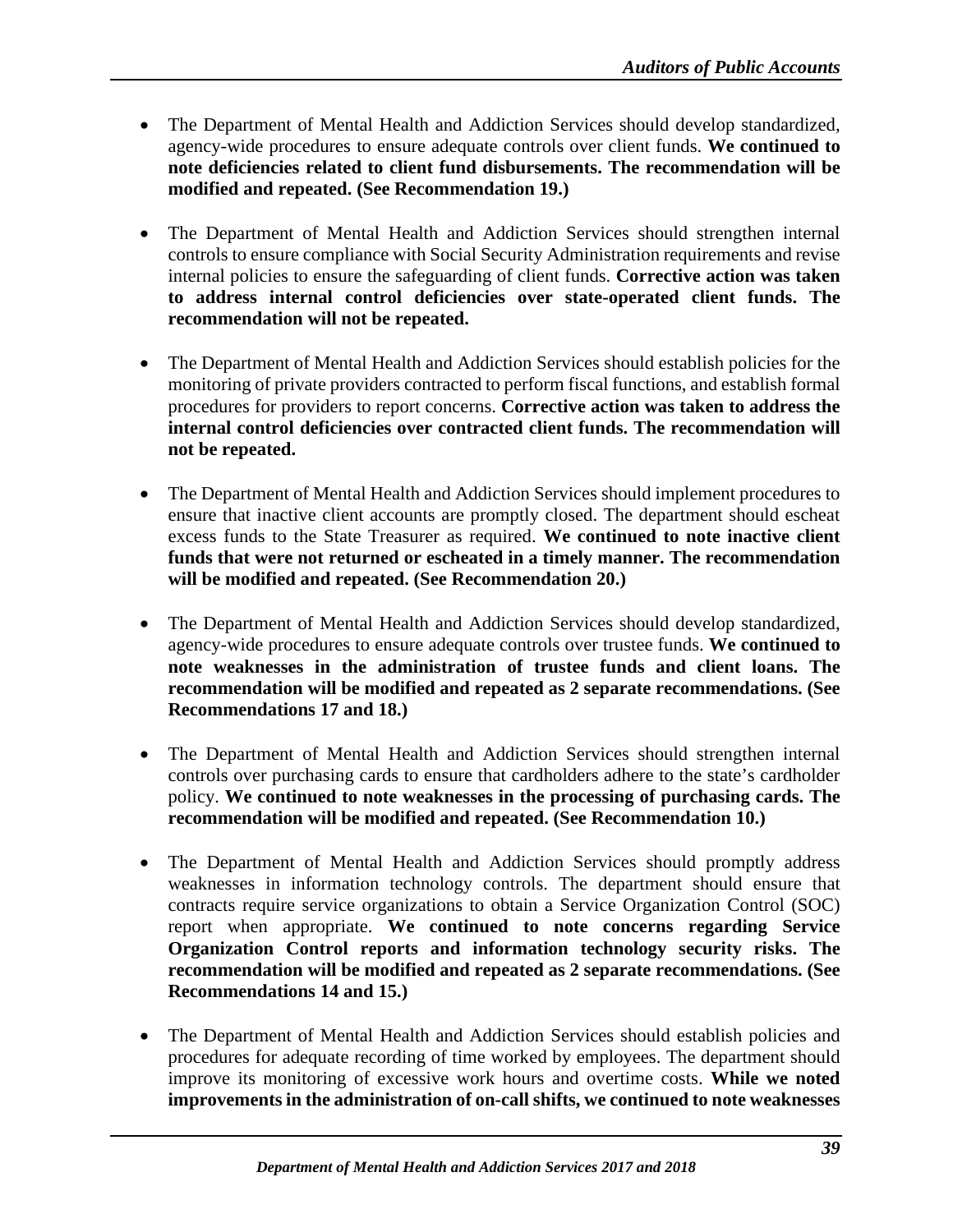**related to the documenting, approving, and monitoring of overtime worked. The recommendation will be modified and repeated. (See Recommendation 6.)**

- The Department of Mental Health and Addiction Services should strengthen controls related to compensatory time and the use of proper time reporting codes. **We continued to note weaknesses related to compensatory time, leave in lieu of accrual, and holiday coding. The recommendation will be modified and repeated as 3 separate recommendations. (See Recommendations 1, 5, and 7.)**
- The Department of Mental Health and Addiction Services should improve oversight of its personnel procedures and practices in areas of paid administrative leave, workers' compensation, medical leave time reporting, and termination procedures. **We continued to note weaknesses related to paid administrative leave, workers' compensation, medical leave, and separation procedures. The recommendation will be modified and repeated as 4 separate recommendations. (See Recommendations 2, 3, 4, and 8.)**
- The Department of Mental Health and Addiction Services should take appropriate action to escheat unclaimed funds of the Behavioral Health Recovery Program in accordance with Section 3-63a of the General Statutes. **Corrective action was taken to address the outstanding checks in the Behavioral Health Recovery Program account. The recommendation will not be repeated.**
- The Department of Mental Health and Addiction Services should improve controls over petty cash funds and ensure compliance with internal and State Comptroller procedures. **We continued to note weaknesses in the administration of General Fund petty cash. The recommendation will be modified and repeated. (See Recommendation 16.)**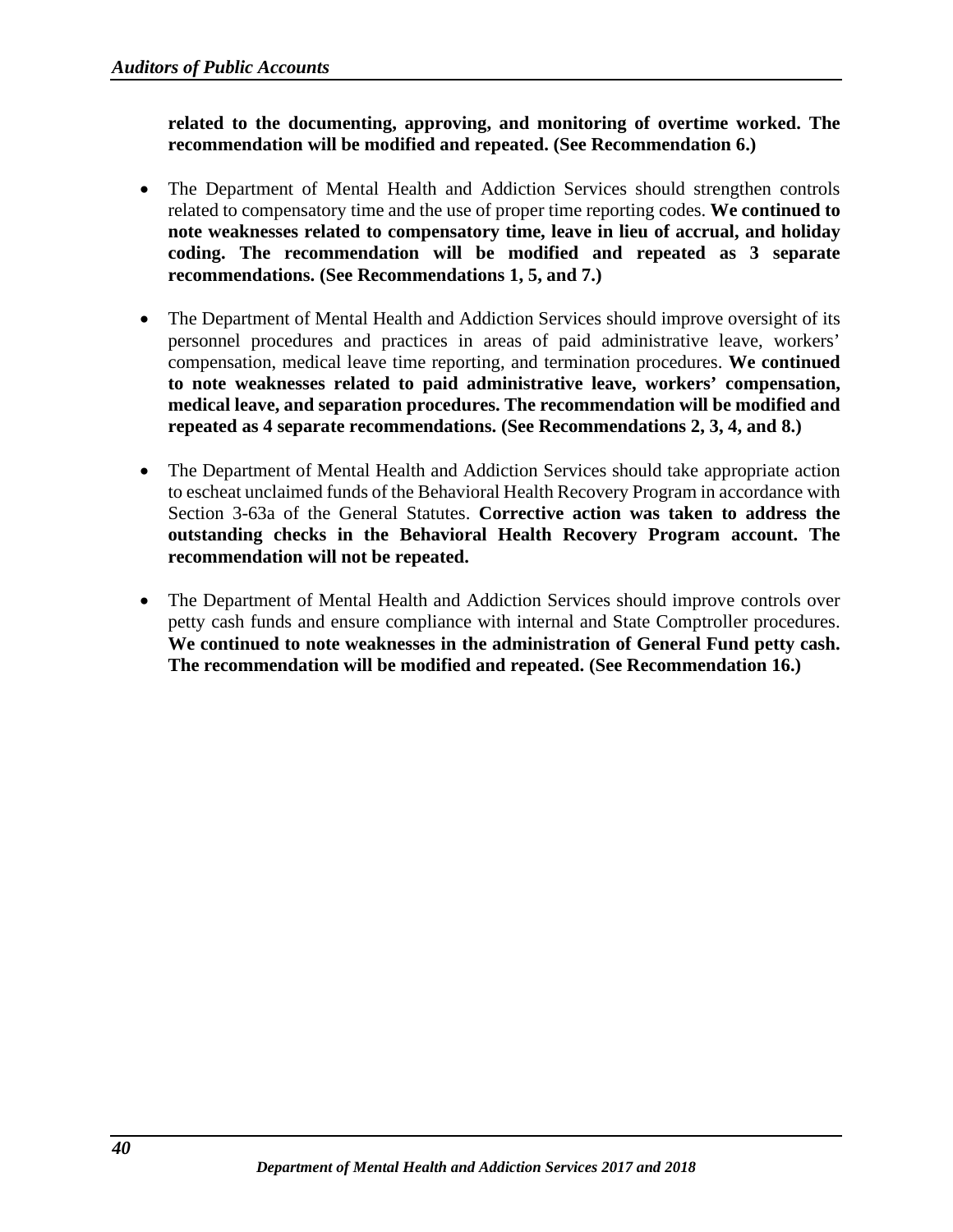# <span id="page-43-0"></span>**Current Audit Recommendations**

**1. The Department of Mental Health and Addiction Services should strengthen internal controls to ensure that compensatory time is properly approved and documented.**

# Comment:

Our review of 10 employees' compensatory time revealed that supervisors did not adequately document approval of 53 hours for 2 employees' compensatory time and did not promptly approve 6 employees' compensatory time.

**2. The Department of Mental Health and Addiction Services should establish procedures to ensure the employee separation process is completed and adequately documented.**

Comment:

The department had no documentation on file indicating that it completed the separation process for the 10 terminated employees we reviewed.

# **3. The Department of Mental Health and Addiction Services should strengthen internal controls to ensure workers' compensation claims are supported and accurately recorded.**

Comment:

Our review of 10 workers' compensation claims revealed that one claim was missing required forms and 4 claims had inaccurately recorded information, resulting in DMHAS underpaying 3 employees by \$846.

**4. The Department of Mental Health and Addiction Services should strengthen internal controls to ensure medical leave is administered in accordance with collective bargaining agreements and Family and Medical Leave Act guidelines.**

Comment:

Our review of 10 medical leaves revealed that 6 were missing required forms or were inadequate. The department did not promptly complete FMLA documentation for 2 leaves.

# **5. The Department of Mental Health and Addiction Services should strengthen internal controls to ensure holiday time is accurately recorded.**

Comment:

Our review of holiday time recorded on non-holidays revealed that 9 of 10 employees incorrectly recorded 76 hours of holiday time.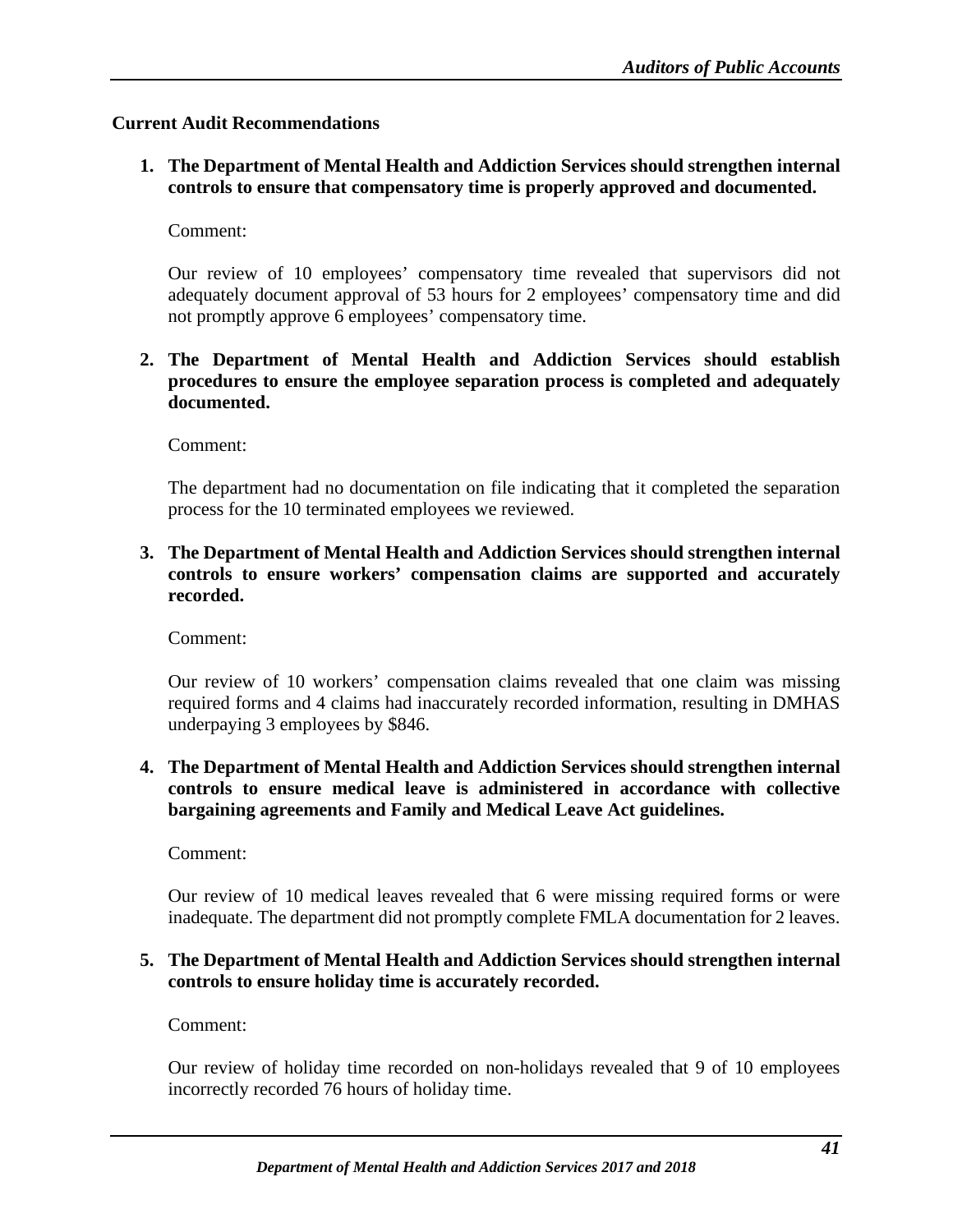**6. The Department of Mental Health and Addiction Services should strengthen internal controls for overtime to ensure compliance with policies and procedures. The department should adequately track and monitor overtime.**

# Comment:

Our review of 20 employees' overtime revealed that the department did not document 77.25 overtime hours for 7 employees, overtime was not properly requested and approved for 5 employees, and overtime equalization efforts were not documented for 5 employees. In addition, Connecticut Valley Hospital (CVH) and Whiting Forensic Hospital (WFH) did not code overtime to the units the employees actually worked the overtime. Five employees worked more than 30 consecutive days on 30 occasions and 4 of the employees earned more than double their annual salaries during the audited period.

# **7. The Department of Mental Health and Addiction Services should ensure that the LILA time reporting code is adjusted in accordance with Core-CT Job Aid procedures.**

Comment:

Our review of 10 instances in which DMHAS used the LILA time reporting code revealed that the department did not promptly adjust leave time or collect overpayments in 5 instances and did not take any corrective action in one instance.

**8. The Department of Mental Health and Addiction Services should comply with state personnel regulations and bargaining unit contracts when placing employees on paid administrative leave.**

Comment:

Our review of 10 employees on paid administrative leave revealed that the department did not obtain DAS approval to extend all 10 employees' leave for an additional 30 days, and did not obtain OLR approval to extend the leave beyond 60 days for 7 employees. Furthermore, 3 employees were on leave beyond the allowable 60 days.

# **9. The Department of Mental Health and Addiction Services should strengthen internal controls to ensure that working test periods are extended in accordance with the Department of Administrative Services' General Letter No. 31.**

#### Comment:

Our review of 10 extended working test periods revealed that the department did not adequately document the counseling of 4 employees with performance deficiencies whose working test periods were extended. There were no performance evaluations on file for 3 employees and no evidence that the department counseled 3 employees prior to their extensions.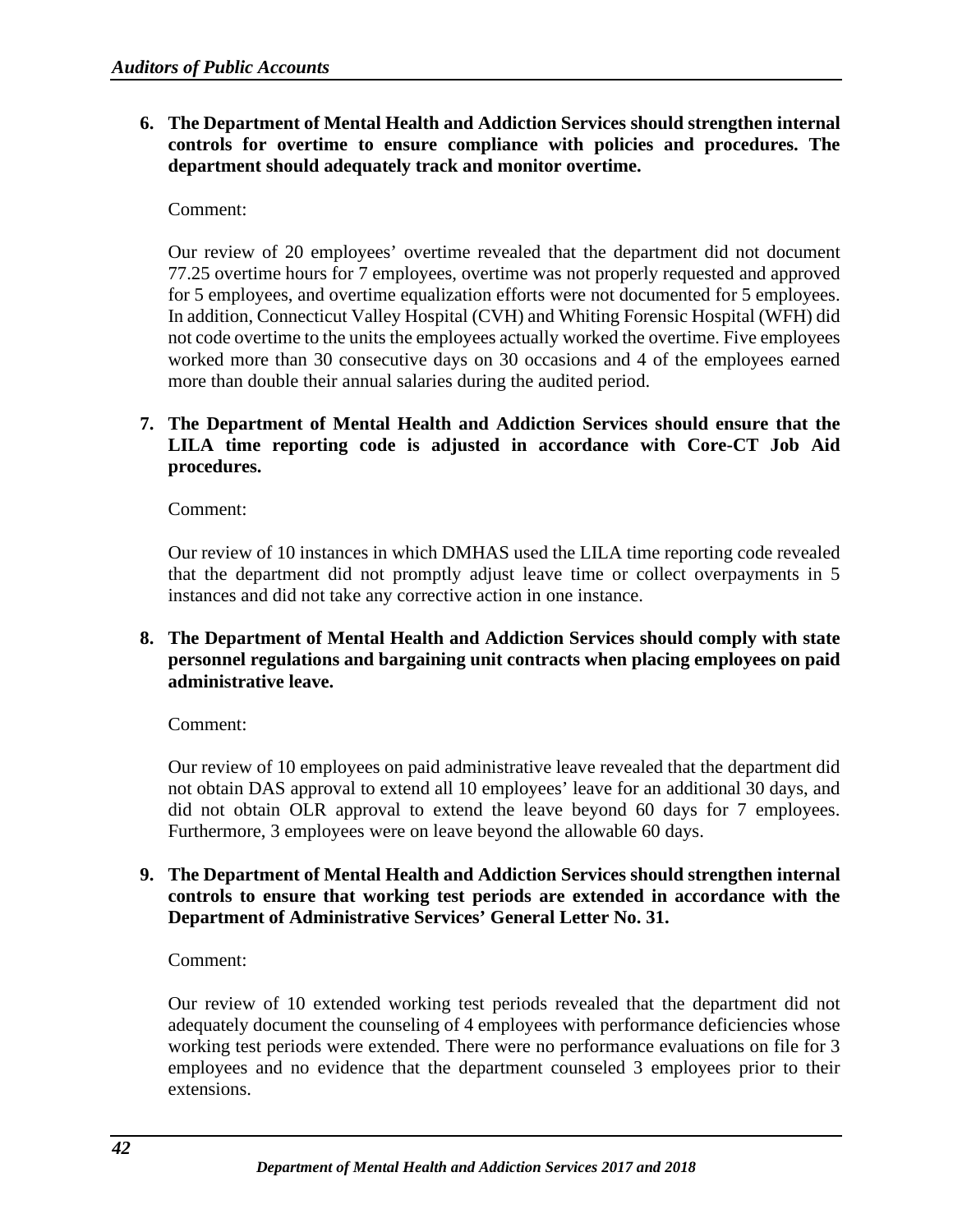**10. The Department of Mental Health and Addiction Services should strengthen internal controls over purchasing cards to ensure compliance with established policies and procedures.**

Comment:

Our review of 114 purchasing card transactions revealed that there was no prior approval on file for 48 transactions, there was inadequate documentation for 6 transactions, and there was no certification that the department received goods and services for 41 transactions.

# **11. The Department of Mental Health and Addiction Services should strengthen internal controls over contract processing to ensure compliance with purchasing laws and regulations.**

Comment:

Our review of 25 contracts revealed that required affidavits, affirmations, and certifications were not on file for 5 contracts. In addition, contracts were signed between 26 and 179 days after the start of the contract period for 6 contracts, and contractor evaluations were not completed for 7 contracts.

# **12. The Department of Mental Health and Addiction Services should strengthen internal controls over its monitoring of private providers. The department should ensure that it has formal procedures in place and document its monitoring efforts.**

Comment:

Our review of the 19 units' monitoring practices revealed that 15 did not have formal monitoring procedures. In addition, the units did not consistently document their monitoring efforts (e.g., meeting minutes, site visit reports, and program goal reviews). Our review of the department's monitoring of 20 programs administered by 16 providers revealed that 2 providers submitted their 8-month interim reports late, 5 providers submitted their annual financial reports late, and there was no evidence that DMHAS monitored one provider's program. DMHAS did not review 6 providers' audit reports.

# **13. The Department of Mental Health and Addiction Services should ensure that contracts adequately document the services to be provided by contractors.**

Comment:

Our review revealed that contracts for the Young Adult Services program did not adequately identify the contractor's scope of services.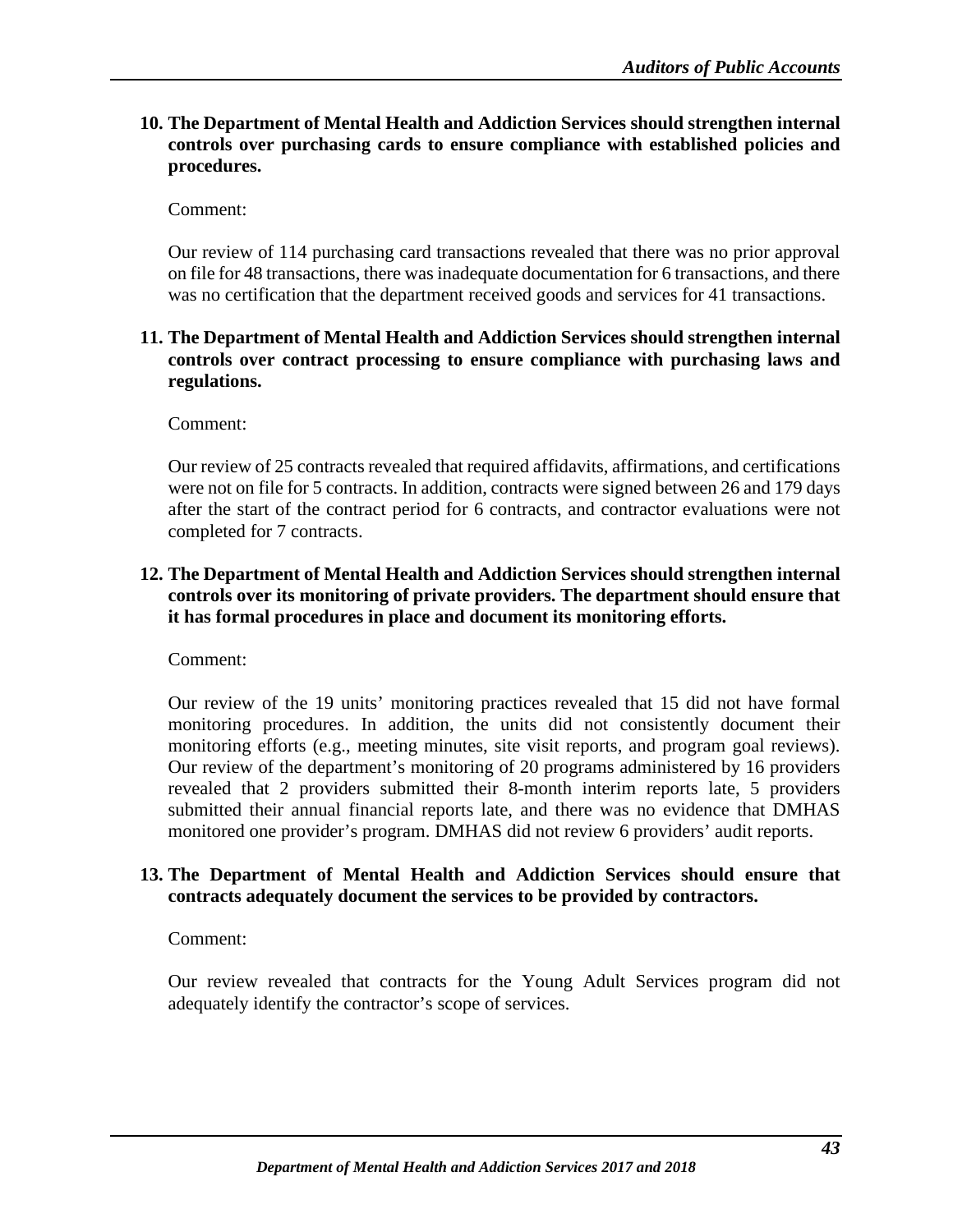# **14. The Department of Mental Health and Addiction Services should require service organizations responsible for significant financial applications and processes to provide appropriate Service Organization Controls reports.**

Comment:

Our review revealed that the department's contract with a service organization responsible for significant financial applications and processes does not require an SOC report to be provided.

# **15. The Department of Mental Health and Addiction Services and other responsible agencies should promptly mitigate and remediate information system threats and vulnerabilities identified in the July 2016 consultant's report.**

Comment:

Our review disclosed that the department has not taken corrective action to address 9 of 20 items of risk identified in a HIPAA security risk assessment report.

# **16. The Department of Mental Health and Addiction Services should strengthen internal controls over petty cash funds to ensure compliance with policies and procedures.**

Comment:

Our review of 20 petty cash disbursements revealed that documentation was not on file for 2 disbursements and did not support \$48 paid for 3 disbursements.

# **17. The Department of Mental Health and Addiction Services should strengthen internal controls over trustee accounts to ensure compliance with established policies and procedures.**

#### Comment:

Our review of 50 trustee account disbursements revealed that purchase orders were not on file or were improperly approved for 20 disbursements, prior State Comptroller approval was not obtained for 7 disbursements over \$1,000, and supporting documentation was missing or inadequate for 13 disbursements. In addition, there was no evidence that the intended clients received gift cards, cash, and checks for 7 disbursements.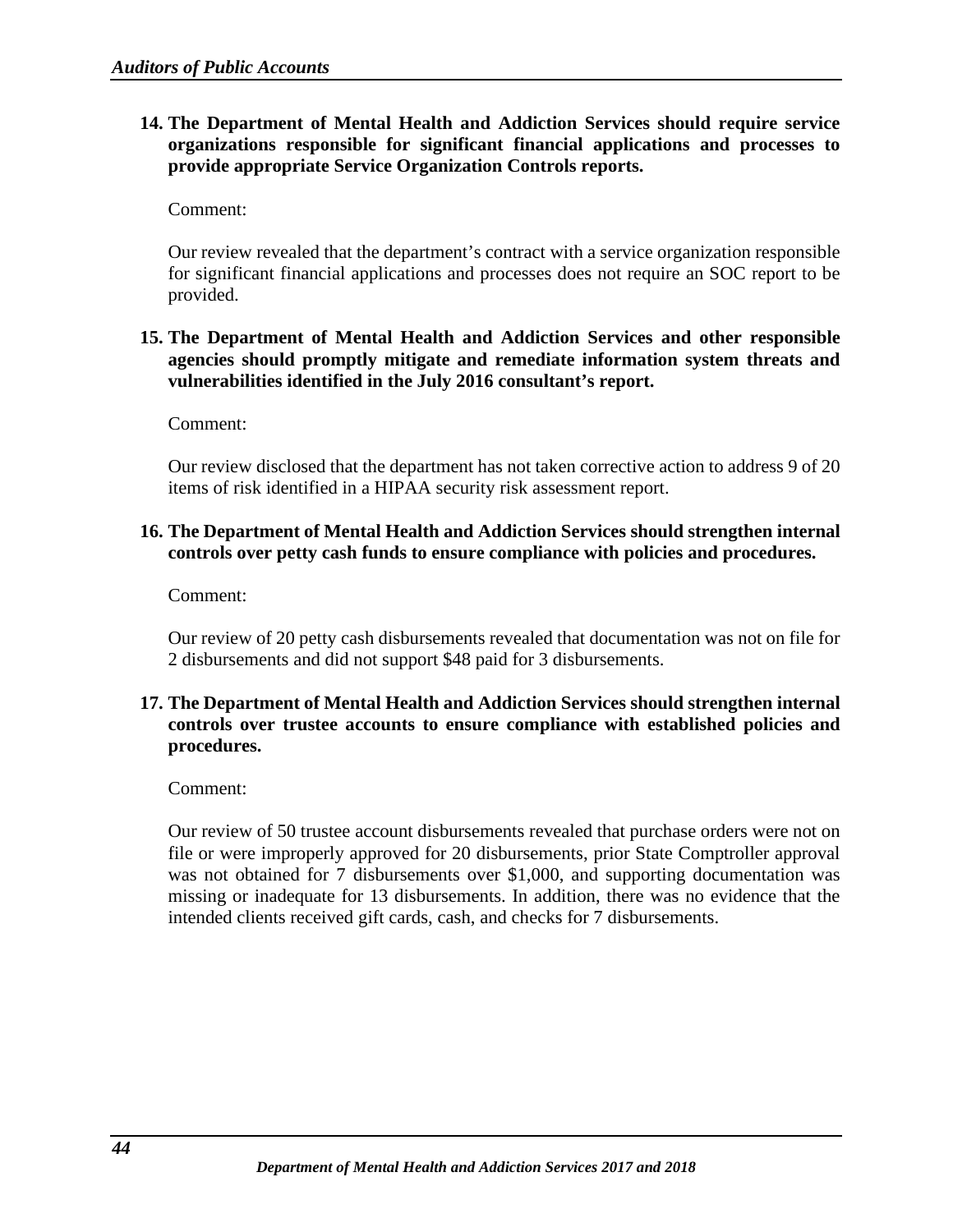# **18. The Department of Mental Health and Addiction Services should strengthen internal controls to ensure that client loans are properly administered.**

Comment:

Our review of 10 client loans revealed that 3 loan approvals were not dated, 5 loans in excess of \$1,000 did not obtain the State Comptroller's prior approval, and there was no evidence that the department attempted to collect 6 loans with no activity for more than 6 months. In addition, there were 34 loans, totaling \$14,860, inactive for more than one year. The department had not written off any uncollectible loans.

# **19. The Department of Mental Health and Addiction Services should strengthen internal controls over client funds to ensure compliance with established policies and procedures.**

Comment:

Our review of 40 client fund disbursements revealed that 26 disbursements' client budgets were missing or inadequate, 12 disbursements' supporting receipts were missing, and there was no evidence that clients received cash and checks for 5 disbursements.

# **20. The Department of Mental Health and Addiction Services should make every effort to return unspent client funds to the rightful owners and escheat unclaimed funds to the Office of the State Treasurer.**

Comment:

Our review revealed that \$48,825 in client funds remained inactive in 2 bank accounts since at least 2013. The department has not attempted to return the funds to their rightful owners or escheat them to the Office of the State Treasurer.

# **21. The Department of Mental Health and Addiction Services should strengthen internal controls over Young Adult Services client support funds to ensure compliance with established policies and procedures.**

Comment:

Our review of 40 client support fund disbursements revealed that 29 disbursements' applications and 21 disbursements' client budgets were missing, 14 disbursements' requests were missing or improperly approved, and 7 disbursements' supporting receipts and rental agreements were missing or inadequate. Our review also revealed that one disbursement's group activity attendance sheet was missing, and DMHAS did not promptly return 2 disbursements' unexpended funds.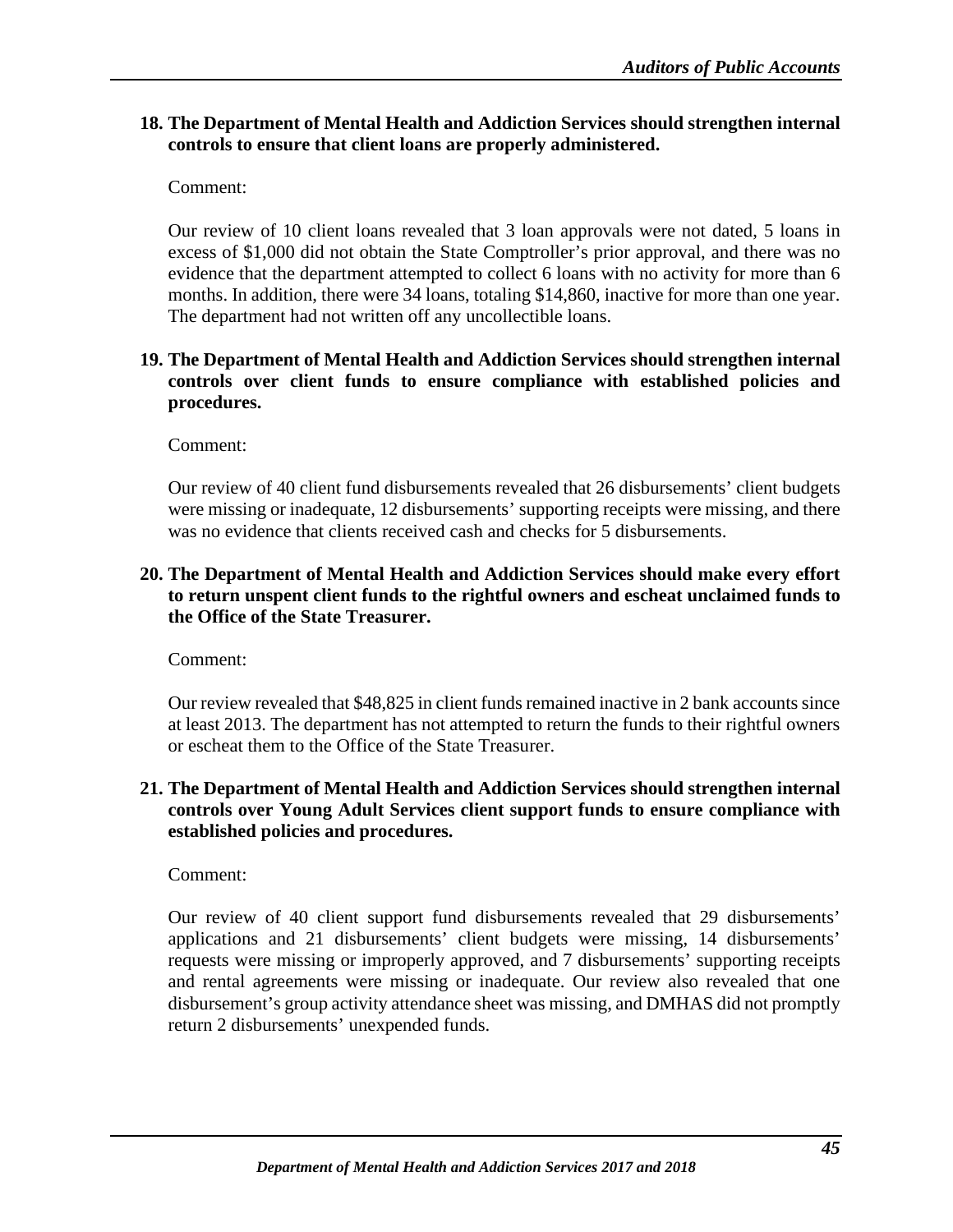# **22. The Department of Mental Health and Addiction Services should institute procedures to ensure that local mental health authorities promptly notify all appropriate parties of location changes.**

Comment:

The Franklin S. Dubois Center in Stamford relocated in August 2018. The department paid the electric bills for the prior location for 8 months after the move. The department paid \$37,728 for the center's electric bills and did not recoup any of the funds.

# **23. The Department of Mental Health and Addiction Services should create a system to document timekeeper overtime requests, approvals, and equalization efforts.**

Comment:

Our review of the timekeepers' overtime revealed that Whiting Forensic Hospital does not have a process in place to document timekeeper overtime requests, approvals, and equalization efforts. Therefore, there is less evidence that any of the 2,619 timekeepers' 2018 overtime hours were properly requested, approved, and justified.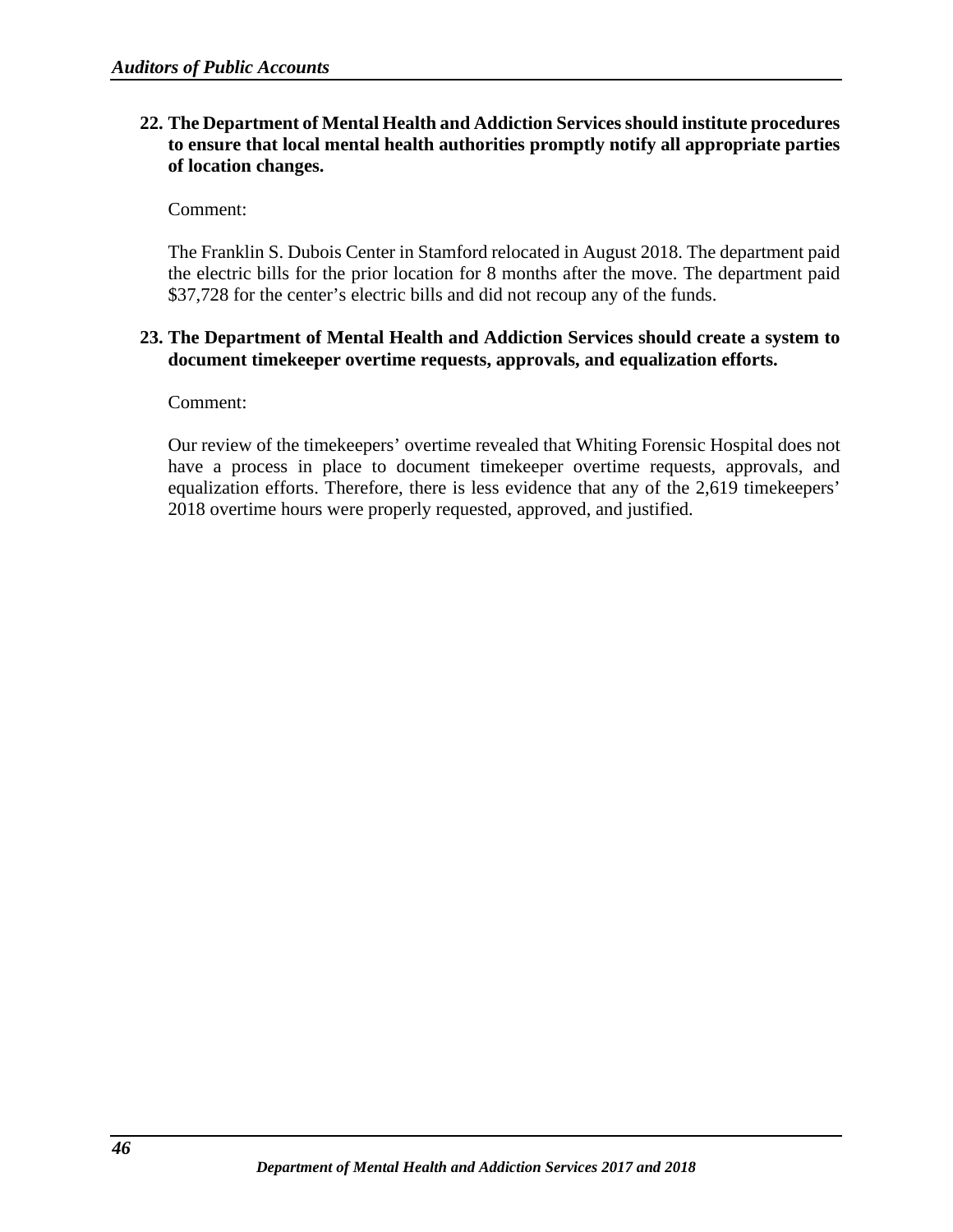# **ACKNOWLEDGMENTS**

<span id="page-49-0"></span>The Auditors of Public Accounts would like to recognize the auditors who contributed to this report:

Xiaofeng Chen Audrey Kelliher Nancy Niedzwiecki Stefania Novello